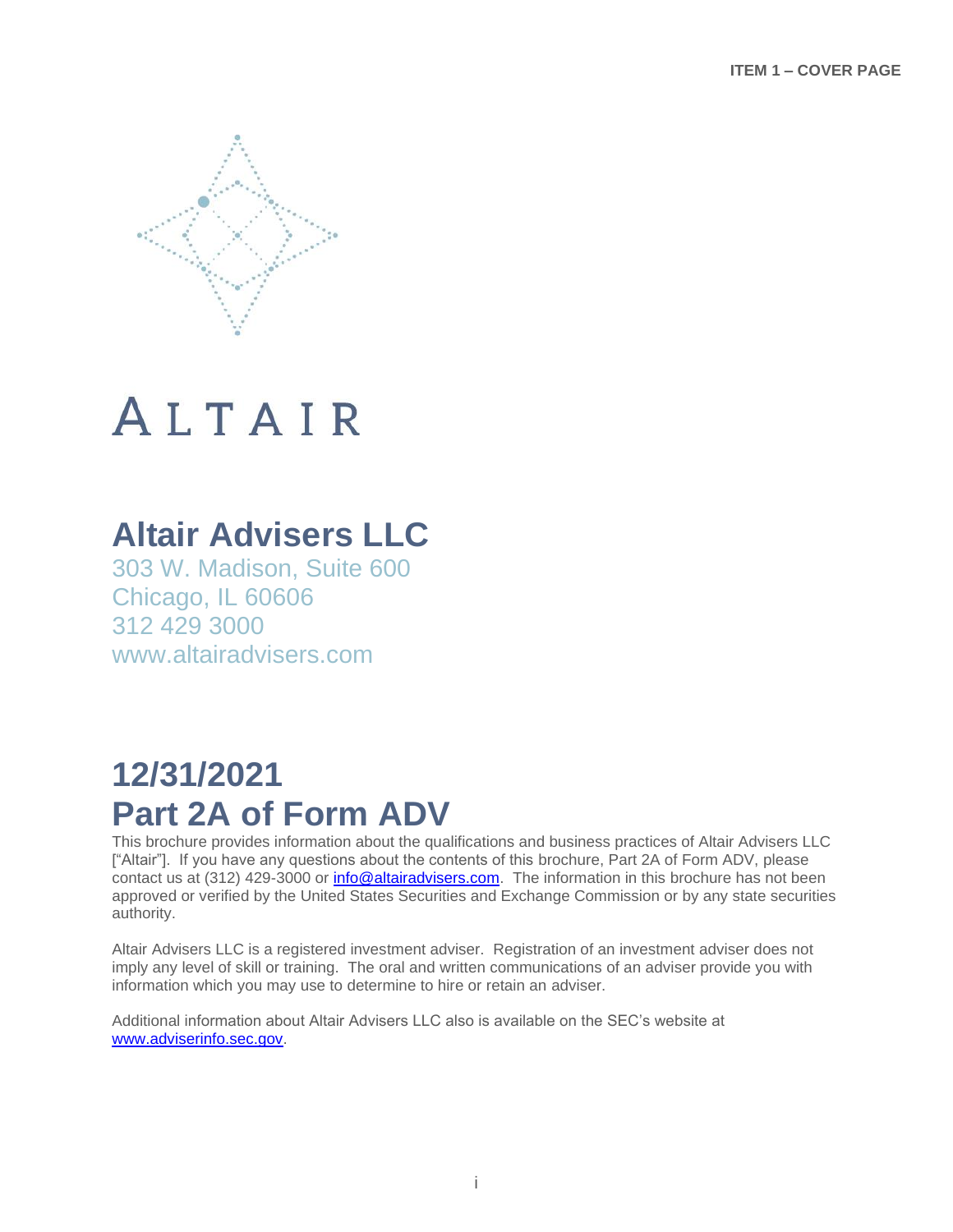Altair Advisers LLC ("Altair" and/or "Altair Advisers") is required to identify and discuss any material changes made to this brochure since the last annual update (dated as of December 31, 2020). Material changes since our last update:

- 1. Item 5: We added disclosure noting Altair generally does not take into consideration cash flows occurring during the subsequent quarter when calculating fees except in unusual circumstances.
- 2. Item 7: We added disclosure noting employees may invest in financial entities affiliated with clients, such as venture capital or similar funds.
- 3. Item 7: We added disclosure regarding our status as a fiduciary related to our advice provided to retirement plan accounts or individual retirement accounts.
- 4. Item 8: Added a "Market Risks" section outlining the general risk of markets (including inflation) on an investment portfolio.
- 5. Item 8: We added disclosure noting Altair does not actively manage accounts or invest in securities based on Environmental, Social and Governance criteria.
- 6. Item 12: We added disclosure noting Altair at times will choose to aggregate trades within client accounts of the same family.
- 7. Item 15: We added disclosure noting Altair owners may and at times do serve as trustee over other Altair owner's personal accounts.
- 8. Item 17: We added disclosure to clarify third-party investment managers may vote proxies for client accounts.

We will provide you with a summary of any material changes to this and subsequent brochures annually. From time to time, we may provide other disclosure information about material changes as necessary.

Currently, our brochure may be requested by contacting Claire Browne, Chief Compliance Officer, at (312) 429-3000. Our brochure also is available on our website [www.altairadvisers.com/disclosures.](https://altairadvisers.com/disclosures/) You may also find additional information about how we work with clients including a description of business practices and conflicts we may face on our website at **www.altairadvisers.com/disclosures.** 

Additional information about Altair is also available via the SEC's website [www.adviserinfo.sec.gov.](http://www.adviserinfo.sec.gov/) The SEC's website also provides information about any persons affiliated with Altair who are registered, or are required to be registered, as investment adviser representatives of Altair.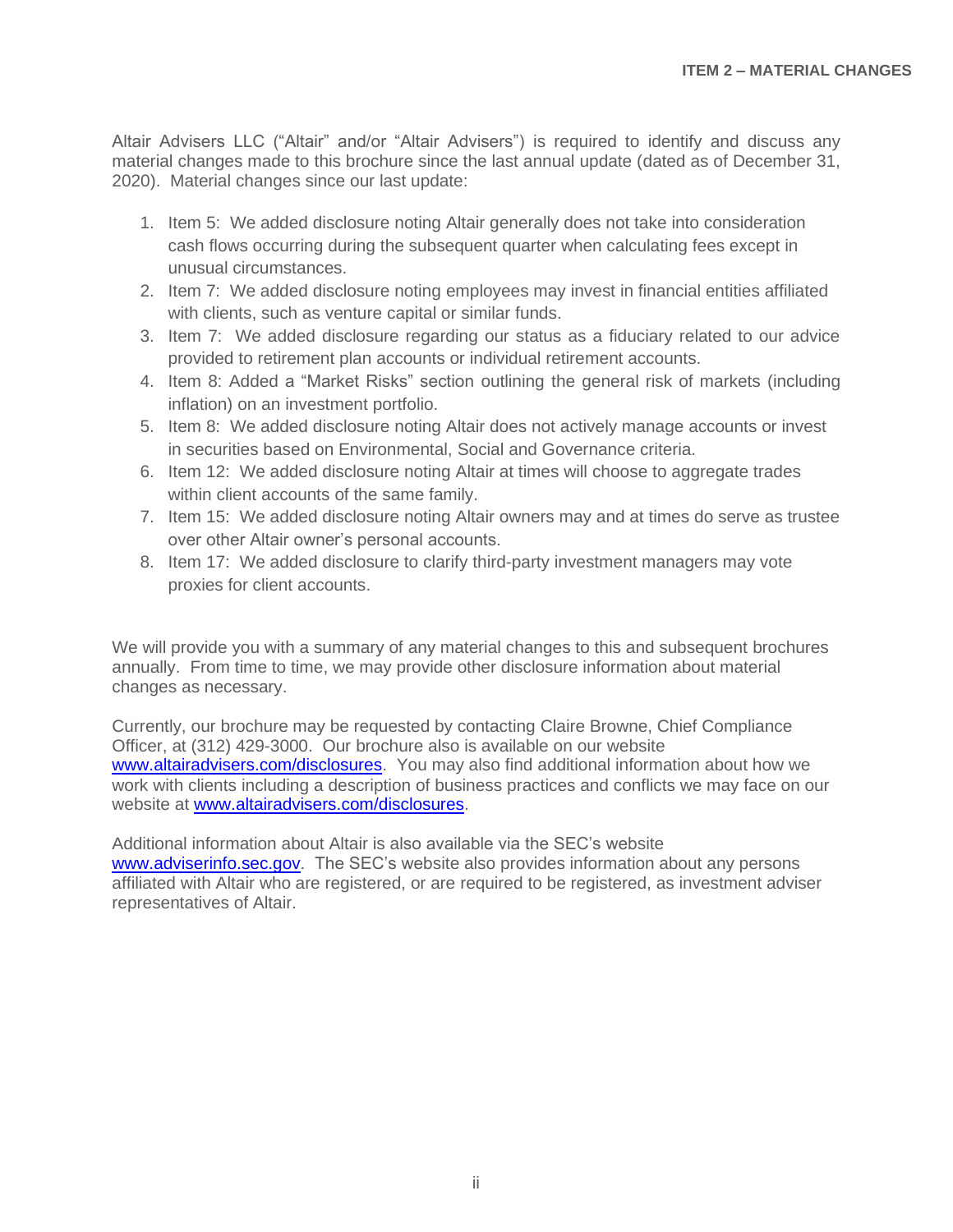|                                                                      | Ť   |
|----------------------------------------------------------------------|-----|
|                                                                      | ii. |
|                                                                      | Ϊİ  |
|                                                                      | 1   |
|                                                                      | 3   |
| Item 6 - Performance-Based Fees and Side-By-Side Management          | 5   |
|                                                                      | 5   |
| Item 8 – Methods of Analysis, Investment Strategies and Risk of Loss | 6   |
|                                                                      | 9   |
| Item 10 - Other Financial Industry Activities and Affiliations       | 9   |
|                                                                      | 10  |
|                                                                      | 11  |
|                                                                      | 13  |
|                                                                      | 13  |
|                                                                      | 14  |
|                                                                      | 14  |
|                                                                      | 14  |
|                                                                      | 15  |
|                                                                      | 15  |

Brochure Supplement(s)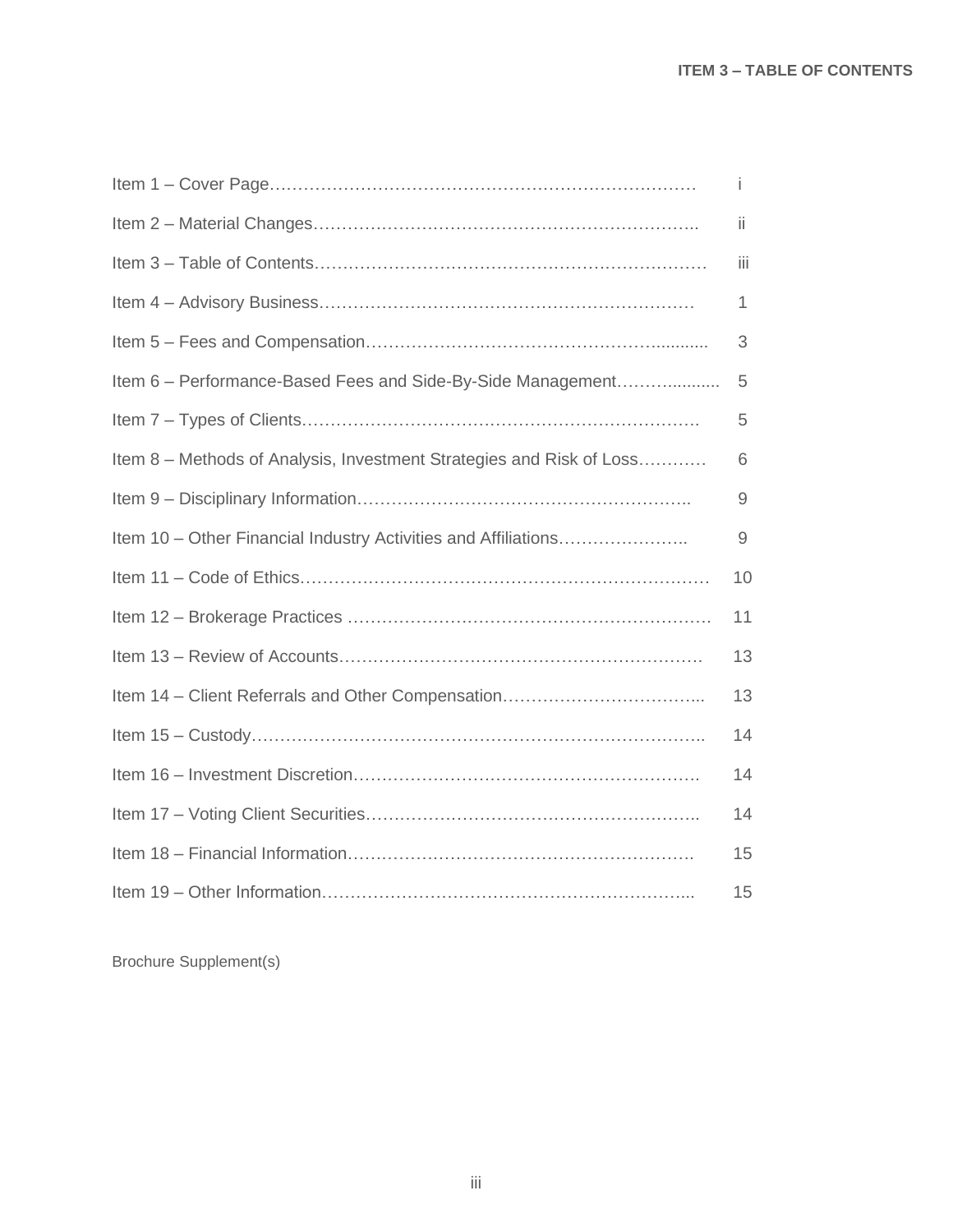*Altair provides objective, discretionary and non-discretionary investment advisory and financial planning services for wealthy individuals, families and foundations.*

## **History and Ownership**

Altair Advisers was formed on June 1, 2002. It was created with an exclusive focus on providing investment counsel to high net worth individuals, families and foundations. We believe that providing investment and financial advice is a separate and distinct business from the selling of investment products. Altair's principals formerly led the Investment Advisory Services practice of Arthur Andersen's Chicago office. We serve a nationwide base of clients who have entrusted us to oversee more than \$6.6 billion (as of December 31, 2021).

Altair is employee-owned and committed to building long-term successful relationships by providing responsive and highly personal service. The employee group participates broadly in Altair's ownership. The firm's largest owner, at 30.50%, is PHRM Investments LLC – an entity controlled by a client who helped fund the firm at its inception. The client which controls PHRM Investments LLC does not, nor has requested to, receive preferential treatment, aside from access to financial and operational information about the firm and other rights customarily provided to an investor in any business.

## **What We Do**

Altair's core investment consulting services include: investment policy creation, asset allocation advice, investment manager due diligence and portfolio management services. We also provide performance reporting, capital sufficiency analysis and cash flow management for all investment consulting clients.

## **ALTAIR'S SERVICE APPROACH**

Altair first works with the client to develop an overall investment strategy. This phase of the process includes an analysis of financial goals, which may include advice regarding capital sufficiency and cash flow, retirement planning, income tax planning, education funding, corporate benefit decisions and consideration of estate planning. The result of this overall analysis serves as the foundation for a client's strategic investment plan, which includes investment education, portfolio design and preparation of an Investment Policy Statement.

After developing an overall strategy documented in a written Investment Policy Statement, for discretionary clients, Altair will be directly responsible for making investment decisions on behalf of those clients. For non-discretionary clients, Altair will obtain a client's consent before making an investment decision on behalf of those clients.

For both discretionary and non-discretionary clients, the client's assets will be invested with various third-party investment managers, mutual funds (potentially including mutual funds for which Altair serves as investment adviser, as described below), Exchange Traded Funds ("ETFs"), private investments and derivatives. For assets where there is not a predetermined list of investment options, Altair will only utilize those third-party managers, mutual funds, ETFs, private investments or derivatives after it has conducted due diligence on each recommendation for investment ("Altair assets"). For client assets that have pre-determined investment choices (e.g., inside a client's 401(k) plan), Altair will assist the client with regard to those choices to the extent permitted and practicable ("outside assets").

Altair serves as investment adviser to the Adara Smaller Companies Fund and Aquarius International Fund of the RBB Fund, Inc. (each a "Fund" and collectively the "Funds"), each an investment company registered under the Investment Company Act of 1940, as amended. Altair expects only select individuals and entities known to Altair to be shareholders of the Funds, including Altair clients, employees and other related parties. Altair may recommend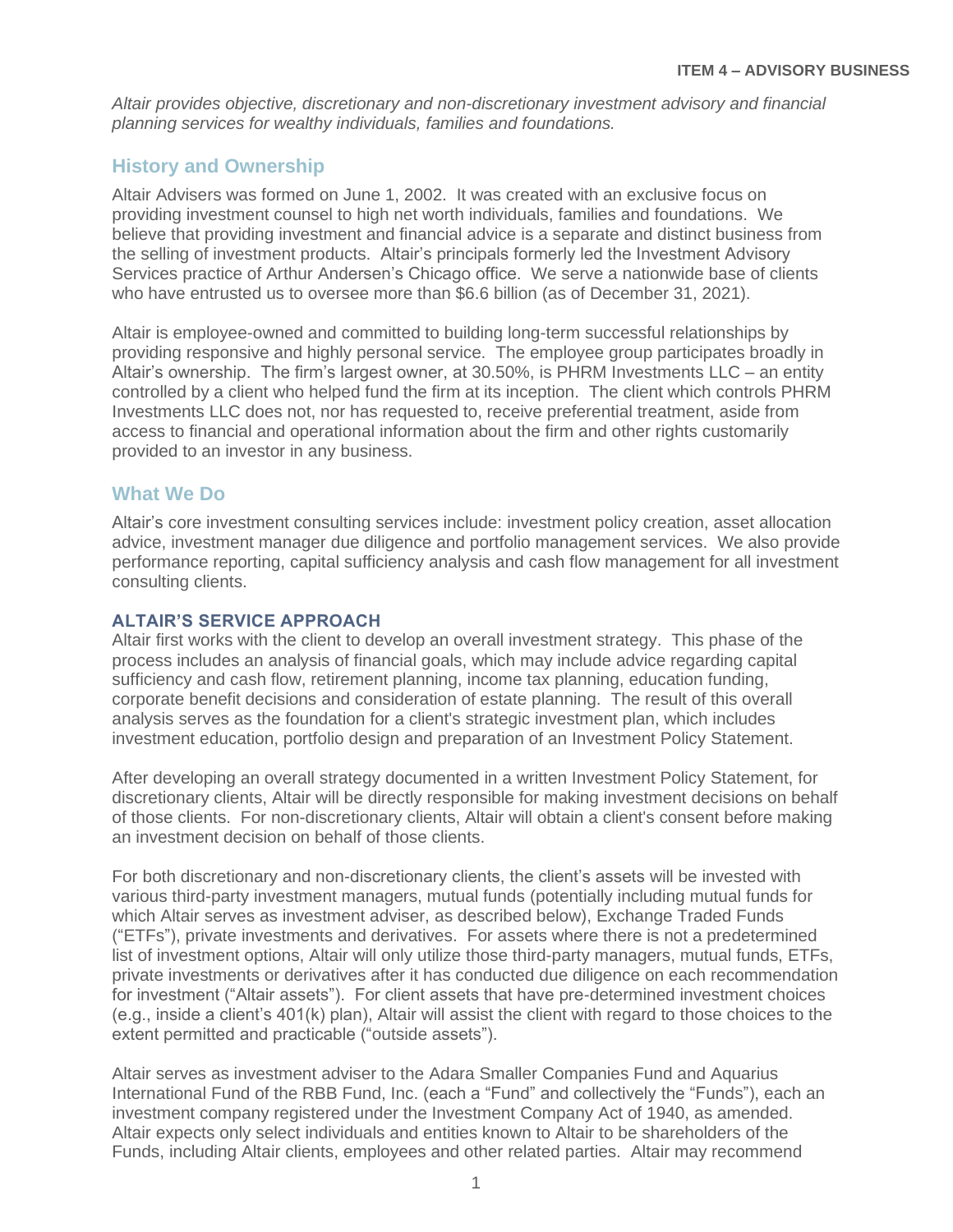each Fund as an investment vehicle for its clients, including clients governed by the Employee Retirement Income Security Act ("ERISA"). Altair has adopted the following practices and controls in recommending each Fund to its clients subject to ERISA:

- As more fully described in Item 5 below, Altair does not charge a separate fee for managing the Funds;
- The ERISA plan will not pay any sales commission or redemption fee related to investments in the Funds; and
- Altair will obtain approval to invest the client's assets in each Fund from an independent fiduciary of the ERISA plan after providing information about each Fund to the independent fiduciary, including a description of: a) fees paid; b) Altair's rationale for recommending each Fund as a suitable investment; and c) any limitations related to the timing of purchases and withdrawals.

As described more fully within the prospectus, the Funds utilize a "multi-manager" approach whereby the Funds' assets are allocated to one or more third-party advisers ("Sub-Advisers") in percentages determined by Altair. Each Sub-Adviser acts independently from other Sub-Advisers and utilizes its own distinct investment style in selecting securities. However, each Sub-Adviser, under the oversight of Altair, must operate within the constraints of each Fund's investment objective and strategies and the particular investment restrictions applicable to that Sub-Adviser.

Altair does not provide investment services related to specific securities or sectors other than: (a) to recommend various third-party investment managers, mutual funds, ETFs, private investments and derivatives; and (b) in connection with its role as adviser to the Funds.

Altair will be responsible for arranging the execution of the investment decisions for its discretionary clients. For its non-discretionary clients, Altair will arrange the execution of the investment decision only after it receives authorization to do so from the client. Clients can impose restrictions with respect to specific securities or types of securities in the accounts managed by third-party investment managers.

In addition, Altair typically provides administrative services to both its discretionary and nondiscretionary clients, including transferring assets between a client's accounts. For clients who have invested their assets in private investment vehicles that may make additional capital calls, Altair may have limited discretion to respond directly to such capital calls without the need to first seek client authorization. Specifically, Altair will process the capital call by transferring assets to the investment vehicle directly from the client's account. Further, should a client's account not have sufficient cash to fund the capital call, Altair's limited discretion would give it the ability to dispose of holdings/investments in the client's account sufficient to meet the capital call.

Altair may also provide consulting and investment advisory services to retirement plans, trusts, estates, charitable organizations, corporations or other business entities. Typical services provided to these clients are consistent with the process described above.

Altair works with a third-party vendor which provides class action litigation monitoring and securities claim filing services. This vendor will complete claims for all of our clients who do not opt out of such a service. In return for this service, the vendor receives a percentage of any settlement collected. Altair does not receive a payment for services provided by the third-party vendor, aside from its negotiated investment management fees for managing Altair assets as described within Item 5 below. Altair is not responsible for class action or similar legal litigation matters related to the Funds.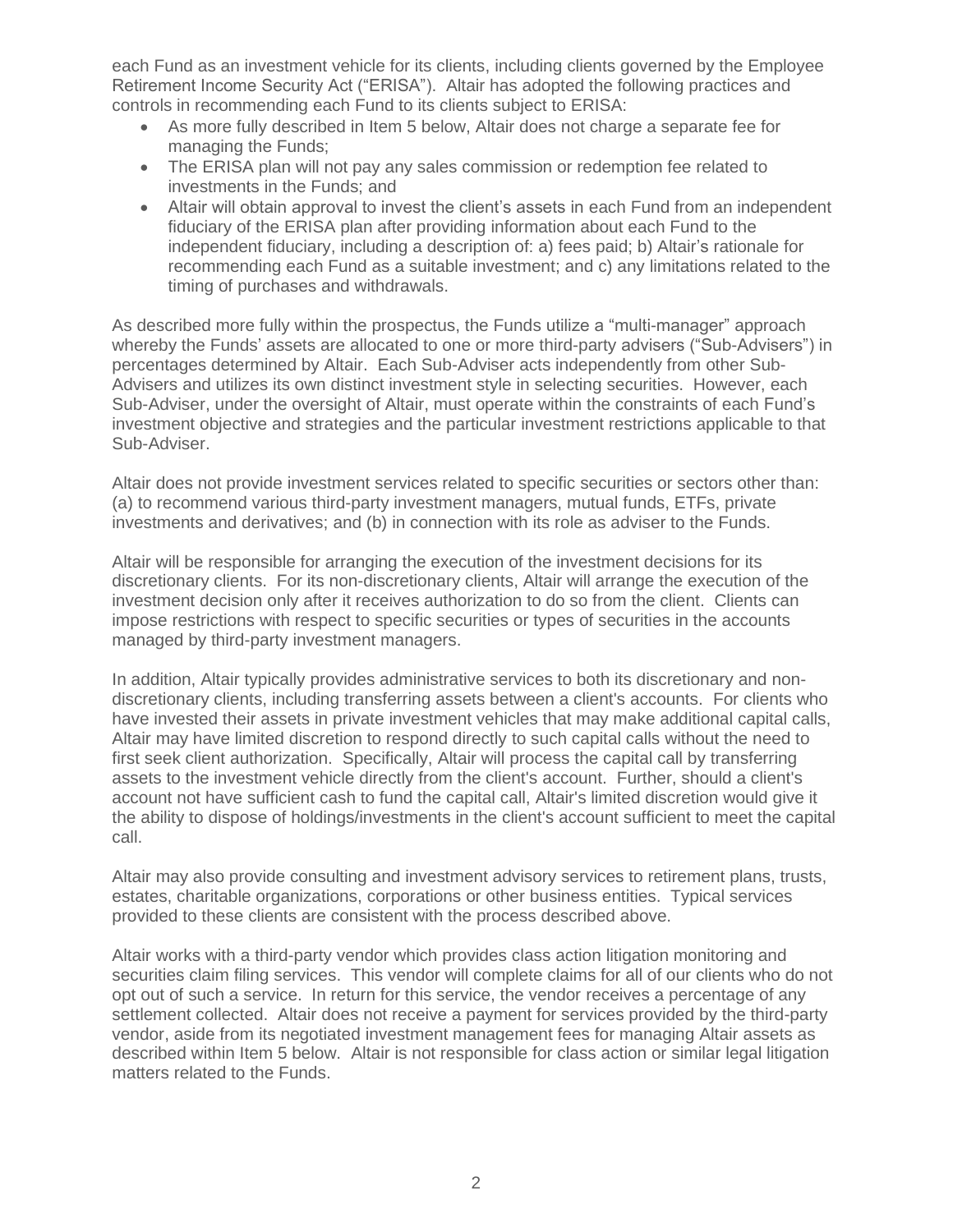### **SERVICES FOR LIMITED FINANCIAL PLANNING CLIENTS**

Altair provides financial planning services in addition to investment advisory services. Financial planning services include an analysis of financial goals, which may include advice regarding capital sufficiency and cash flow, retirement planning, income tax planning, education funding, corporate benefit decisions and consideration of estate planning.

Altair may be retained by a corporation to provide these financial counseling services to key officers and executives of the corporation. Altair may also be retained by a corporation to provide financial planning seminars and other educational services to groups of employees.

### **PROJECTS**

Altair may provide other limited, negotiated services as an accommodation to clients, as agreed to by Altair.

### **ASSETS UNDER ADVISEMENT**

As of December 31, 2021, Altair had total assets under advisement of \$6,683,259,970. Of this total, \$2,260,995,901 were managed on a discretionary basis and \$4,422,264,069 were managed on a non-discretionary basis.

### **ITEM 5 – FEES AND COMPENSATION**

Fees for Altair's services are documented in a written engagement contract at the inception of *each engagement. While we generally do not negotiate fees, we will negotiate fees in certain circumstances based primarily on the size of the account and relationship with Altair.*

## **Fees for Investment Advisory Clients**

In the case of investment advisory services clients (i.e., for both Altair assets and outside assets), there may be fees for the first phase of services, which includes developing a strategic investment plan. These fees are determined based on the complexity of the client's situation and the scope of the work involved. If there is a fee for this phase it is generally billed as a onetime project fee.

Fees for the second phase of services, including implementation and ongoing portfolio review, are generally calculated based on a percentage of client assets under advisement and are payable quarterly in advance. Assets under advisement include those mutually determined and agreed upon with the client and Altair. Under our current fee schedule, the asset-based fee generally ranges from 0.10% to 1.0%, with a minimum annual fee of \$40,000. This minimum may be reduced under certain limited circumstances and/or long-time clients may be "grandfathered" under a prior fee arrangement.

Altair deducts fees directly from the client's account, unless otherwise mutually agreed upon. Altair generally does not take into consideration cash flows occurring during the subsequent quarter when calculating fees except in unusual circumstances (such as in connection with a new client account or a substantial new cash flow as agreed upon with the client). As agreed upon between Altair and the client, Altair generally consolidates fees for accounts under the same household for fee billing purposes.

Fees to Altair do not include any fees due to various third-party investment managers, mutual funds, ETFs, private investments and derivatives, any fees due to brokers or to custodians of those assets or the fees associated with outside assets (e.g., 401(k) fund fees). Such charges, fees and commissions are exclusive of and in addition to Altair's fee, and these fees will vary based on the nature of the investment vehicle. Clients considering an investment in private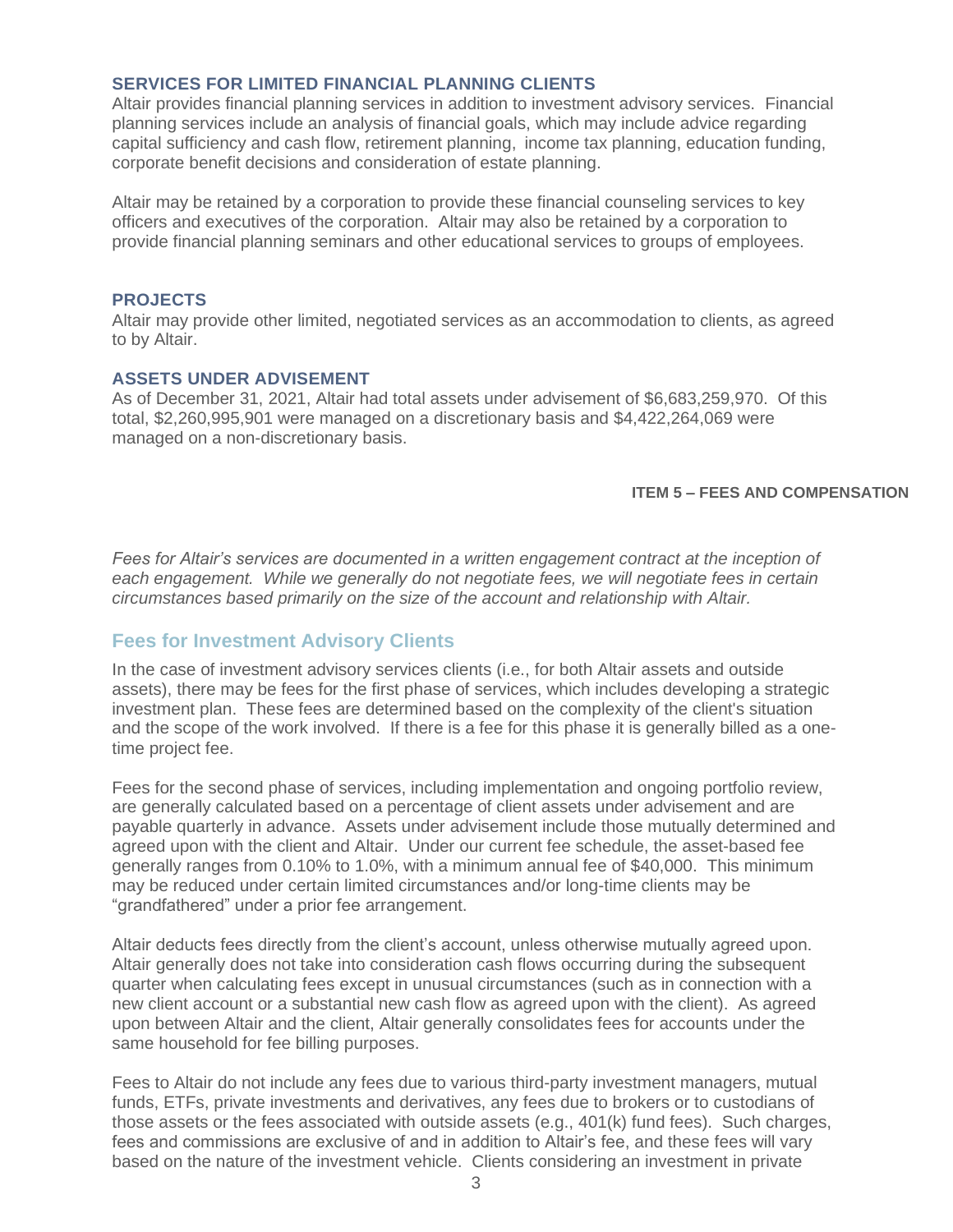investment funds offered by third-parties should consult the applicable offering documents as the authoritative source for a description of fees to be charged. Further, Altair strives to recommend that its clients invest in the lowest mutual fund share class available to the client, though that share class may not represent the lowest share class available to other shareholders as determined by the mutual fund's sponsoring company.

Neither Altair nor any of its supervised persons receive any portion of the commissions or fees clients pay to any recommended investment manager, mutual fund, ETF, private investment or derivative broker or custodian. See Item 12 for a discussion of our brokerage practices. Owners are eligible to use Altair's services free of charge.

Clients may be able to obtain access to these same investment managers, mutual funds, ETFs, private investments and derivatives directly without going through Altair. However, in order to do so, they may have to invest at a substantially higher minimum investment and/or pay higher management fees associated with such investments.

Other financial planning-related projects are billed in a manner agreed upon by Altair and the client. Accounts initiated or terminated during a calendar quarter are charged a prorated fee. Upon termination of any account, any prepaid, unearned fees are refunded to the client.

## **Fees for Limited Financial Planning Clients**

As described in Item 4, Altair may also provide financial planning services. When we are retained by a corporation to provide financial counseling services to key officers and executives of the corporation (collectively, "executives"), fees are generally charged to the corporation based on a fixed-fee entitlement arrangement for each executive dependent on the scope and complexity of the services being performed. Altair's fees generally range from \$5,000 to \$30,000 per executive participant. When we are retained by a corporation to provide financial planning seminars and other educational services to groups of employees, fees for these services are based on fixed-fee arrangements as negotiated with the corporation.

## **Fund Fees**

Altair does not receive any compensation from the Funds. Altair's fee structure for services provided to the Funds may be found in each Fund's prospectus. Altair created each Fund as a vehicle for its clients to access investment managers otherwise unobtainable to most of its clients due to account minimums. Each Sub-Adviser's management fee, as well as other expenses described within the prospectus (legal, compliance and record-keeping), are charged directly to each applicable Fund, and such expenses are borne by all shareholders of that Fund. Client assets invested in the Funds are generally included in the calculation of the fee for ongoing investment advisory services described above.

## **Project Fees**

Fees may also be charged based on hourly rates, which vary from \$200 to \$500 per hour. Alternatively, fees may be charged on a project basis. Project fees may apply to all types of clients and will be negotiated for each unique engagement in advance of beginning project work.

## **Valuation Practices**

Altair uses market values for publicly-traded securities as provided by Altair clients' custodians to determine fees and investment performance returns. In determining the market value to use, Altair ranks client custodians by total client assets held, and uses the prices provided by the custodian with the largest amount of client assets held. If that custodian does not provide a price, Altair defers to other custodians within the hierarchy until a custodian offers a price deemed reasonable.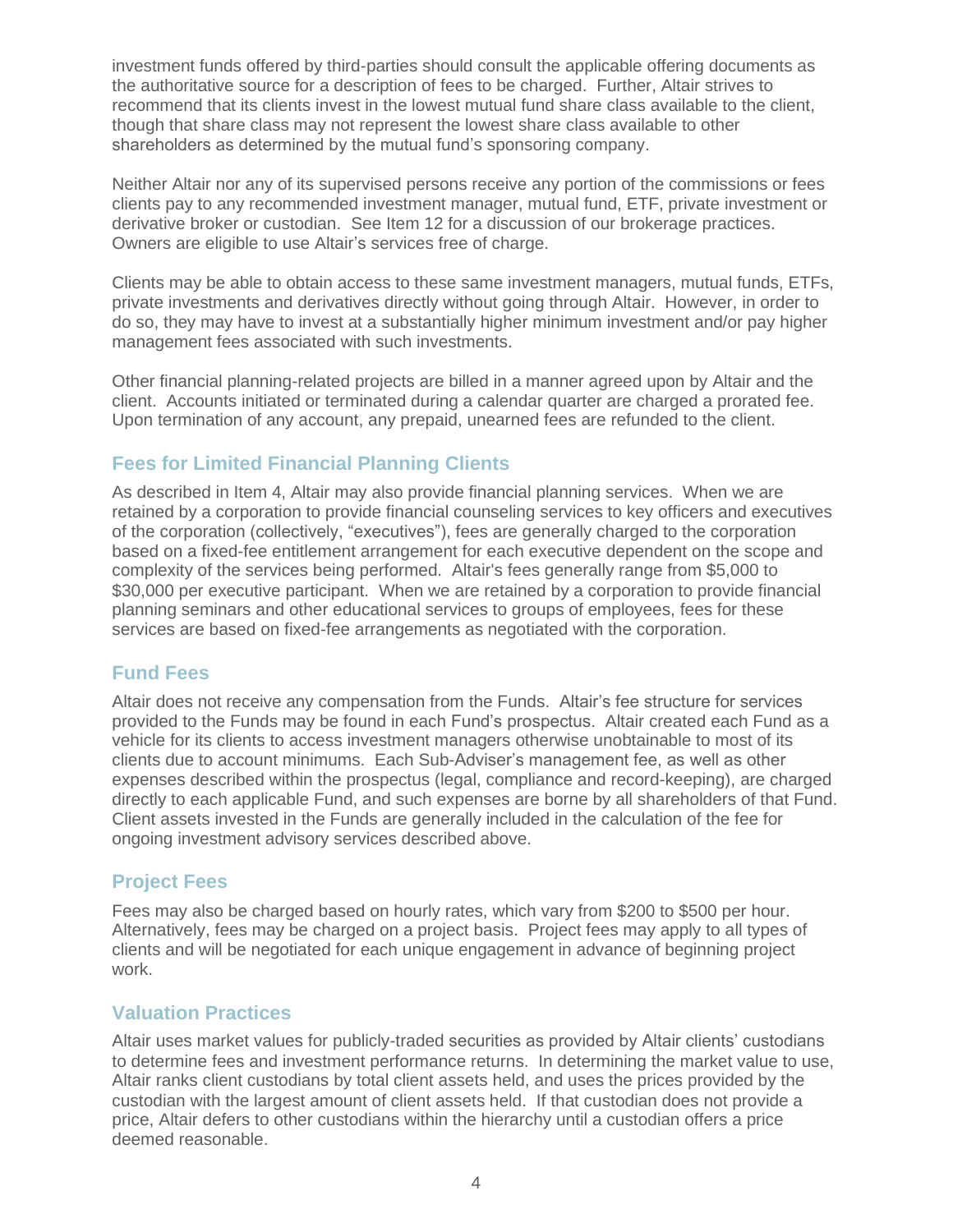Altair obtains values of private funds deemed to be liquid from the investment manager or the private funds' administrators. Altair considers private funds to be liquid if the investor can routinely invest in or redeem from the fund subject to known constraints identified within the private fund's offering documents.

As a matter of policy, Altair does not determine the prices of private funds considered to be illiquid in nature. Rather, Altair uses either; 1) capital balance statements provided by the private fund's investment manager once they are available (generally, after a few quarters following the first capital call); or 2) the sum of capital calls prior to a capital balance statement being made available by the investment manager. Given the inherent limitations associated with receiving the necessary information from the investment manager, the values provided by the investment manager may represent a lag of up to 150 days or more.

In the unlikely event an Altair pricing source outlined above is not able to, or does not, provide a price for an asset held in client portfolios, Altair will value the asset via alternative sources deemed reliable, including external pricing sources or determining a fair value for the asset. In determining a fair value, Altair will strive to value the asset at a price Altair deems clients could reasonably be expected to receive upon sale of the asset.

Altair could encounter inherent conflicts of interest when it participates in the valuation of client accounts, as higher values of client holdings increase market values, thereby enhancing performance results and increasing fees. Altair maintains various policies, procedures and controls (including a valuation policy and segregation of duties) to mitigate such conflicts of interest.

### **ITEM 6 – PERFORMANCE-BASED FEES AND SIDE-BY-SIDE MANAGEMENT**

Altair does not charge any performance-based fees (fees based on a share of capital gains on or capital appreciation of the assets of a client).

### **ITEM 7 – TYPES OF CLIENTS**

As described in Items 4 and 5, Altair provides portfolio management services to high net worth individuals, families, foundations and endowments. In a few select cases where there is a direct client connection, Altair provides investment advisory services for corporate pensions, profit sharing plans and charitable organizations.

Altair has an initial investment minimum of \$5 million and a minimum annual fee of \$40,000 for ongoing investment advisory services. In certain circumstances, exceptions to these minimums are made; for example, where the owner of the account has a familial relationship with an existing client or where the prospective client is expected to meet the initial investment minimum in the near future. In addition, long-time clients may be "grandfathered" under a prior fee arrangement. Various third-party investment managers, mutual funds, ETFs, private investments and derivatives may impose investment minimums that may impact the client's investment selection process. Minimum investment requirements for investment in a Fund may be found in that Fund's prospectus.

Altair's investment management agreement with the client determines the protocol the client or Altair will follow in terminating accounts.

Altair and its personnel maintain separate relationships with certain clients, such as: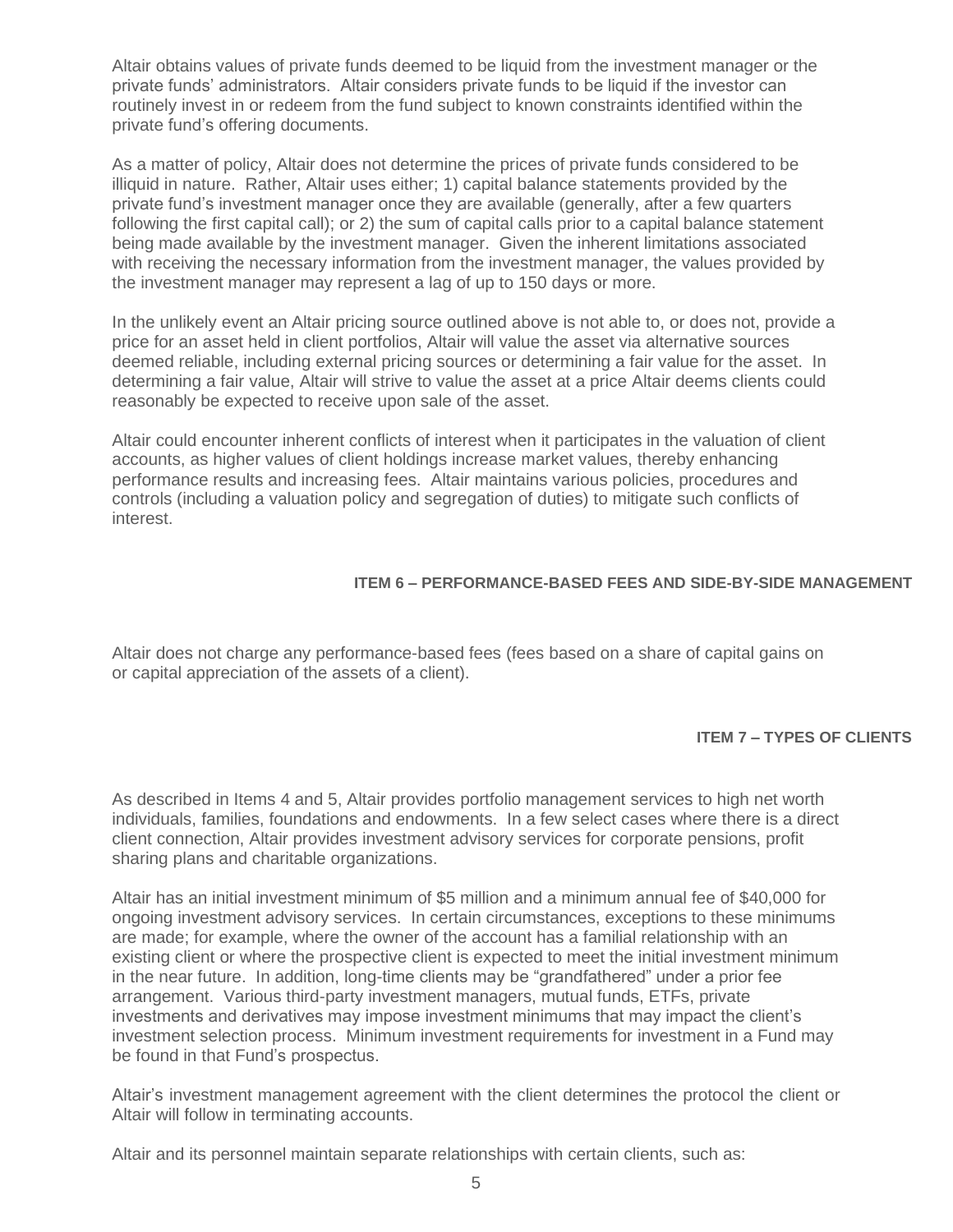- Select clients, vendors or other service providers used by firm clients are family members or personal friends with firm personnel. As such, these clients maintain separate personal relationships with firm personnel. At times, firm personnel will engage in personal business dealings with these clients as a natural extension of their personal relationships.
- Some clients are affiliated with entities which have a business relationship with the firm (such as firm vendors or other service providers used by firm clients), and certain of these entities have engaged us to manage their investment portfolios.
- Altair employees may, subject to advanced clearance, invest in financial entities affiliated with clients, such as venture capital or similar funds.
- As noted within Item 11 below, Altair employees are permitted to accept gifts from certain vendors deemed to be lower risk in nature.

To address these potential conflicts of interests, all relationships with vendors are designed to be arms' length in nature, and gifts received are determined to not impact Altair's decision-making processes. Altair also maintains policies and procedures designed to ensure clients are treated fairly as summarized within this disclosure document, address this conflict. Further, all client relationships are managed following a team approach, with no one employee responsible for any individual client's account.

We have an incentive to encourage individual clients to rollover an employer retirement account into an Altair-managed Individual Retirement Account ("IRA"). The decision of whether to rollover an employer retirement account rests with the individual account owner, and we are committed to providing information to help a client make a decision that is in that client's overall best interests.

When we provide investment advice to you regarding your retirement plan account or individual retirement account, we are fiduciaries within the meaning of Title I of the Employee Retirement Income Security Act and/or the Internal Revenue Code, as applicable, which are laws governing retirement accounts. The way we make money creates some conflicts with your interests, so we operate under a special rule that requires us to act in your best interest and not put our interest ahead of yours.

## **ITEM 8 – METHODS OF ANALYSIS, INVESTMENT STRATEGIES AND RISK OF LOSS**

## **Methods of Analysis**

Rather than selecting individual stocks and bonds, Altair's focus is solely on finding best-in-class investment managers, including Sub-Advisers to manage the Fund's assets. The process of selecting investment managers and funds is described below.

## **PROCESS FOR ALTAIR ASSETS (WHERE INVESTMENT CHOICES ARE NOT PRE-DETERMINED E.G., CLIENT-DIRECTED OR LIMITED OPTIONS WITHIN A 401(K) OR OTHER PLAN)**

## **SETTING AN AGENDA**

Altair's Investment Committee begins by identifying and approving research projects for new or existing asset classes and oversees full reviews of our currently recommended investment managers, mutual funds, ETFs and private investments. A full review of each asset class is done regularly, generally every three years.

## **QUANTITATIVE SCREENS**

Once a particular search is initiated, Altair's research team pre-screens third-party databases to examine those strategies that meet basic quantitative requirements. We have a preference for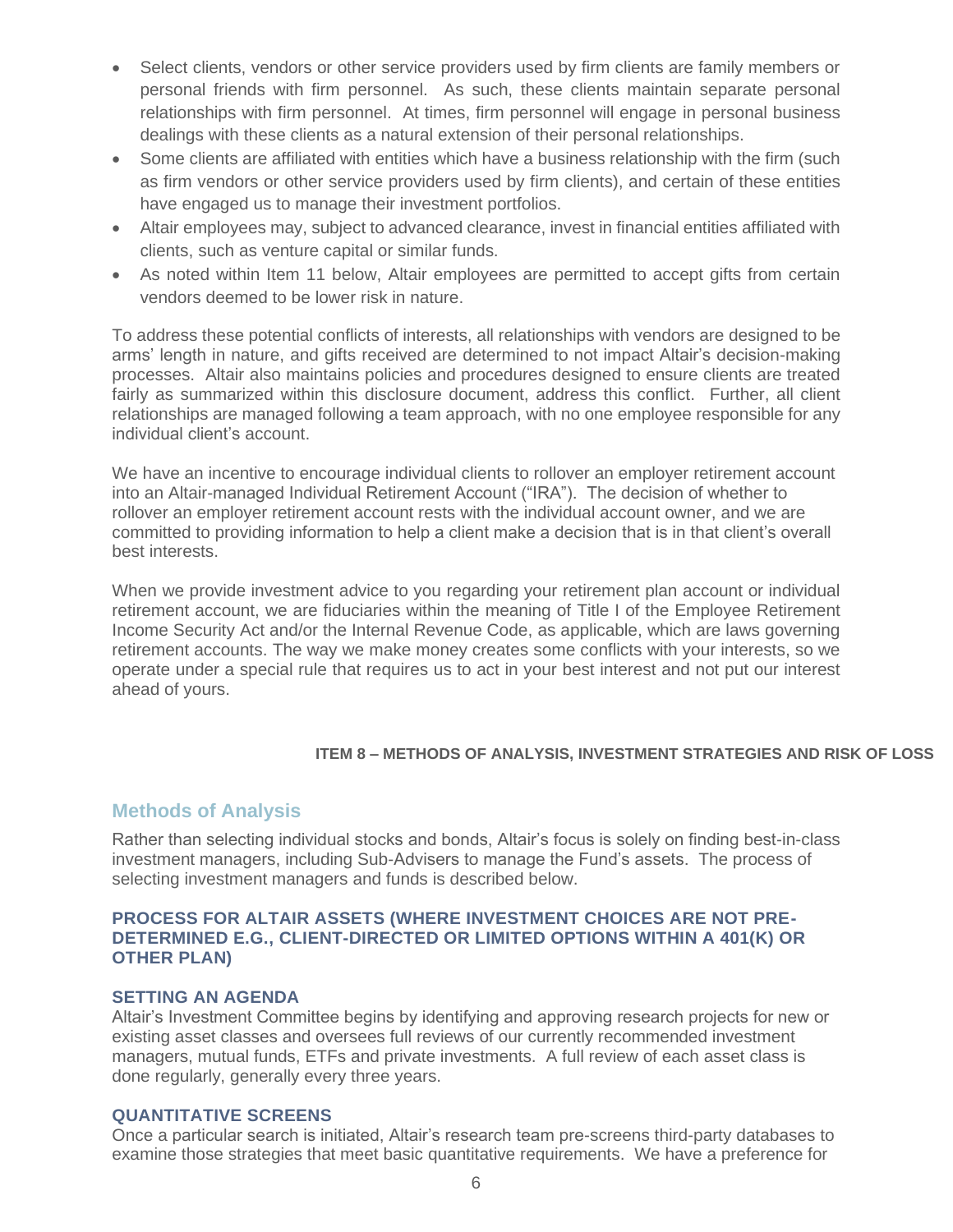investment managers, mutual funds, ETFs and private investments with at least five years of return history.

Next, a proprietary multi-factor performance model is used to objectively rank the investment managers, mutual funds, ETFs or private investments that meet the criteria of a particular search. Each is compared to an appropriate benchmark and its peer-group universe. We also utilize multiple statistical measures in order to examine the performance record of each in greater detail. Our proprietary process involves examining several unique statistics for each.

## **QUALITATIVE SCREENING**

We focus our efforts during this stage on the investment managers, mutual funds or private investments to remove those that have undesirable attributes, such as holding too many securities in their composite portfolio, poor historical after-tax returns, excessive assets relative to the strategy or insufficient total firm assets under management.

Those that pass the general qualitative screens are then examined more thoroughly. Considerations include the growth of the sponsoring firm's total assets over time and the fundamentals of the portfolio. These factors vary based on asset class. For example, when examining an equity product, these include price-to-equity ratio, price-to-book ratio and weighted-average market cap. A rolling returns-based style analysis is used to eliminate investment managers, mutual funds, ETFs or private investments that have changed in investing style over time. Then a detailed questionnaire is sent to potential candidates in order to gather more information.

After reviewing all data and information, the Investment Committee selects the candidate firms which it believes merit a virtual or onsite visit by an Altair investment professional. Ultimately, Altair's Investment Committee will be presented with finalists to be considered for potential inclusion on our recommended list.

In addition to the above, when evaluating private investments, we will review the legal structure of the investments, funding and withdrawal provisions. Altair uses an industry leading vendor in the field of investigative due diligence to delve into the background of the principals of the private investment firm. We also may rely on the insights and opinions of consultants, appraisers, accountants, lawyers, and industry sources as needed.

## **PROCESS FOR OUTSIDE ASSETS (WHERE INVESTMENT CHOICES ARE PRE-DETERMINED E.G., CLIENT DIRECTION OR LIMITED OPTIONS WITHIN A 401(K) OR OTHER PLAN)**

Altair will assist clients with the selection of investment options where predetermined choices are provided as follows:

- We recommend any fund which is already subject to due diligence as described just above in "Process for Altair assets (where investment choices are not pre-determined e.g., client directed or limited options within a 401(k) or other plan)".
- If no investment choices exist which fulfill this requirement, then we will recommend index funds which complement a client's asset allocation.
- If no investment choices exist which fulfill this requirement, we will review the investment options and make a recommendation based on fit within the client's overall asset allocation strategy, historical performance and information known at the time about the fund.

Altair does not offer extensive and ongoing due diligence on the universe of predetermined options for each plan where we assist our clients by making an investment recommendation. We rely on clients to provide updated information on the list of predetermined investment options from time to time for review and recommendations. We include these outside assets in a client's performance report when a client agrees that these assets should be part of our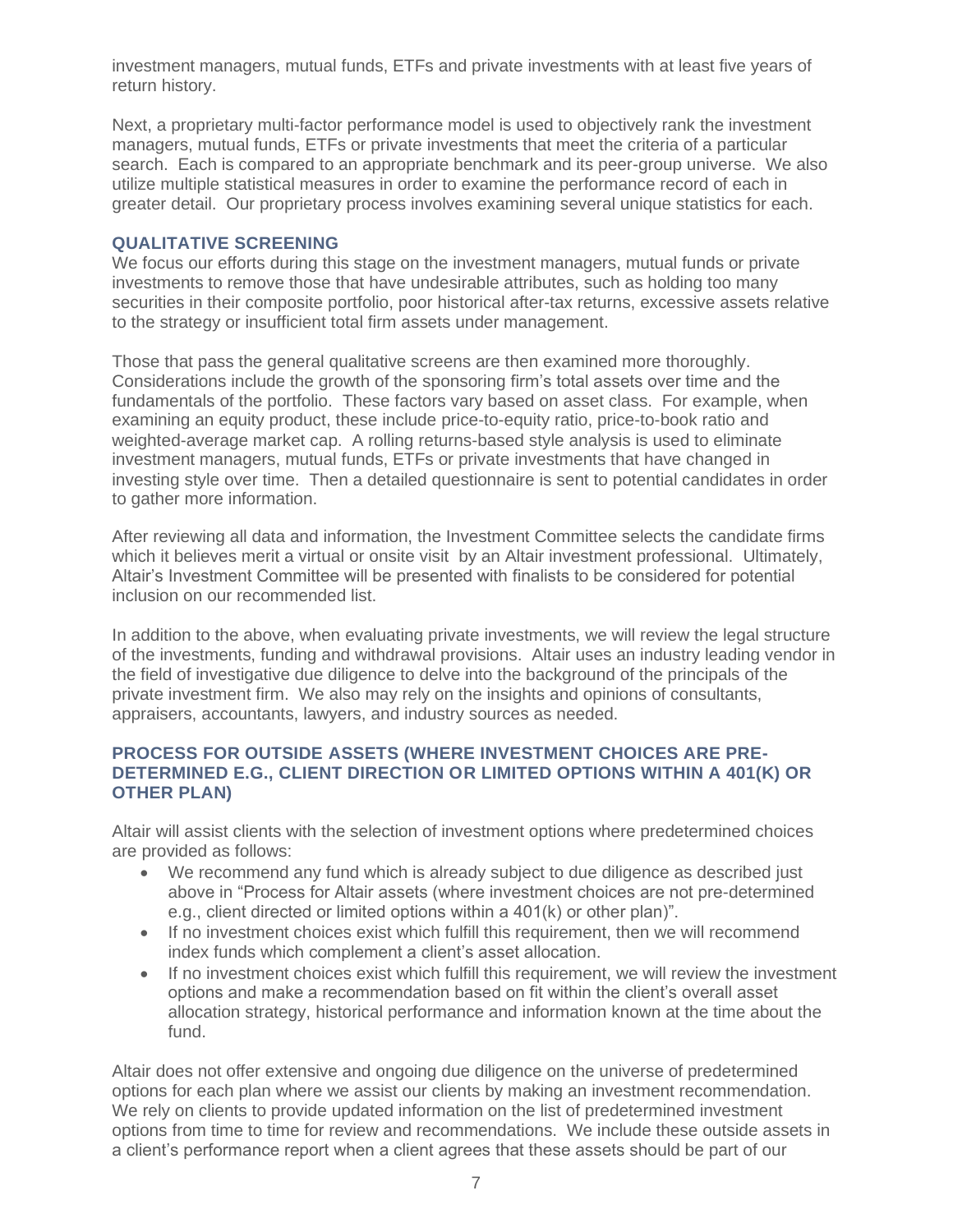engagement. We will recommend a change to a different option within the allowable investment choices when appropriate.

## **Investment Strategies**

Altair believes it is crucial to listen to clients and understand their goals and objectives prior to making any investment recommendations. We then create an investment portfolio designed to achieve those goals and objectives in a risk-controlled manner. When recommending a portfolio strategy, we recognize the importance of asset allocation and diversification but also consider the principles of behavioral finance and investor psychology. As historical events demonstrate so vividly, it is imperative to understand the relationship between risk and return and to understand the degree to which portfolio declines can be tolerated.

Altair's investment process can be described as a strategic asset allocation approach with a tactical overlay. We create and implement long-term strategic investment plans that are appropriate for each client's financial objectives, risk preference and constraints. However, on an ongoing basis we will recommend overweights and underweights to certain asset classes based on our proprietary research and valuation methodology. In other words, while we believe strategic asset allocation works best over long periods of time, we also believe allocation modifications are warranted under certain circumstances. Altair's Investment Committee is responsible for all investment recommendations with regard to both asset allocation and investment managers. The Investment Committee currently consists of five members with, on average, over 26 years of investment experience.

Altair currently does not actively manage accounts or invest in securities based on Environmental, Social and Governance ("ESG") criteria. However, Altair will consider clientspecific guidelines or restrictions on a case-by-case basis.

## **Risk of Loss**

Any investing involves risk of loss that clients should be prepared to bear. We do not offer any products or services that guarantee rates of return on investments for any time period.

### **MUTUAL FUNDS AND EXCHANGE TRADED FUNDS**

Mutual fund and ETF shareholders are subject to various inherent risks applicable to all shareholders, including inherent risks associated with the individual issuers of each fund's underlying portfolio securities. Please see each fund's prospectus for a more detailed description of that particular fund's risks.

While shares of ETFs generally trade on the market at or near their most recent NAV, certain inefficiencies may cause ETF shares to trade at a premium or discount to the calculated NAV. ETFs redeem shares which are aggregated as creation units comprised of a minimum number of shares. As such, shareholders of ETFs may be limited in their ability to dispose of shares held if a liquid secondary market ceases to exist for shares of a particular ETF.

Closed-end funds, unlike open-end mutual funds, trade on the market, generally at a premium or discount to NAV based on various market factors. Purchasing shares of a closed-end mutual fund at a discount does not guarantee a profit, as there can be no assurance the closed-end mutual fund's market price will subsequently revert to the fund's calculated NAV.

## **THIRD-PARTY INVESTMENT MANAGERS**

While Altair conducts ongoing due diligence of third-party investment managers, the successful implementation of a client's objectives related to assets managed by a third-party investment manager is dependent upon the third-party investment manager's ability to successfully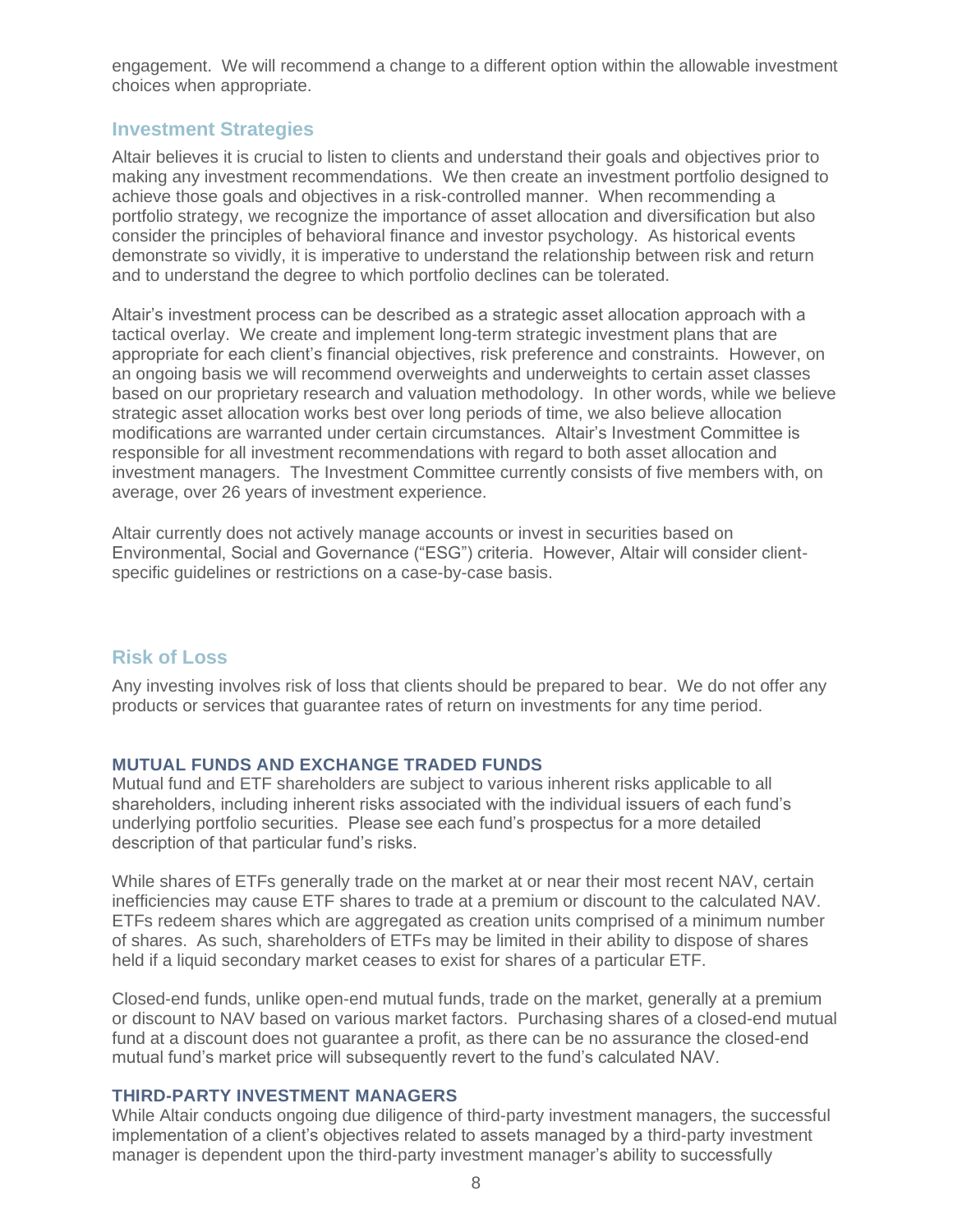implement its investment strategies. In addition, Altair is not an affiliate of any third-party investment manager and, therefore, is not in a position to supervise the third-party investment manager's activities.

## **PRIVATE POOLED INVESTMENT VEHICLES**

Managers of private funds and other private pooled investment vehicles (including hedge funds and private equity funds) often have broad discretion in managing the portfolios, and such private funds are generally not registered with the SEC. In managing the portfolios, the manager may invest in a variety of financial instruments (including derivatives and other leveraged financial instruments) and may apply a variety of strategies (including trading on margin with no obligation to diversify), resulting in potentially greater risks than publicly registered investment vehicles. Investors in such private pooled investment vehicles are advised to refer to each fund's offering documents for a greater description of the fund's risks. Altair is not an affiliate of any third-party private fund and, therefore, is not in a position to supervise the third-party private fund's activities.

### **EXCHANGE TRADED DERIVATIVES**

The use of exchange traded derivatives for a client account might create additional investment risk if the instrument does not correlate well with the index or if Altair's view of the market is incorrect. In addition, the use of derivatives might expose the client to leverage risk, which might magnify or otherwise increase the risk of investment losses.

Clients investing in a Fund should carefully read each prospectus for risks specific to that Fund. Sub-Advisers will invest primarily in equities and equity-related instruments of small and microcap companies for the Adara Smaller Companies Fund and international securities for the Aquarius International Fund, including common stocks, preferred stocks, convertible securities, sponsored and unsponsored depositary receipts, warrants and rights.

#### **MARKET RISKS**

The success of our recommendations depends to a great extent upon the future course of the financial markets' price movements of various investment vehicles, which very much not within our control.

Inflation represents the increase of goods and services over time, and acts to decrease the real value of your investments. We have no control over inflation, and there can be no assurance client investment portfolios will keep pace with the rate of inflation.

### **ITEM 9 – DISCIPLINARY INFORMATION**

Altair has no events or information applicable to this Item.

### **ITEM 10 – OTHER FINANCIAL INDUSTRY ACTIVITIES AND AFFILIATIONS**

Altair is not affiliated with other financial services entities. On occasion, Altair may receive a referral of a prospective client from an investment manager or other professionals, such as attorneys and accountants that Altair may recommend to its clients. Altair does not expect that clients will retain professionals which make referrals to Altair. Further, we do not pay for client referrals, and we have no formal or informal quid pro quo arrangements.

Altair employees may serve on an Advisory Board for third-party private funds, subject to advanced approval and ongoing reporting obligations. Altair has determined permitting select employees to serve on Advisory Boards may be in the best interests of the firm and its clients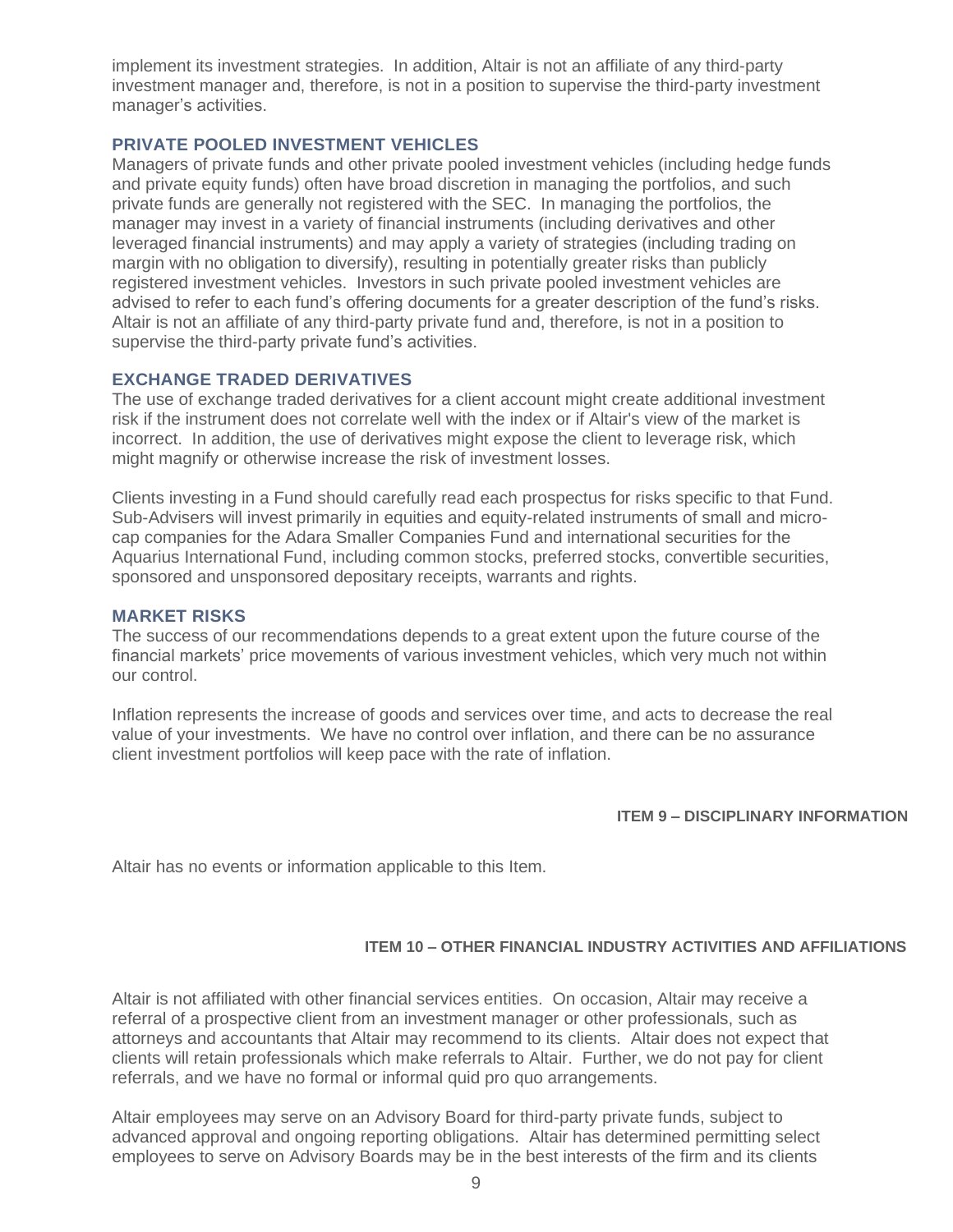as: a) the employee's Advisory Board involvement will provide additional insight into the fund and is manager's staff; and b) the employee's interaction with peers at the firm will provide additional growth opportunities and experiences for the employee. In considering whether to approve the employee's participation on an Advisory Board, Altair considers, among other matters, whether the third-party fund manager's compliance program is deemed to be adequate and effective to prevent the Altair employee from receiving proprietary information about the fund manager's current or planned trading activity. The employee also may not receive compensation for participation on the Advisory Board and may not vote or participate in any decision regarding Altair's use of the third-party fund or its manager. Further, Compliance considers the employee's role on an Advisory Board in reviewing the employee's personal trading activity.

Altair at times receives reimbursement for employee travel costs from sponsors of conferences at which Altair employees are featured speakers or panelists.

#### **ITEM 11 – CODE OF ETHICS**

Altair does not purchase any securities for its own account. Employees are eligible (and do) invest with the third-party investment managers, mutual funds (including the Adara Smaller Companies Fund and Aquarius International Fund), ETFs, private investments and derivatives which are also recommended to clients. Our recommendations are not time sensitive and are intended to be durable in nature. We will recommend that clients who implement portfolios at different times invest with similar investment managers, mutual funds, ETFs and private investments. We are not concerned when an investment is made as we view each recommended investment as beneficial to the portfolio over the long term. Thus, the timing of an investment is not central to our recommendations or investment strategies. Though we will recommend underweighting and overweighting various asset classes from time to time, the underlying recommendation of investment managers, mutual funds, ETFs and private investments is relatively consistent across time.

Altair at times recommends investment opportunities with a limited supply (generally, private investments available to qualified purchasers). As noted in Item 12, Altair maintains a policy which outlines the process followed to provide eligible clients the option to invest in such limited investment opportunities. If the investment opportunity has sufficient supply remaining after offering the opportunity to eligible clients, Altair employees who are eligible to participate in such limited investment opportunities may elect to do so, and are not subject to any minimum investment Altair generally imposes on client accounts to participate within such limited investment opportunities. These minimum investment requirements for clients to invest in a limited investment opportunity are designed to protect the client's portfolio. Eligible clients are always offered the opportunity to participate in limited investment opportunities ahead of Altair owners, and will be liquidiated ahead of or at the same time as employee liquidiations in the event Altair determines to recommend clients liquidate holdings of the investment.

Altair has adopted a written Code of Ethics that governs the personal securities transactions of employees and officers. The Code of Ethics permits Altair's employees to engage in other securities transactions. Thus, officers and employees may purchase individual securities, which may also be purchased by the independent, third-party investment managers retained by Altair's clients (including Sub-Advisers to the Funds). Since, as discussed above, our advice is not time-sensitive, but intended to be durable and long-term in nature, Altair employees may purchase or sell any securities for their own accounts prior to, simultaneously with or subsequent to any action taken in a client portfolio or in an investment manager account. Officers and employees, including members of the Investment Committee, may also invest their personal holdings in a manner which is not consistent with Altair's advice provided to clients. Further, Altair employees have no advanced knowledge of third-party investment manager trading activity. Since we are not portfolio managers in the traditional sense of buying and selling individual securities for client accounts and we do not have knowledge of trades placed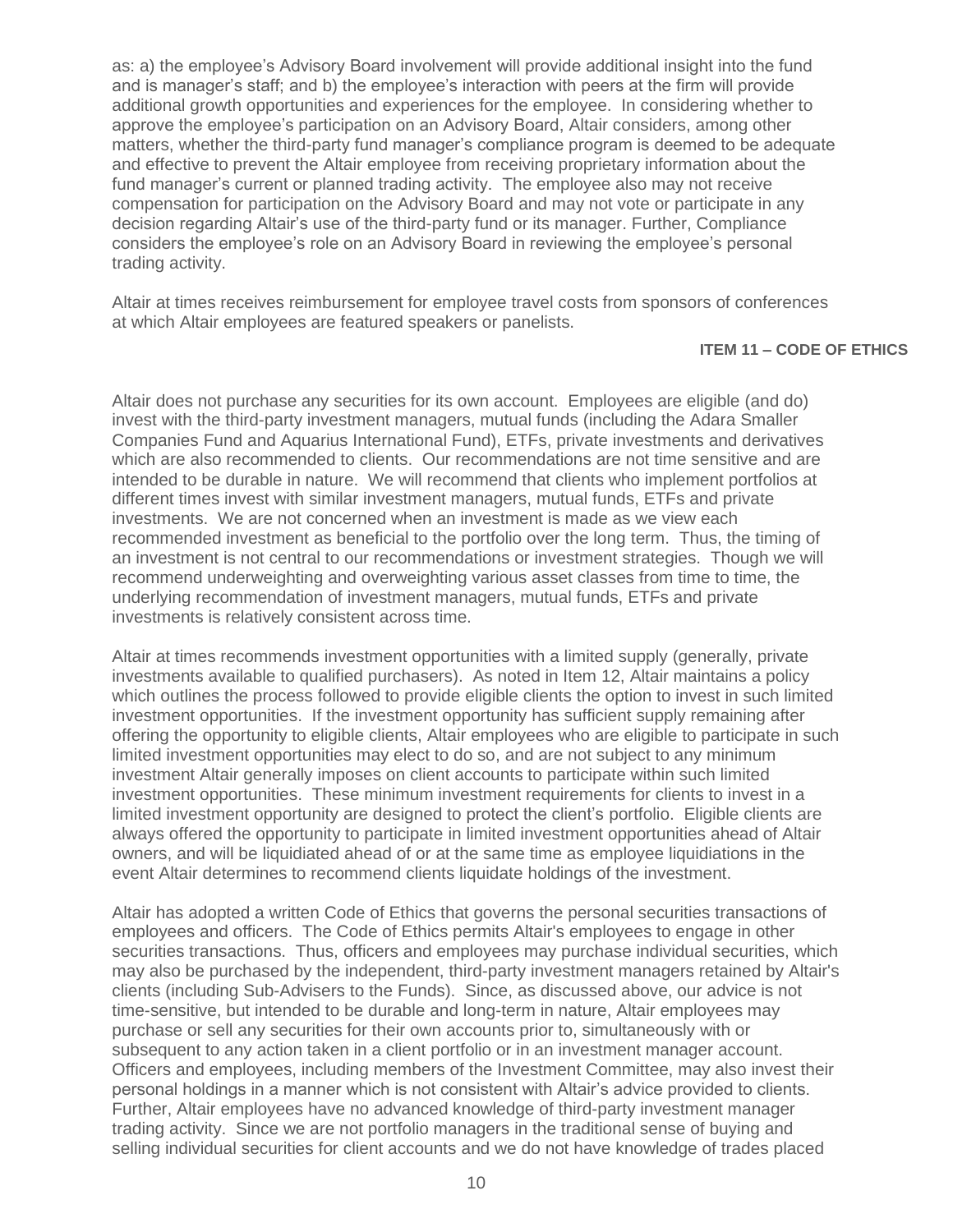by third-party investment managers until after they occur, we do not believe the personal investing activities of our officers and employees create a conflict of interest with our clients. Altair's Code of Ethics requires individuals to report their personal securities transactions on a quarterly basis to Altair's compliance personnel, who review such reports for compliance with the Code of Ethics.

Altair's inherent business model may result in Altair employees receiving material nonpublic information from clients regarding their employers. Altair's Code of Ethics restricts trading by employees in securities where clients are insiders.

As described in Item 4 above, Altair serves as the investment adviser to the Funds, and may encourage clients to invest in the Funds.

Our Code outlines the standards of conduct we expect of Altair employees and includes limitations on outside business activities of employees and giving/receiving gifts. Outside Business Activities are generally prohibited; any exception requires advanced approval by Compliance.

While we believe the proper use of business entertainment and gifts creates goodwill and aids in the development of strong working relationships, as a matter of policy, we strive to not offer nor receive business entertainment or gifts which could be viewed as influencing the recipient's investment decision-making process or making the recipient feel beholden to the entity providing the gift or entertainment. We maintain a policy which prohibits employees from receiving gifts from investment management-focused vendors or suppliers, clients, prospective clients, brokers or third-party investment managers, except those extended as a customary courtesy. Altair employees may accept gifts from vendors or suppliers who are not investment management-focused so long as the nature of the gift is not viewed as being: 1) overly generous; or 2) aimed at making the employee feel beholden to the entity. Our policy also prohibits employees from soliciting gifts, benefits or gratuities at any time, and places limitations on our employees' abilities to give gifts to those with which Altair has a business relationship.

A copy of the Code of Ethics will be furnished to any client or prospective client upon request.

#### **ITEM 12 – BROKERAGE PRACTICES**

For clients that have provided Altair with trading authorization, we generally process transactions for the sale and/or purchase of securities and other investments in the client's account solely through the client's custodian. Under these circumstances, Altair does not have any obligation to seek better execution services or prices from other possible brokers or dealers.

Altair generally does not aggregate client transactions for execution, which might cause the client to incur higher fees than they may have incurred if the trade had been affected in aggregation with other clients. However, Altair at times will choose to aggregate (or "block") trades within client accounts of the same family when aggregating trades is deemed to be in the best interest of participating clients. All accounts participating in the aggregated order receive an average share price with transaction costs shared pro rata based on each account's participation in the transaction.

Altair views each recommended investment as beneficial to the portfolio over the long term and, as such, the timing of an investment is not central to our recommendations or investment strategies. Altair arranges the execution of the investment decisions for non-discretionary clients only after it receives authorization to do so from the client. As such, non-discretionary client accounts will generally trade the same security after discretionary client accounts, and non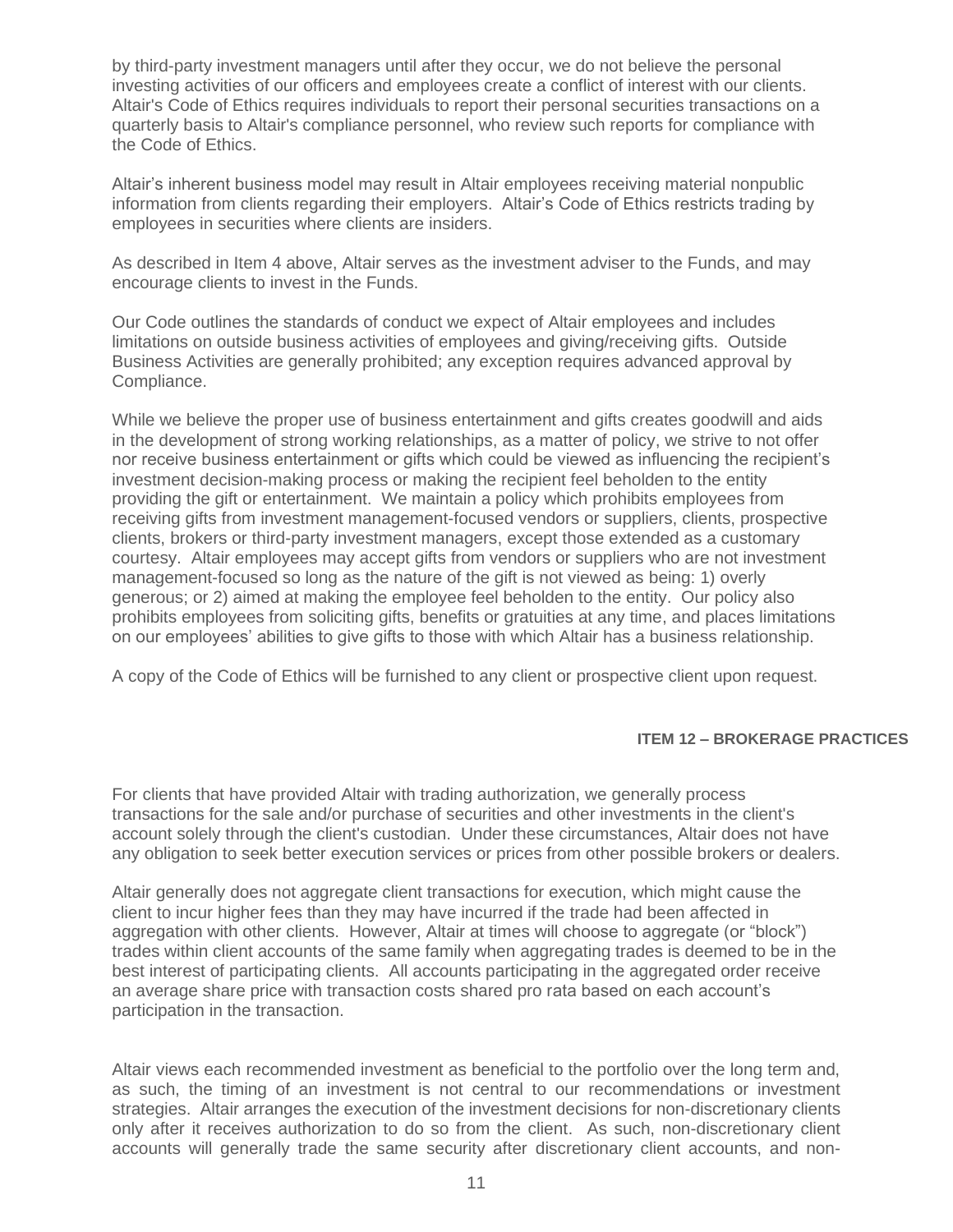discretionary clients may pay more or less than other discretionary clients for the same security, due to market trading activity.

Principals of the firm may recommend that clients retain those custodians or brokers that have agreed to preferred pricing arrangements for Altair clients such that all negotiated terms directly benefit the client through enhanced services or reduced fees. Recommended brokers or custodians are not necessarily the lowest-cost provider, but are those that Altair believes are competitively priced for the level of service provided. However, a client is free to retain any custodian or broker dealer they choose. While Altair is able to realize operational efficiencies by having its clients' assets reside with a limited number of custodians, Altair-recommended brokers or custodians are selected based on Altair's consideration of the broker or custodian's general reputation, level of services provided, competitiveness of fees or special expertise.

Altair generally recommends brokers to clients that have demonstrated the ability to provide our clients with discounted transaction charges, preferred access to certain mutual funds, including lower sales charges than for direct purchases and lower minimum purchase amounts, and the ability to custody and safeguard derivative investments. These same benefits are made available to Altair's principals and employees. The benefits to Altair and its principals and employees are not a material factor in determining which brokers to recommend; rather, the primary considerations are the services provided to the client. Altair does not expect that clients will pay commissions to brokers we recommend that are higher than those obtainable from other brokers for comparable client services, although there can be no assurance that clients will pay the lowest possible commissions available.

Altair does not receive cash compensation or research (typically referred to as "soft dollar" payments) from brokers it recommends to clients. Altair at times receives complimentary admittance for its employees to attend seminars and conferences sponsored by the brokers it recommends. We do not receive travel or reimbursement for other expenses related to attending these conferences. Altair also receives practice management communications generally available to advisers with clients on the broker's platform.

Altair receives preferential pricing for a software program used to manage its compliance program which is provided by an affiliate of a broker Altair recommends to clients. While Altair understands this software program is available to the general public at various price points, Altair believes its relationship with the broker has an impact on its current pricing arrangement. Further, the broker does not require Altair clients to maintain any specific level of business or activity with the broker in order to receive this preferential pricing arrangement.

On occasion, Altair has received (and in the future may receive) additional payments from such custodians solely to reimburse Altair for the costs that Altair has incurred (or will incur) directly resulting from the custodian's internal systems changes or updates that directly impacted (or will impact) Altair's systems and its ability to service its client(s) that have selected that custodian. Such one-time payments do not impact Altair's analyses as to whether to recommend (or not) that a client retain that custodian.

Altair at times recommends investment opportunities with a limited supply (generally, private investments available to qualified purchasers). Altair maintains a list of clients who are eligible to invest in such limited investment opportunities, and are offered the opportunity to invest in sequential order. If a client is unable to participate in one opportunity, that client will remain on the list and will be able participate in future limited investment opportunities, as dictated by the client's fixed order on the list.

In the event Altair identifies a transaction error has occurred in a client's account, Altair will work with the custodian promptly to correct, limit or mitigate the effect of the transaction error, with the objective of making the client whole. If necessary, Altair will reimburse clients following a transaction error committed by Altair, at times by reducing or waiving future fees to be paid to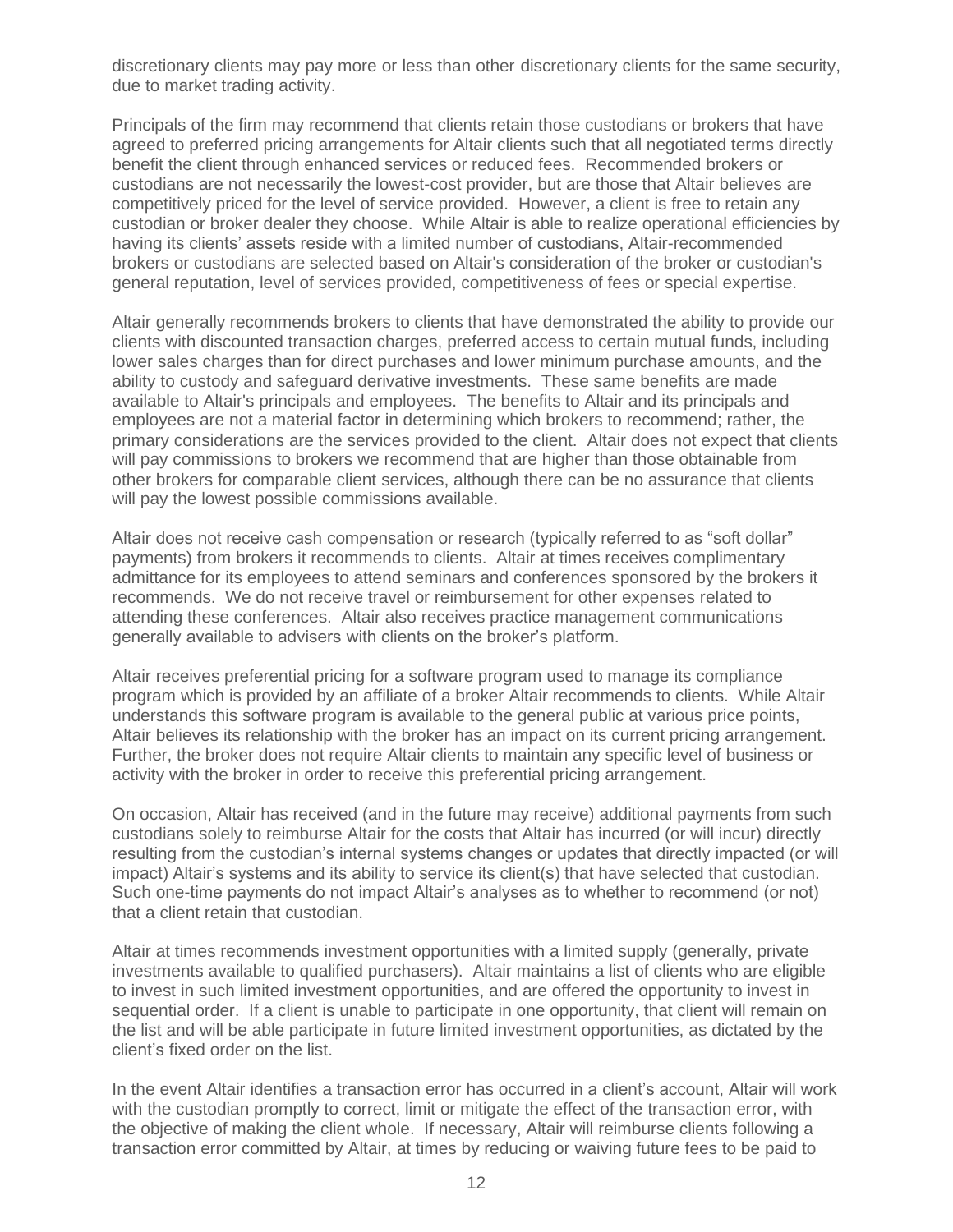Altair. Altair will pay former clients any remaining balance due upon termination of the client relationship. At other times, Altair will work with the client's custodian to adjust the trades to the correct transaction error in the client account, with Altair settling any difference with the custodian outside of the client's account.

Altair generally considers a "transaction error" to be the execution of a trade or transaction by Altair on behalf of a client on terms other than those intended by Altair or the client, as applicable. Altair faces an inherent conflict in addressing transaction errors, as transaction errors are often detected by Altair personnel who may have an inherent incentive to mitigate such transaction errors in Altair's favor, to the detriment of the clients. To address this risk, Altair logs and Altair management actively reviews all transaction errors. Altair believes these controls, along with Altair's periodic employee training program, function to mitigate these inherent risks.

## **ITEM 13 – REVIEW OF ACCOUNTS**

Principals of Altair are responsible for reviewing the strategic investment plan, the client's overall financial situation and the performance of the client's portfolio. The number of clients assigned to each principal varies according to the complexities of each individual client account.

Accounts are reviewed on a quarterly basis, which includes the delivery of written performance reports to clients. These reports provide a review of the client's investment portfolio, including a review of asset allocation, performance comparisons for the client's investment managers and commentary on general market conditions.

Generally, each account is reviewed with the client at least semi-annually.

Altair, along with the Funds' third-party service providers that provide compliance, administration and accounting services, actively monitors transactions and holdings for compliance with the Funds' investment restrictions.

### **ITEM 14 – CLIENT REFERRALS AND OTHER COMPENSATION**

Other than the limited benefits received from client custodians disclosed in Item 12 above, Altair does not receive cash compensation or other economic benefits in connection with providing advice to clients.

Clients will, from time to time, need services that are outside the scope of services provided by Altair (e.g., legal counsel, accounting advice and broker dealer services). Altair may refer clients to such third parties, and Altair does not receive a fee for such referrals made. These same firms to which Altair refers clients often make referrals to Altair when clients need services such as Altair provides.

In addition, from time to time, Altair will provide a client who has requested Altair's views on other business questions with information and/or contact information of an appropriate person to facilitate that business activity. Altair does not charge clients for such advice and does not view this advice as part of its business, but merely as satisfying client needs as part of the everyday courtesy of business life. Altair at times receives client referrals from the individual or entity about whom it provided information.

The Funds pay fees to broker-dealers and other financial intermediaries that provide distribution services for the Funds, as disclosed in the Funds' offering documents.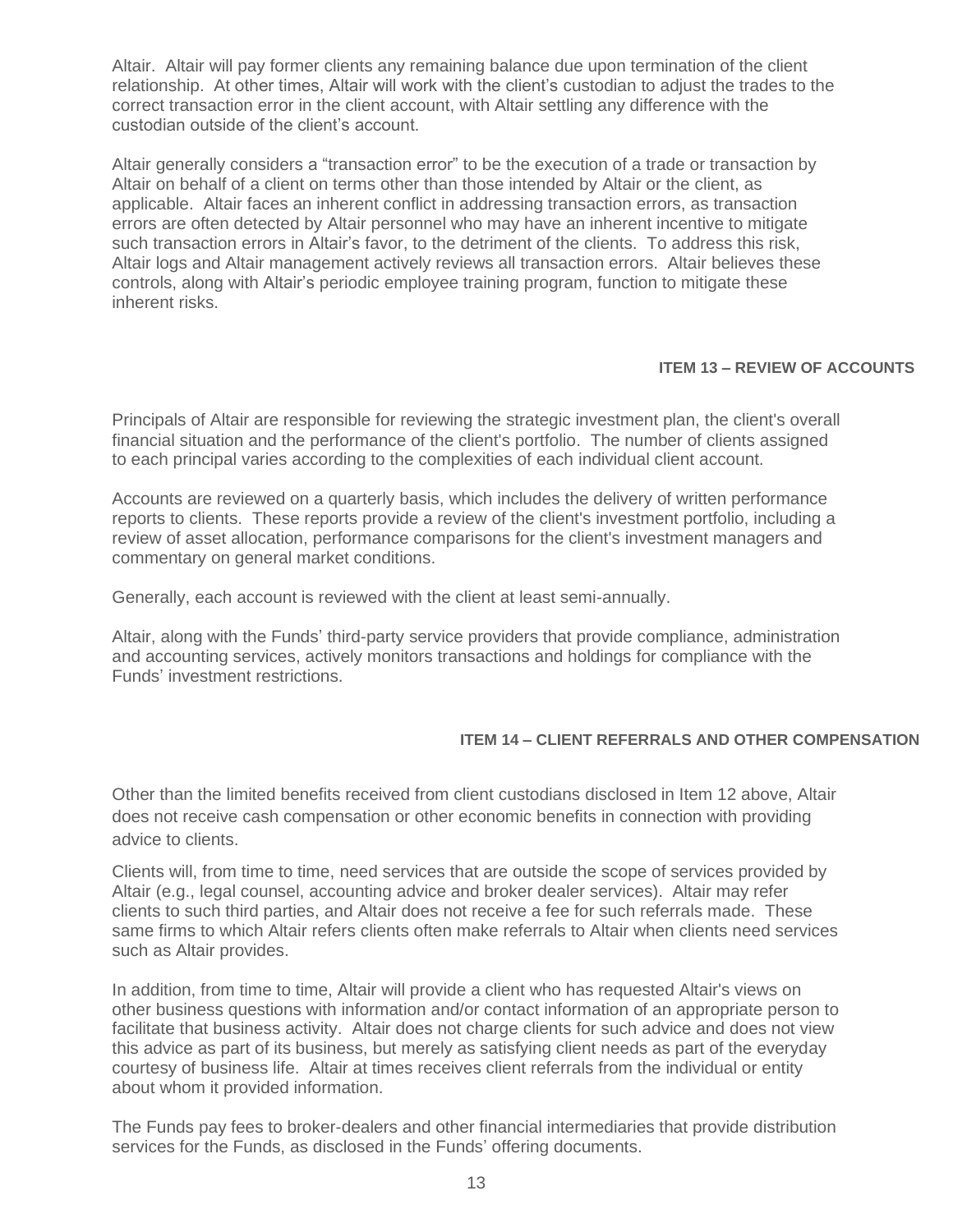Altair employees are compensated by the firm based on new business attributed to the employee's efforts. Clients do not pay additional fees to compensate the Altair employee for his/her new business efforts; rather, this compensation is addressed through Altair's general operating budget.

#### **ITEM 15 – CUSTODY**

Clients receive statements at least semi-annually from the broker dealer, bank or other qualified custodian that holds and maintains each client's investment assets. Altair urges clients to carefully review and compare these custodial records and statements to the reports that we provide. Our reports may vary from custodial statements based on accounting procedures, reporting dates, trade/settlement dates or valuation methodologies of certain securities.

Altair maintains constructive custody over some accounts of its clients since it has the ability to access their custodial accounts (either directly or indirectly via a third-party vendor) to perform services requested by the clients. Altair may also deduct advisory fees directly from a client's account held at a custodian. Altair maintains strict controls for any account over which it believes it has custody, including limiting access to those individuals who are required to have such access to perform their jobs, active oversight by Altair management and engagement of an independent accountant to perform routine audits of the accounts.

Altair does not offer to serve as trustee over client accounts; however, Altair owners may and at times do serve as trustee over other Altair owner's personal accounts. Some of these Altair owners' accounts are managed by Altair.

The Funds' assets are maintained with a qualified custodian, as disclosed in each Fund's prospectus.

### **ITEM 16 – INVESTMENT DISCRETION**

At the inception of the client engagement, Altair documents its discretionary authority in a written engagement contract for those clients who choose to give Altair investment discretion. Altair is directly responsible for making investment decisions on behalf of discretionary clients following an overall strategy documented in a written Investment Policy Statement, signed by the client, that includes investment guidelines and restrictions. In all cases, however, such discretion is exercised in a manner consistent with the stated investment objectives for the particular client account.

#### **ITEM 17 – VOTING CLIENT SECURITIES**

Altair does not vote proxies for securities on behalf of our clients, but third-party investment managers may vote proxies for client accounts as agreed upon. With respect to the Funds, each Sub-Adviser is authorized to vote proxies for securities on behalf of the Funds, subject to the Funds' proxy voting policies.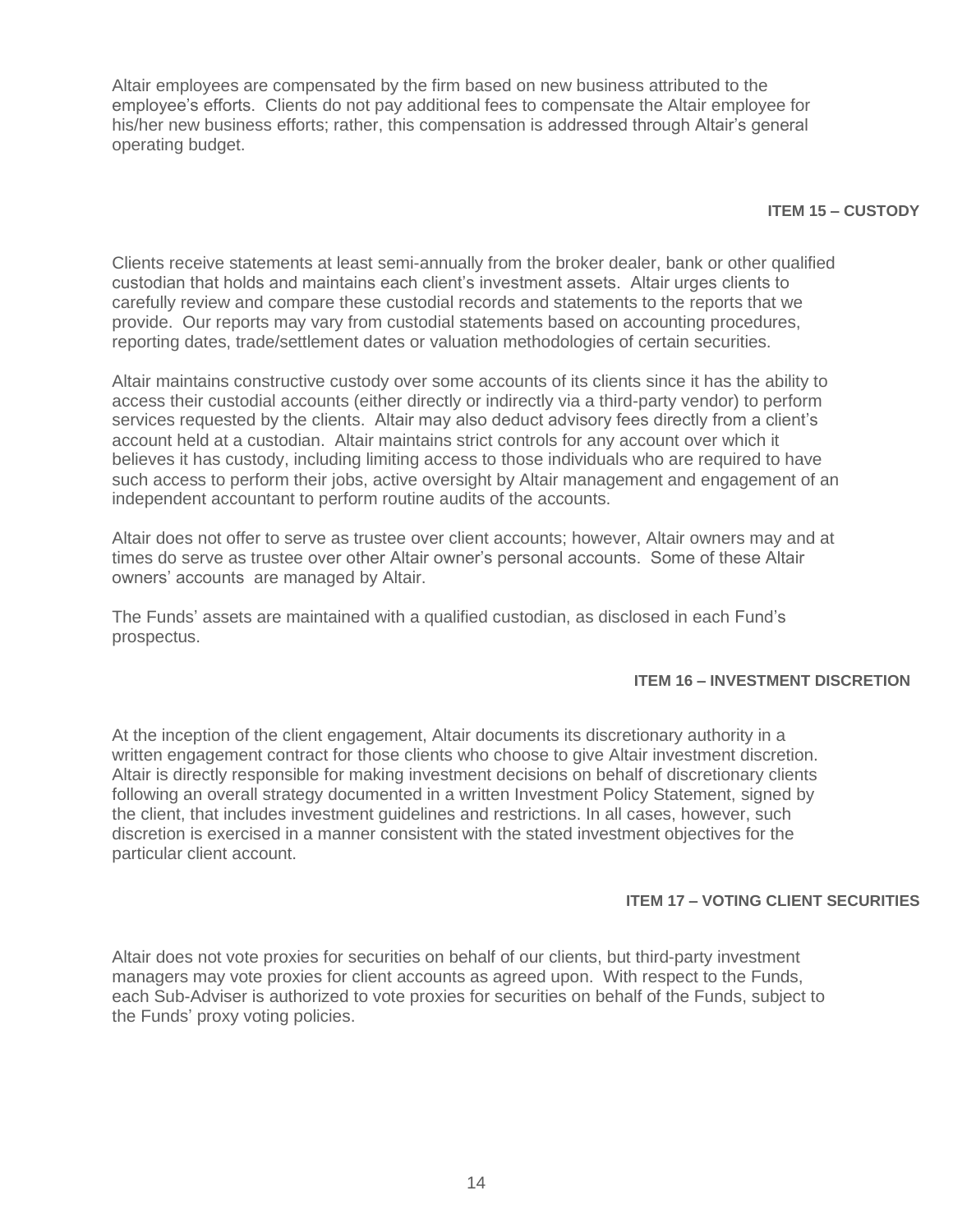Altair has no known financial commitment that impairs its ability to meet contractual and fiduciary commitments to clients, and has not been the subject of a bankruptcy proceeding.

### **ITEM 19 – OTHER INFORMATION**

### **DUAL ROLES**

Altair's Chief Compliance Officer, Claire Browne, is also responsible for other firm financial and operations activities. These other firm responsibilities may at times create an inherent conflict with Ms. Browne's compliance responsibilities. Altair management is aware of such inherent conflicts, and strives to maintain a strong compliance culture combined with appropriate processes and controls to ensure Ms. Browne's firm responsibilities do not impact her obligations as Altair's Chief Compliance Officer.

### **DISASTER RECOVERY**

Altair maintains a Disaster Recovery Plan designed to reasonably ensure the essential business functions of Altair are promptly restored in the event of a disaster event. While Altair strives to establish and maintain comprehensive processes supporting this Disaster Recovery Plan, Altair cannot ensure it will be able to continue business operations during every disaster event, given the unknown nature and scope of future events. Such events could include acts of war, terrorism, accidents and sabotage. If there were to be an actual disaster event, Altair will make reasonable attempts to notify clients of the impact of the event on Altair and its clients.

### **CYBERSECURITY**

Information security concerns impact every user of the internet, and investment advisers such as Altair are no exception. Altair recognizes the importance of protecting clients' personal information as well as the confidential and proprietary information of Altair and its employees, and has established a Cybersecurity Program designed to protect this information. The Cybersecurity Program incorporates routine employee education, identification and monitoring of information security risks, the use of third-party vendors to combat such risks and an established Incident Response Plan. While Altair employs resources (both internal and external) it deems reasonable relative to its size and complexity to protect this information, Altair cannot guarantee the protection of all such information, nor can Altair assure against all related losses, in consideration of the real and evolving cybersecurity risks in existence (now or in the future).

Altair believes clearly communicated information represents a critical control to identifying and managing cybersecurity risks, and has encouraged employees to communicate early and often regarding any potential cybersecurity risk. As such, Altair encourages all clients to communicate any information security risk or breach they may have detected to their Altair consultant immediately.

## **IDENTITY THEFT**

Altair recognizes the inherent risk all individuals face with respect to identity theft. Consistent with regulatory requirements, Altair has created an Identity Theft Identification Program, primarily designed to help employees identify potential red flags indicating a client's identity may have been stolen. In addition to identifying potential red flags, this Identity Theft Identification Program outlines the actions employees and Altair will take in the event they believe a client's identity may have been stolen. Altair requests any client who suspects his/her identity may have been compromised to immediately notify their Altair consultant, thereby permitting Altair to consider implementing additional controls around the client's account.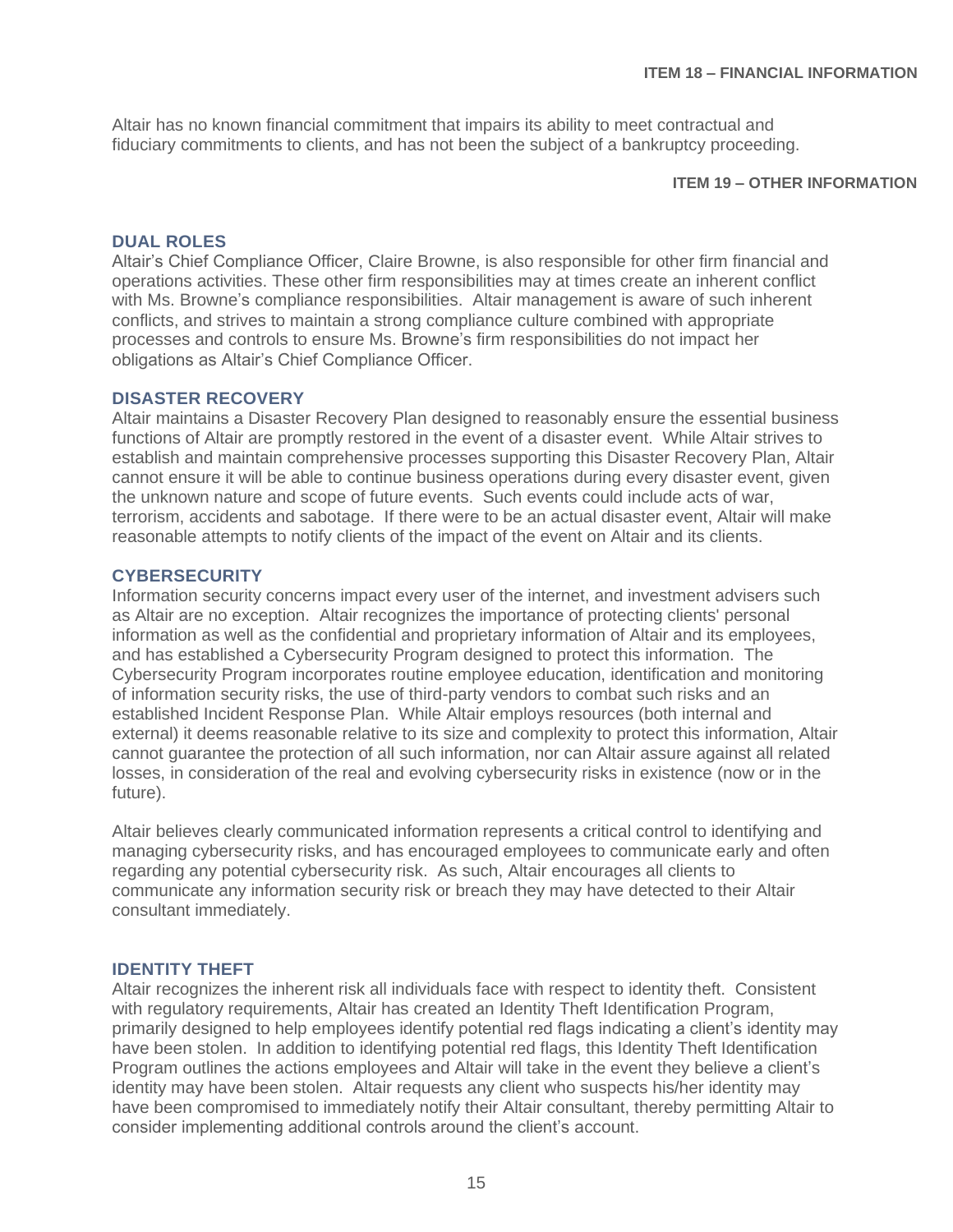

## **Brochure Supplement Part 2B of Form ADV**

**Steven B. Weinstein**

**Altair Advisers LLC** 303 W. Madison, Suite 600 Chicago, Illinois 60606 312.429.3000 [www.altairadvisers.com](http://www.altairadvisers.com/)

## **12/31/2021**

This brochure supplement provides information about Steven B. Weinstein that supplements the Altair Advisers LLC brochure. You should have received a copy of that brochure. Please contact [info@altairadvisers.com](mailto:info@altairadvisers.com) or (312) 429-3000 if you did not receive Altair Advisers LLC brochure or if you have any questions about the contents of this supplement.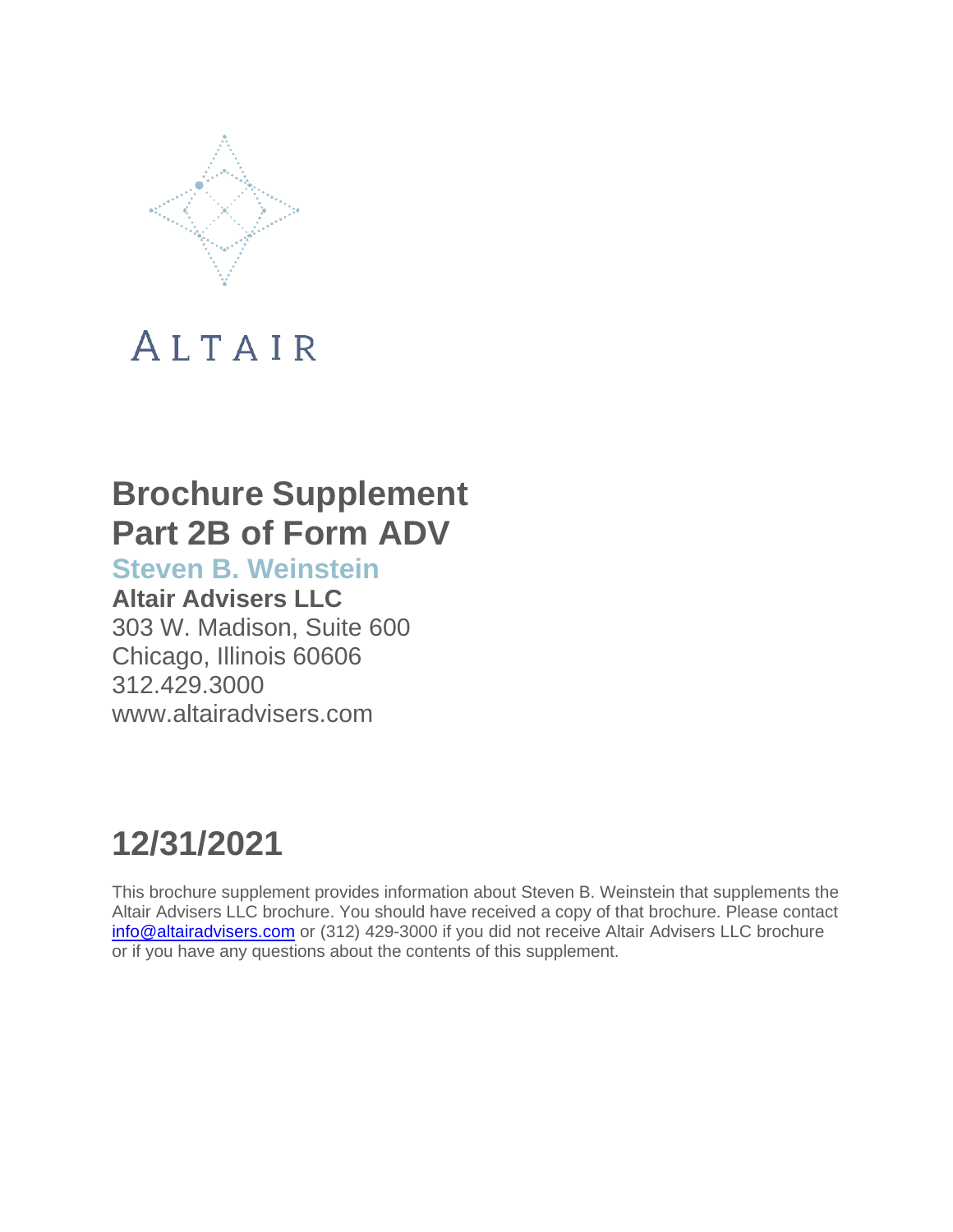In general, investment advice will only be provided by principals and senior employees of Altair who have a minimum of a college education combined with either an advanced degree and/or financial designation (i.e., Chartered Financial Analyst® (CFA®), Certified Financial Planner™ (CFP®), Chartered Alternative Investment Analyst®, (CAIA®), Certified Public Accountant (CPA)), as well as meet certain ongoing requirements, including participation in continuing education programs and experience in providing personal financial planning and investment advisory services.

### **TO RECEIVE THE CFA® DESIGNATION, CANDIDATES MUST ATTAIN THE FOLLOWING:**

- 1. Have at least four years of professional investment experience.
- 2. Pass three rigorous six-hour exams
- *3.* Commit to abiding by CFA Institute's Code of Ethics and Standards of Professional Conduct.

*For more information on the CFA® designation, please visit [http://cfainstitute.org/ethics/Documents/pw\\_sec.pdf](http://cfainstitute.org/ethics/Documents/pw_sec.pdf)*

### **TO USE THE CFP® DESIGNATION, CERTIFICANTS MUST DO THE FOLLOWING:**

- 1. Pass the comprehensive CFP® Certification Examination
- 2. Pass CFP Board's Fitness Standards for Candidates and Registrants
- 3. Agree to abide by CFP Board's Code of Ethics and Professional Responsibility which puts clients' interests first
- 4. Comply with the Financial Planning Practice Standards which spell out what clients should be able to reasonably expect from the financial planning engagement.
- 5. Complete 30 hours of continuing education hours every two years, including two hours on the Code of Ethics and other parts of the Standards of Professional Conduct

*For more information on the CFP® designation, please visit <http://www.cfp.net/certificants/ADVexplanation.asp>*

## **Item 3 – Disciplinary Information**

No information is applicable to this Item.

## **Item 4 – Other Business Activities**

No information is applicable to this Item.

## **Item 5 – Additional Compensation**

The supervised person listed in this supplement participates in a bonus plan where they are compensated based on the amount of additional assets and revenue that their efforts generate for Altair.

## **Item 6 – Supervision**

The supervised person listed in this supplement delivers advice to clients under the supervision of our Chief Investment Officer, Jason Laurie (312) 429-3030 and our Chief Executive Officer, Rebekah Kohmescher, (312) 429-3035.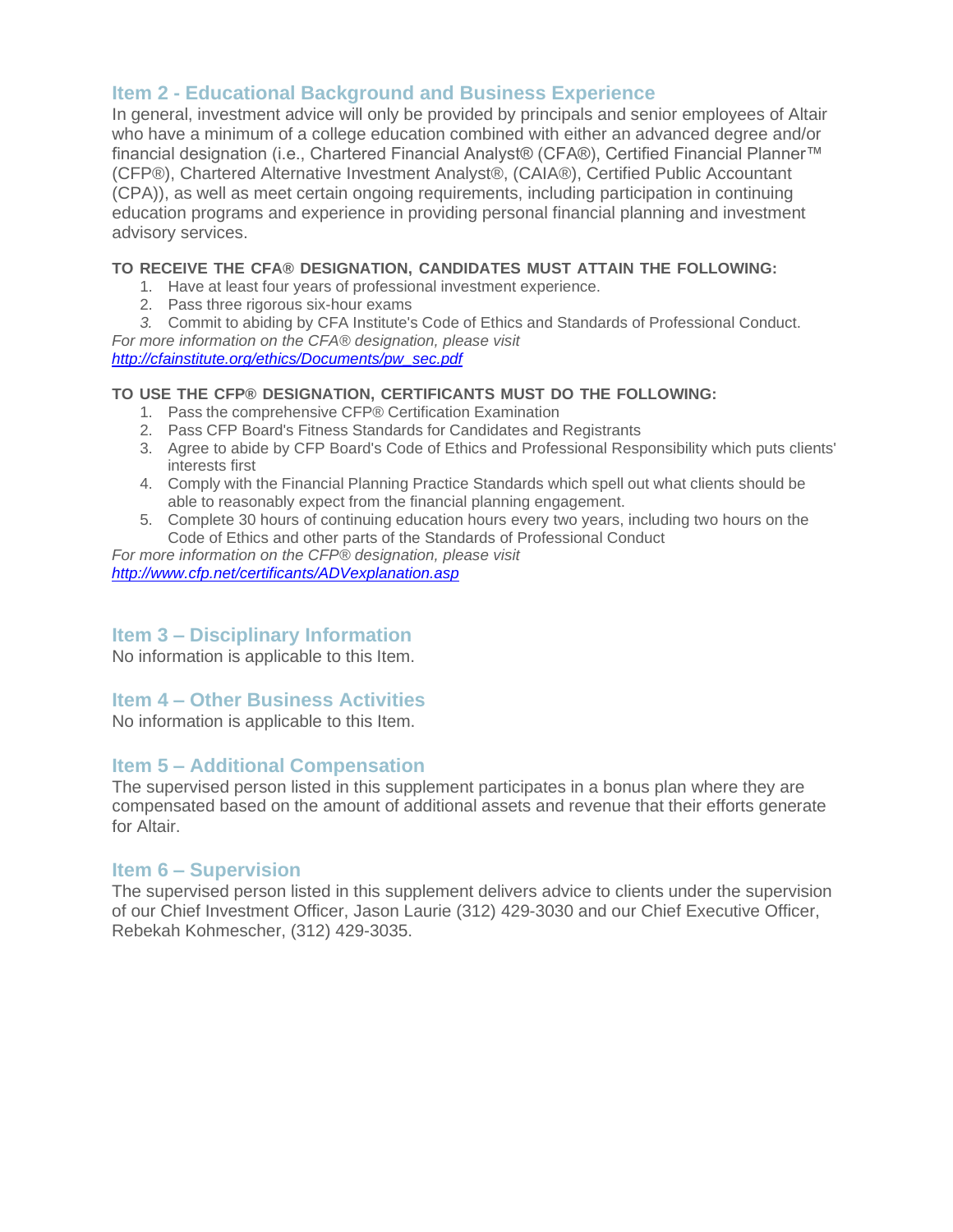## **Steven B. Weinstein, CFA, CFP®**

## **CHAIRMAN**

*312-429-3013 [sweinstein@altairadvisers.com](mailto:sweinstein@altairadvisers.com)*

Steven B. Weinstein founded the independent wealth advisory firm of Altair Advisers in June of 2002, and served as President and Chief Investment Officer until being named to the new position of Chairman in January 2018. Steve has been counseling wealthy families, business owners, and senior executives on their investment, tax, retirement, and estate planning matters for over 40 years. In his role as Chairman, Steve serves clients as well as provides strategic guidance and senior advisory leadership on Altair's Board and Investment Committee.

Prior to starting Altair, Steve spent nearly two decades with Arthur Andersen, where he was instrumental in designing, establishing, and growing its Investment Advisory Services and Personal Financial Planning practices, both in Chicago and nationwide. Steve's broad background and expertise has earned him a place seven times on Worth magazine's ranking of The Nation's Top Wealth Advisors. Barron's named him to their list of Top 100 Independent Financial Advisers for 13 years in a row. Chicago magazine selected Steve ascreof the Top 10 Financial Advisers and a Five Star Wealth Manager. He has also been named to Crain's list of Who's Who in Chicago Business, and was recognized as one of 55 advisers, "considered by their peers to be among the best in the business" in Mary Rowland's book, "Best Practices for Financial Advisors." Steve is a frequent lecturer before investment, financial planning and other professional groups and is often quoted in the national media on investing and personal finance issues.

As an industry leader, Steve has served as a member of the Board of Governors of the Certified Financial Planner Board of Standards and the CCH Financial and Estate Planning Advisory Board. He is currently active in the CFA Society of Chicago and the Chicago Estate Planning Council. He is a CFA charterholder and a CERTIFIED FINANCIAL PLANNER™ certificant. He is a member of the Illinois and California bars.

Steve graduated with Distinction in Political Science and Communication from Stanford University in 1974, where he was elected a member of Phi Beta Kappa, and earned both his MBA and JD degrees, with Distinction, from Northwestern University in 1978.

Steve is active on the Gift Planning Advisory Committee of the Art Institute of Chicago, the Northwestern Memorial Foundation's Professional Council for Philanthropy, and the Pete Henderson Society of the Kellogg Alumni Council. He also serves as a board member of the Ravinia Festival, the Chicago Youth Centers and the Chicago Chapter of the American Jewish Committee, and is a member of The Economic Club of Chicago.

| <b>YEAR OF</b><br><b>BIRTH</b> | <b>EDUCATION</b>                                                                                          | <b>BUSINESS</b><br><b>BACKGROUND</b>                                                 | <b>PROFESSIONALDESIGNATIONS</b>                                                                                                                                                                                                 |
|--------------------------------|-----------------------------------------------------------------------------------------------------------|--------------------------------------------------------------------------------------|---------------------------------------------------------------------------------------------------------------------------------------------------------------------------------------------------------------------------------|
| 05/27/1952                     | BA, Stanford University,<br>Stanford, CA<br>JD/MBA, Northwestern<br>University, Evanston &<br>Chicago, IL | 2002 - to date,<br><b>Altair Advisers LLC</b><br>1983 - 2002,<br>Arthur Andersen LLP | 2002 - NASD Series 7<br>1996 - Chartered Financial Analyst®<br>1995 – NASD Series 2<br>1995 - NASD Series 63<br>1994 – NASD Series 65<br>1989 - CERTIFIED FINANCIAL<br>PLANNER™<br>1979 – California Bar<br>1978 - Illinois Bar |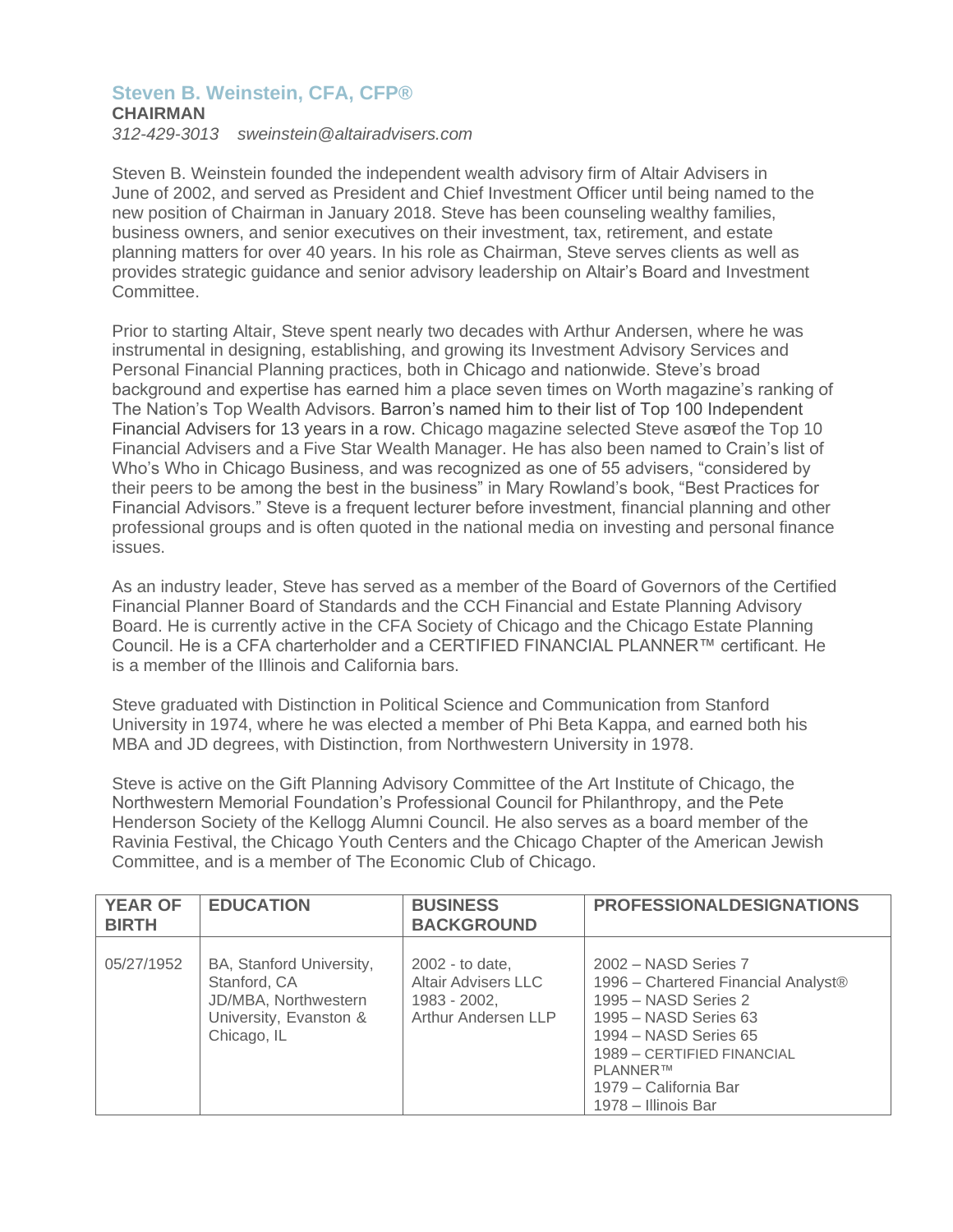

## Brochure Supplement **Part 2B of Form ADV**

## **Richard K. Black**

**Altair Advisers LLC** 303 W. Madison, Suite 600 Chicago, Illinois 60606 312.429.3000 [www.altairadvisers.com](http://www.altairadvisers.com/)

# **12/31/2021**

This brochure supplement provides information about Richard K. Black that supplements the Altair Advisers LLC brochure. You should have received a copy of that brochure. Please contact [info@altairadvisers.com](mailto:info@altairadvisers.com) or (312) 429-3000 if you did not receive Altair Advisers LLC brochure or if you have any questions about the contents of this supplement.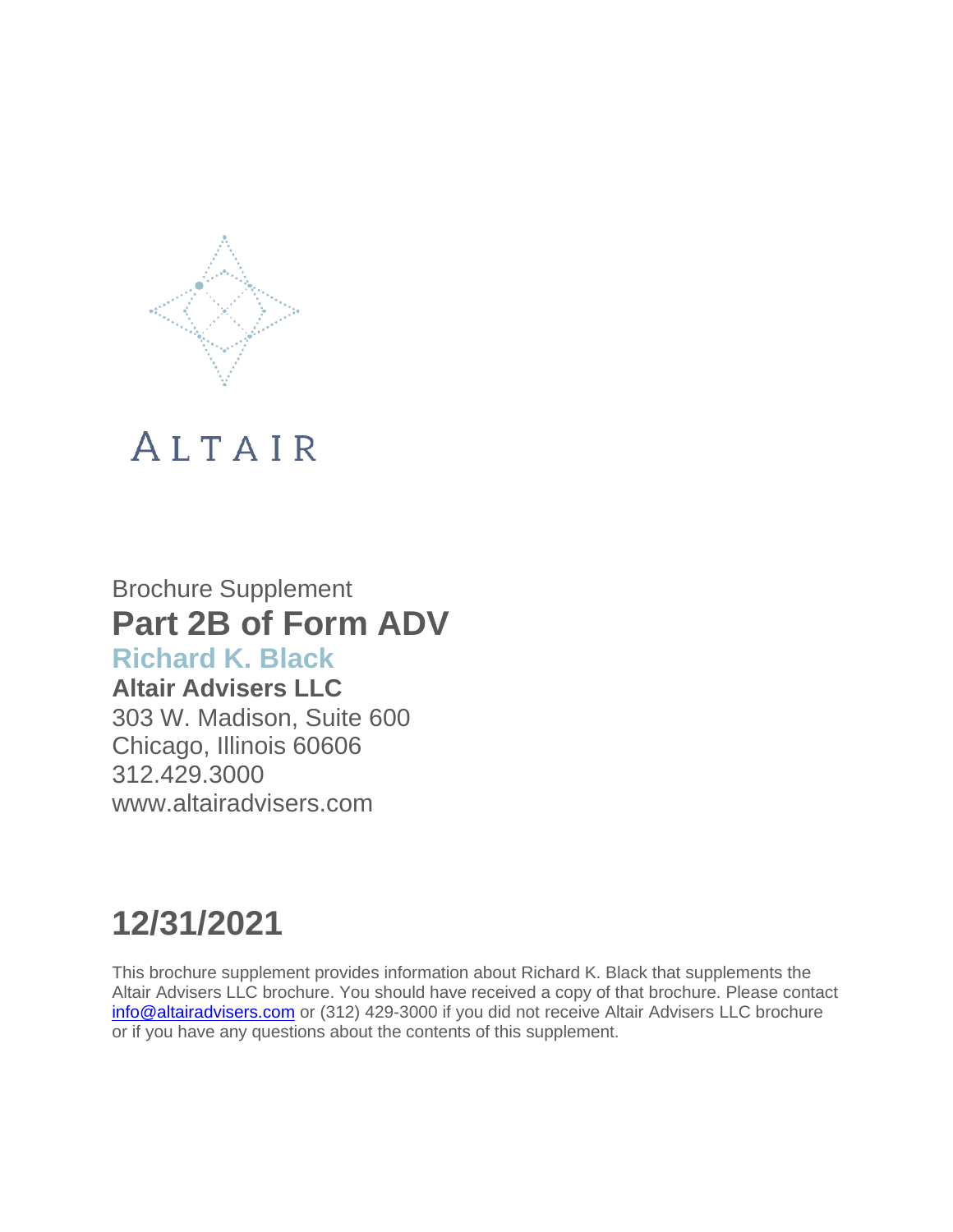In general, investment advice will only be provided by principals and senior employees of Altair who have a minimum of a college education combined with either an advanced degree and/or financial designation (i.e., Chartered Financial Analyst® (CFA®), Certified Financial Planner™ (CFP®), Chartered Alternative Investment Analyst®, (CAIA®), Certified Public Accountant (CPA)), as well as meet certain ongoing requirements, including participation in continuing education programs and experience in providing personal financial planning and investment advisory services.

## **TO USE THE CFP® DESIGNATION, CERTIFICANTS MUST DO THE FOLLOWING:**

- 1. Pass the comprehensive CFP® Certification Examination
- 2. Pass CFP Board's Fitness Standards for Candidates and Registrants
- 3. Agree to abide by CFP Board's Code of Ethics and Professional Responsibility which puts clients' interests first
- 4. Comply with the Financial Planning Practice Standards which spell out what clients should be able to reasonably expect from the financial planning engagement.
- 5. Complete 30 hours of continuing education hours every two years, including two hours on the Code of Ethics and other parts of the Standards of Professional Conduct

*For more information on the CFP® designation, please visit <http://www.cfp.net/certificants/ADVexplanation.asp>*

## **Item 3 – Disciplinary Information**

No information is applicable to this Item.

## **Item 4 – Other Business Activities**

No information is applicable to this Item.

## **Item 5 – Additional Compensation**

The supervised person listed in this supplement participates in a bonus plan where they are compensated based on the amount of additional assets and revenue that their efforts generate for Altair.

## **Item 6 – Supervision**

The supervised person listed in this supplement delivers advice to clients under the supervision of our Chief Investment Officer, Jason Laurie (312) 429-3030 and our Chief Executive Officer, Rebekah Kohmescher, (312) 429-3035.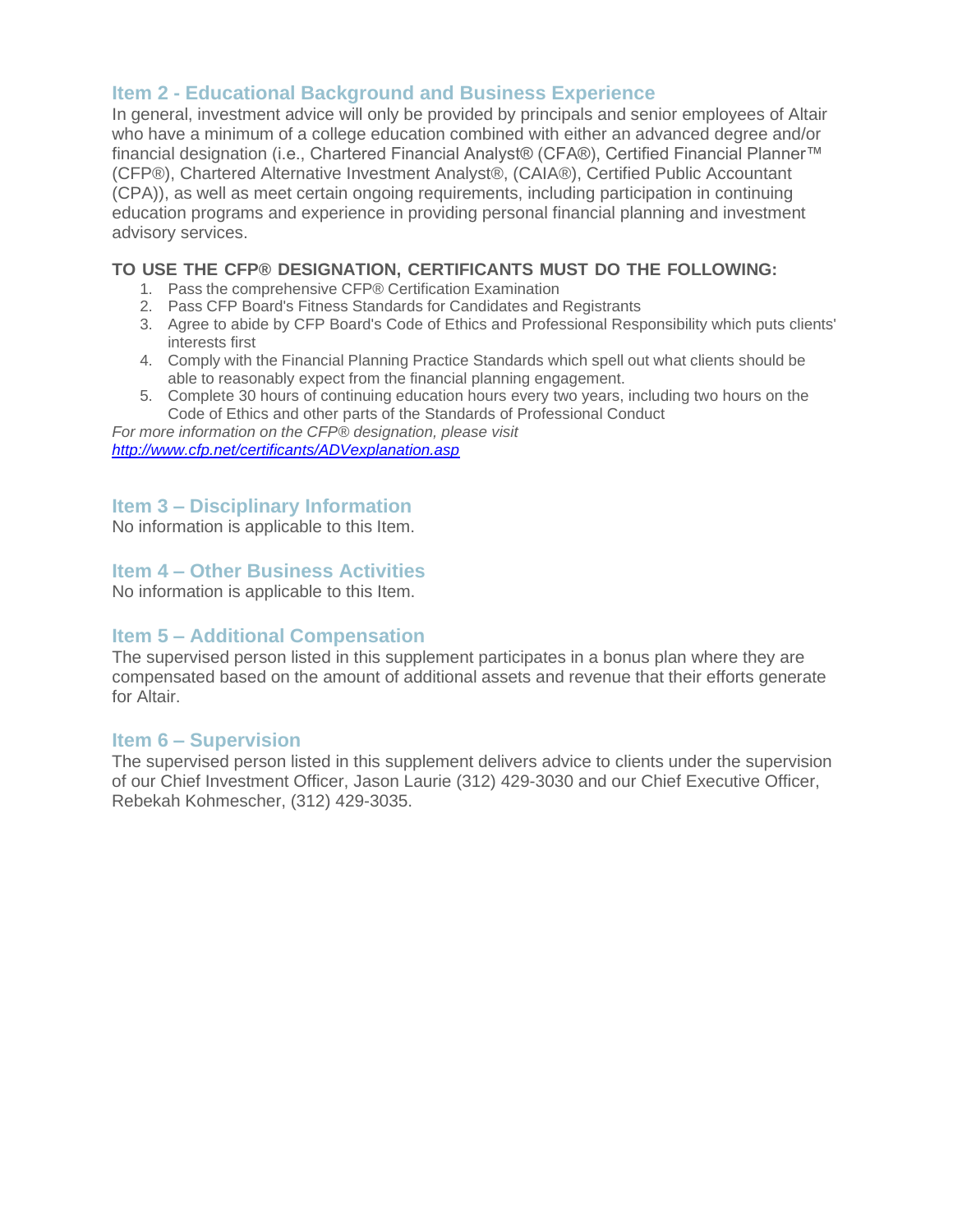## **Richard K. Black, JD, CFP®**

**MANAGING DIRECTOR**

*312-429-3003 [rblack@altairadvisers.com](mailto:rblack@altairadvisers.com)*

A founding partner of Altair, Richard has been advising wealthy families since 1988. Combining financial expertise along with a legal and banking background, Richard brings an integrated approach to his role as an independent Chief Financial Officer for wealthy families. He has been ranked twice by Worth magazine as one of the nation's top 100 wealth advisors. His clients include entrepreneurs, family business owners and c-suite executives from a wide range of national and multinational corporations.

He oversees Altair's legal and regulatory matters, serves as a general counsel and is a leader in the firm's community involvement. Prior to launching Altair, Richard was a principal with Arthur Andersen, where he was recruited to help spearhead the growth of its investment advisory services practice. Prior to Andersen, he was a private banker at Continental Bank and The Boston Company.

A well-known and active member of the Chicago philanthropic community, Richard lends his time and expertise to many civic and charitable causes. He has served on the governing council of Advocate Illinois Masonic Medical Center, the board of Ravenswood Health Care Foundation, the board of Meals on Wheels Chicago and founded the Chicago chapter of Social Venture Partners. He was a Presidential Fellow at Kenyon College and a member of the Executive Committee, Treasurer and Vice President of the University Club of Chicago. He is currently on the professional advisory committee of the Chicago Community Trust and the advisory board for DePaul University's recently created Masters of Science in Wealth Management. Richard helped develop and serves as a founding member of the national advisory board of Warriors and Quiet Waters Foundation, a Bozeman organization that conducts therapeutic fly fishing and individual development programs for combat veterans.

| <b>YEAR OF</b><br><b>BIRTH</b> | <b>EDUCATION</b>                                                                              | <b>BUSINESS BACKGROUND</b>                                                                                                                                                                                                                                                            | <b>PROFESSIONAL</b><br><b>DESIGNATIONS</b>                                                                     |
|--------------------------------|-----------------------------------------------------------------------------------------------|---------------------------------------------------------------------------------------------------------------------------------------------------------------------------------------------------------------------------------------------------------------------------------------|----------------------------------------------------------------------------------------------------------------|
| 07/01/1964                     | AB, Kenyon College,<br>Gambier, OH<br>JD, I IT Chicago Kent<br>College of Law,<br>Chicago, IL | 2002 to date, Altair Advisers LLC<br>1997 - 2002, Arthur Andersen LLP<br>1995 - 1997, Performance Analytics<br>& Lakeview Securities Corp.<br>1994 - 1995, The Boston Company<br>1988 - 1994, Continental Bank N.A.<br>1987 - 1988, U.S. Department of<br>Housing & Urban Development | 2003 - CERTIFIED FINANCIAL<br>PLANNER™<br>1997 - NASD Series 65<br>1995 – NASD Series 7<br>1993 – Illinois Bar |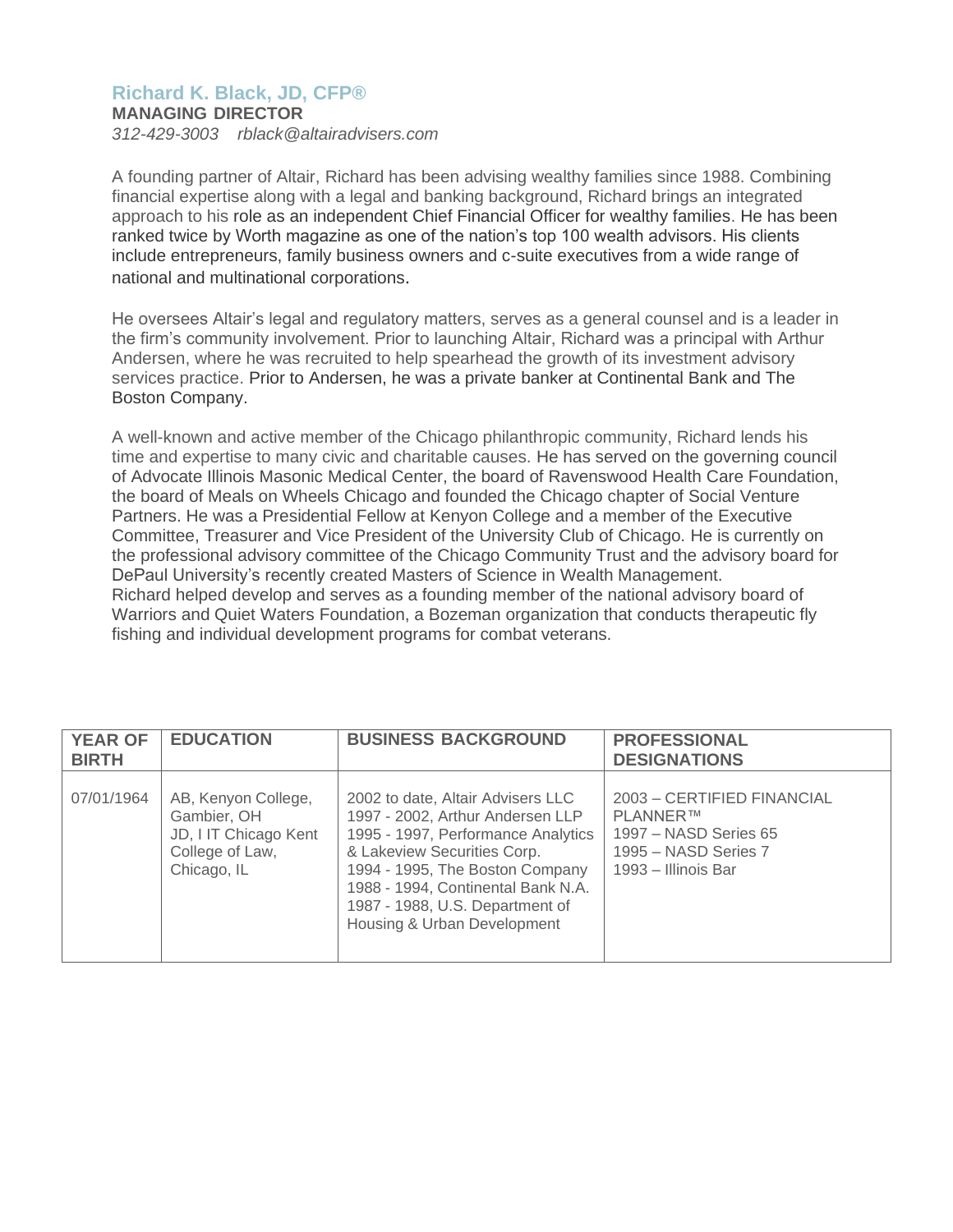

## **Brochure Supplement Part 2B of Form ADV**

**Rebekah L. Kohmescher**

**Altair Advisers LLC** 303 W. Madison, Suite 600 Chicago, Illinois 60606 312.429.3000 [www.altairadvisers.com](http://www.altairadvisers.com/)

## **12/31/2021**

This brochure supplement provides information about Rebekah L. Kohmescher that supplements the Altair Advisers LLC brochure. You should have received a copy of that brochure. Please contact [info@altairadvisers.com](mailto:info@altairadvisers.com) or (312) 429-3000 if you did not receive Altair Advisers LLC brochure or if you have any questions about the contents of this supplement.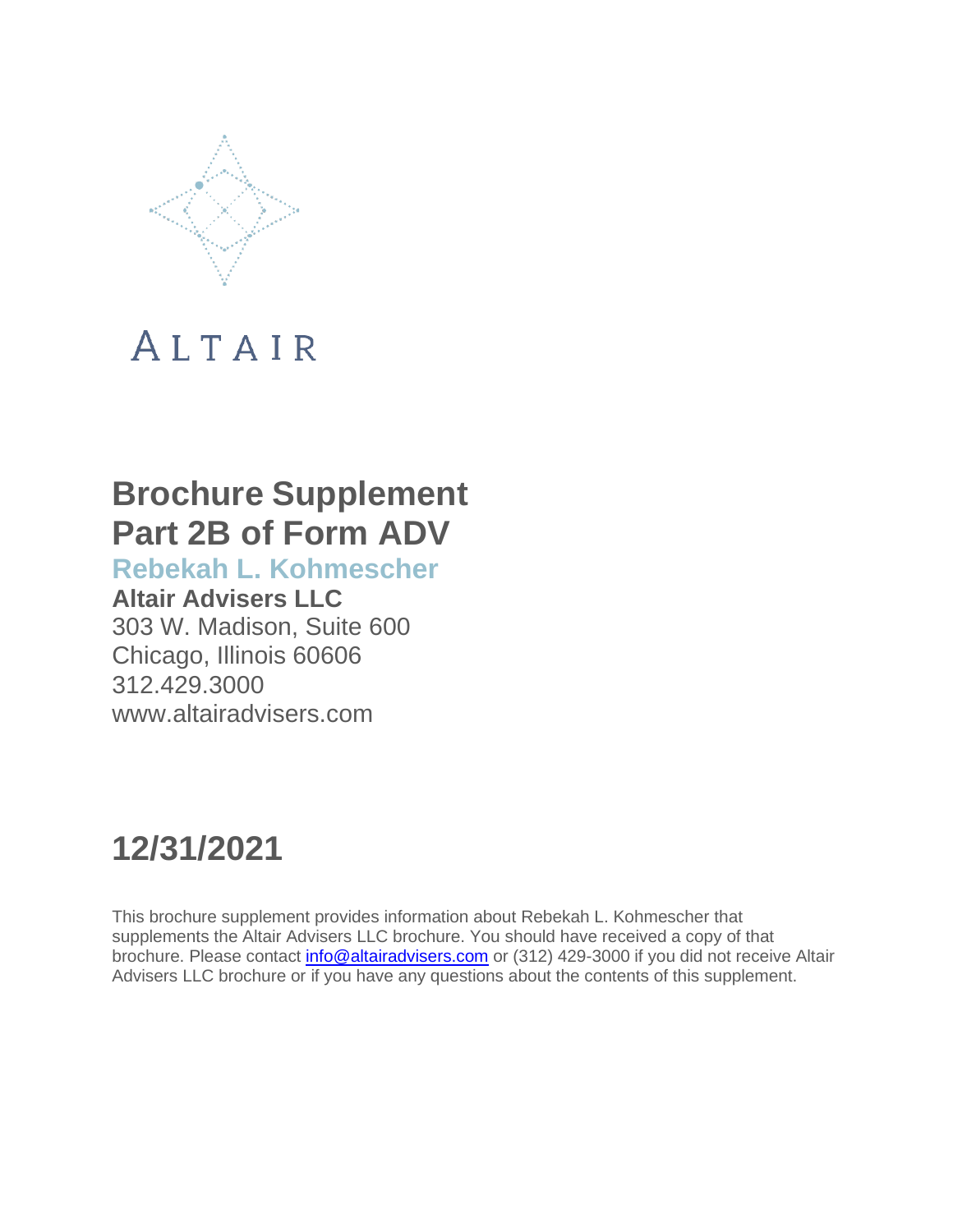In general, investment advice will only be provided by principals and senior employees of Altair who have a minimum of a college education combined with either an advanced degree and/or financial designation (i.e., Chartered Financial Analyst (CFA), Certified Financial Planner™ (CFP®), Chartered Alternative Investment Analyst, (CAIA), Certified Public Accountant (CPA)), as well as meet certain ongoing requirements, including participation in continuing education programs and experience in providing personal financial planning and investment advisory services.

## **TO USE THE CFP® DESIGNATION, CERTIFICANTS MUST DO THE FOLLOWING:**

- 1. Pass the comprehensive CFP® Certification Examination
- 2. Pass CFP Board's Fitness Standards for Candidates and Registrants
- 3. Agree to abide by CFP Board's Code of Ethics and Professional Responsibility which puts clients' interests first
- 4. Comply with the Financial Planning Practice Standards which spell out what clients should be able to reasonably expect from the financial planning engagement.
- 5. Complete 30 hours of continuing education hours every two years, including two hours on the Code of Ethics and other parts of the Standards of Professional Conduct

*For more information on the CFP® designation, please visit <http://www.cfp.net/certificants/ADVexplanation.asp>*

## **TO USE THE CPA DESIGNATION IN ILLINOIS, PROFESSIONALS MUST DO THE FOLLOWING:**

- 1. Hold an Illinois CPA certificate issues by the Illinois Board of Examiners which requires undergraduate hours of accounting as well as completion of a rigorous exam
- 2. At least one year of relevant experience
- 3. Those not currently practicing must hold a registration license issued by Illinois Department of Financial and Professional Regulation which must be renewed every three years. Registration is renewable every three years

*For more information on the CPA designation, please visit [http://www.aicpa.org/InterestAreas/PersonalFinancialPlanning/Membership/DownloadableDocuments/ADV%20Part%](http://www.aicpa.org/InterestAreas/PersonalFinancialPlanning/Membership/DownloadableDocuments/ADV%20Part%25) 202B%20Brochure%20Supplement.docx*

## **Item 3 – Disciplinary Information**

No information is applicable to this Item.

## **Item 4 – Other Business Activities**

No information is applicable to this Item.

## **Item 5 – Additional Compensation**

The supervised person listed in this supplement participates in a bonus plan where they are compensated based on the amount of additional assets and revenue that their efforts generate for Altair.

## **Item 6 – Supervision**

The supervised person listed in this supplement delivers advice to clients under the supervision of our Chief Investment Officer, Jason Laurie (312) 429-3030 and our Board of Managers chaired by Steven B. Weinstein (312) 429-3013.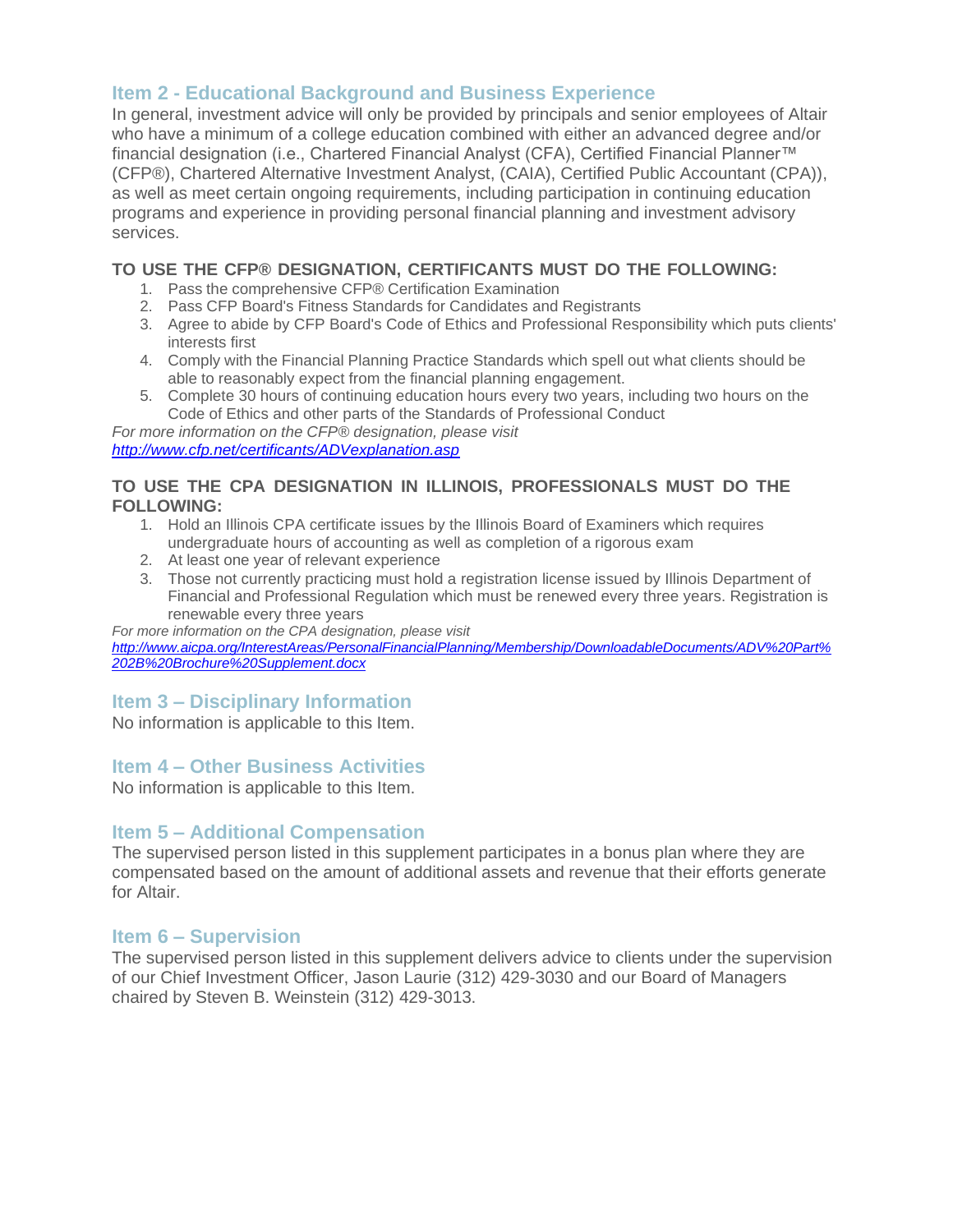## **Rebekah L. Kohmescher, CFP®, CPA**

## **CHIEF EXECUTIVE OFFICER**

*312-429-3035 [rkohmescher@altairadvisers.com](mailto:rkohmescher@altairadvisers.com)*

A founding partner of Altair at just 25 years old, Rebekah 'Beka' accepted the newly created position of Chief Executive Officer (CEO) on January 1, 2018, with responsibility for the overall management of the firm. Prior to becoming CEO, Beka spent her first eight years in a client service role, then shifted to an operational role, serving as Altair's Chief Operating Officer (COO) since 2011. Under her leadership, the firm has redesigned entire aspects of the investment reporting processes, expanded online accessibility to account information for clients, and restructured internal workflows to best meet client needs and improve internal efficiencies.

Additionally, Beka serves as the head of compliance for the firm, assisting with creating policies and filing annual reports with the SEC. She is also the direct supervisor for managers of the consulting, investment operation, client reporting and office administration teams.

Before Altair's formation, Beka was a consultant in Arthur Andersen's Private Client Services practice.

Beyond her work at Altair, Beka has been a mentor to young women pursuing finance and accounting majors and has been an industry advocate for bringing more women into the financial advisory field. In 2014 Beka was selected by Crain's Investment News as one of the top 40advisers under age 40 in a nation-wide ranking based on individual contributions to the overall investment industry, leadership and promise for the future.

Beka is on the Board of Directors and the Finance Committee of Community Health, a free clinic that provides high-quality health care to more than 9,000 uninsured people annually. She was the 2015 recipient of Community Health's Visionary Award, an annual honor that recognizes those that exemplify the importance of making quality health care available to Chicago's most underserved residents. She also serves on the Senior Advisory Board of the L.E.A.D.S. (Leadership, Empowerment, Action, Development and Service) program at Benedictine University, is a member of The Chicago Network and mentor through its Executive Women's Mentorship Initiative program and serves on the Advisory Board and Finance Committee of the St. Benedict Preparatory School on the north side of Chicago.

| <b>YEAR OF</b> | <b>EDUCATION</b>                            | <b>BUSINESS</b>                                                                     | <b>PROFESSIONAL</b>                                                                                           |
|----------------|---------------------------------------------|-------------------------------------------------------------------------------------|---------------------------------------------------------------------------------------------------------------|
| <b>BIRTH</b>   |                                             | <b>BACKGROUND</b>                                                                   | <b>DESIGNATIONS</b>                                                                                           |
| 10/29/1976     | BA, Xavier<br>University,<br>Cincinnati, OH | 2002 to date, Altair Advisers<br>LLC.<br>1999 - 2002, Arthur Andersen<br><b>LLP</b> | 2005 - CERTIFIED FINANCIAL<br><b>PLANNERTM</b><br>2002 - NASD Series 65<br>1999 – Certified Public Accountant |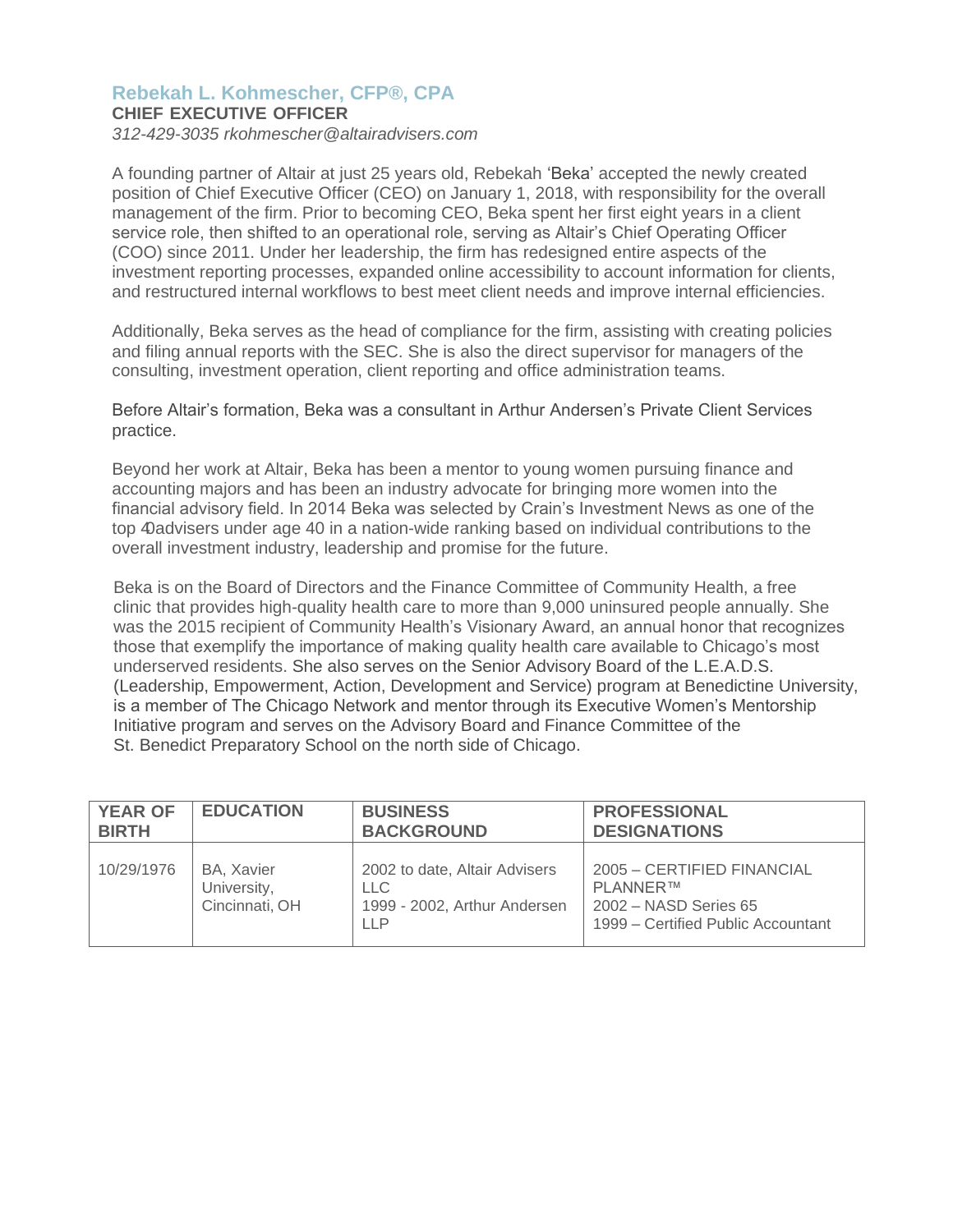

## **Brochure Supplement Part 2B of Form ADV**

## **Jason M. Laurie**

## **Altair Advisers LLC**

303 W. Madison, Suite 600 Chicago, Illinois 60606 312.429.3000 [www.altairadvisers.com](http://www.altairadvisers.com/)

# **12/31/2021**

This brochure supplement provides information about Jason M. Laurie that supplements the Altair Advisers LLC brochure. You should have received a copy of that brochure. Please contact [info@altairadvisers.com](mailto:info@altairadvisers.com) or (312) 429-3000 if you did not receive Altair Advisers LLC brochure or if you have any questions about the contents of this supplement.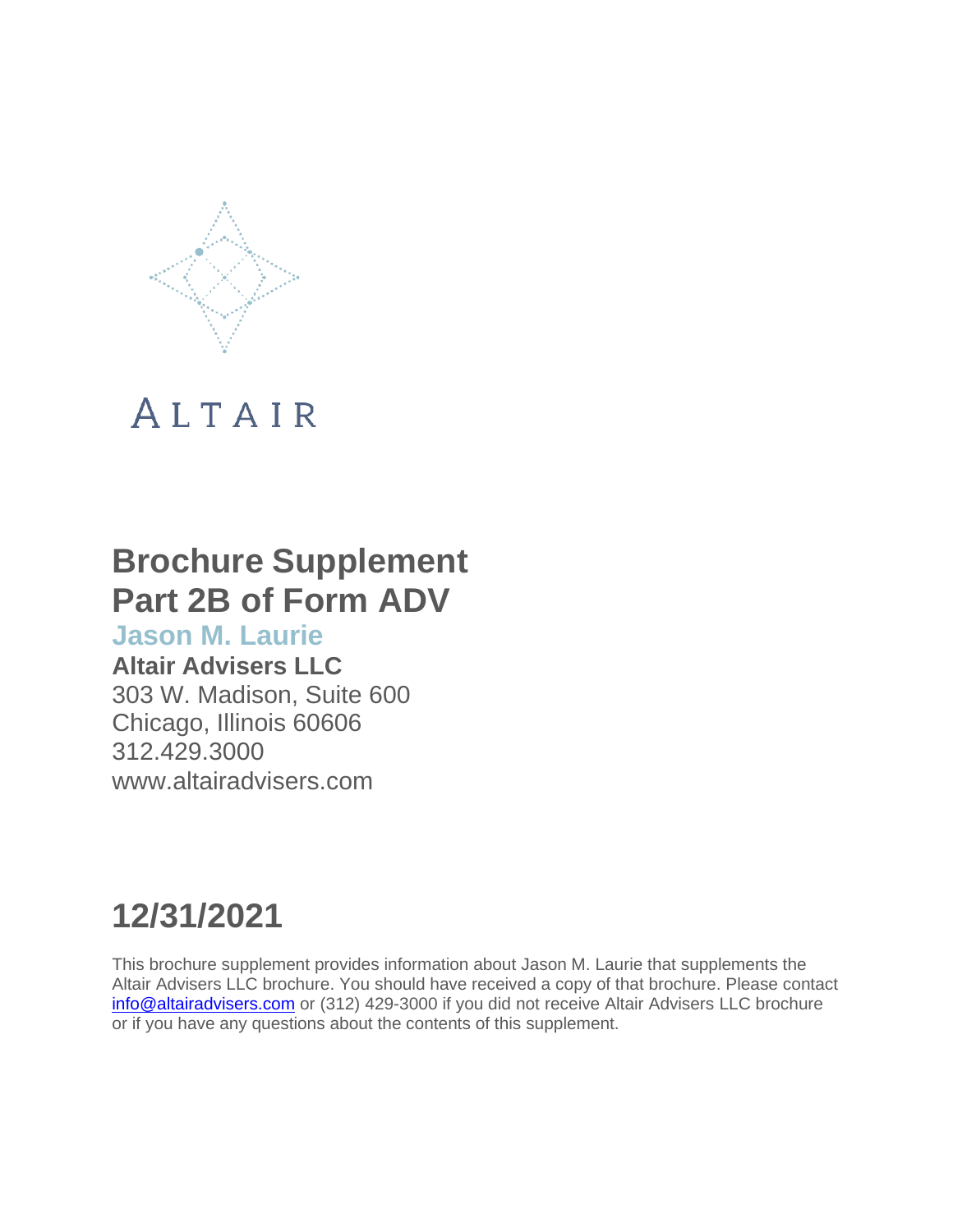In general, investment advice will only be provided by principals and senior employees of Altair who have a minimum of a college education combined with either an advanced degree and/or financial designation (i.e., Chartered Financial Analyst® (CFA®), Certified Financial Planner™ (CFP®), Chartered Alternative Investment Analyst®, (CAIA®), Certified Public Accountant (CPA)), as well as meet certain ongoing requirements, including participation in continuing education programs and experience in providing personal financial planning and investment advisory services.

## **TO RECEIVE THE CFA® DESIGNATION, CANDIDATES MUST ATTAIN THE FOLLOWING:**

- 1. Have at least four years of professional investment experience.
- 2. Pass three rigorous six-hour exams
- *3.* Commit to abiding by CFA Institute's Code of Ethics and Standards of Professional Conduct.

*For more information on the CFA® designation, please visit [http://cfainstitute.org/ethics/Documents/pw\\_sec.pdf](http://cfainstitute.org/ethics/Documents/pw_sec.pdf)*

## **TO USE THE CFP® DESIGNATION, CERTIFICANTS MUST DO THE FOLLOWING:**

- 1. Pass the comprehensive CFP® Certification Examination
- 2. Pass CFP Board's Fitness Standards for Candidates and Registrants
- 3. Agree to abide by CFP Board's Code of Ethics and Professional Responsibility which puts clients' interests first
- 4. Comply with the Financial Planning Practice Standards which spell out what clients should be able to reasonably expect from the financial planning engagement.
- 5. Complete 30 hours of continuing education hours every two years, including two hours on the Code of Ethics and other parts of the Standards of Professional Conduct

*For more information on the CFP® designation, please visit <http://www.cfp.net/certificants/ADVexplanation.asp>*

## **Item 3 – Disciplinary Information**

No information is applicable to this Item.

## **Item 4 – Other Business Activities**

No information is applicable to this Item.

## **Item 5 – Additional Compensation**

The supervised person listed in this supplement participates in a bonus plan where they are compensated based on the amount of additional assets and revenue that their efforts generate for Altair.

## **Item 6 – Supervision**

The supervised person listed in this supplement delivers advice to clients under the supervision of our Board of Managers chaired by Steven B. Weinstein (312) 429-3013 and our Chief Executive Officer, Rebekah Kohmescher (312) 429-3035.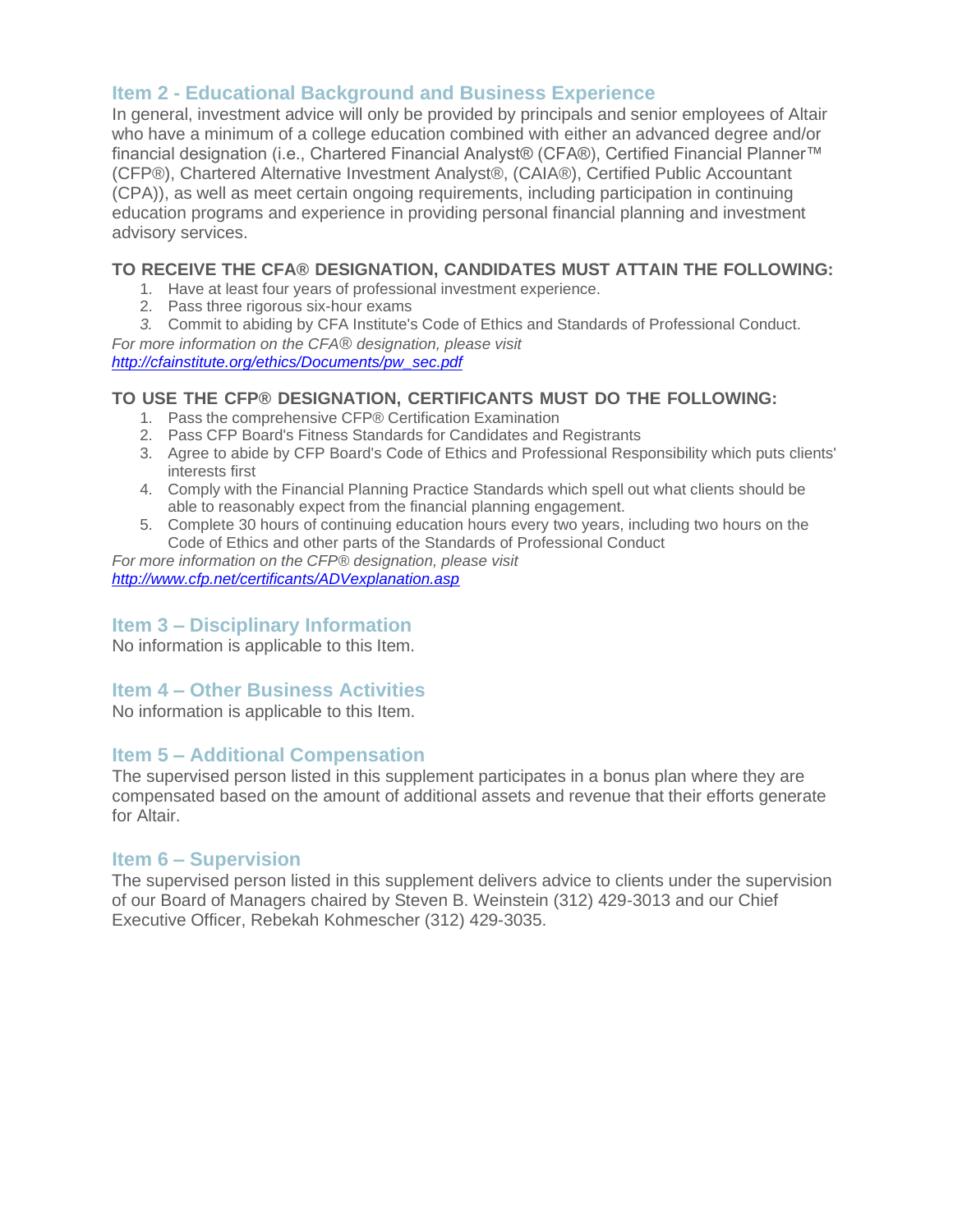## **Jason M. Laurie, CFA, CFP®**

## **MANAGING DIRECTOR & CHIEF INVESTMENT OFFICER**

*312-429-3030 [jlaurie@altairadvisers.com](mailto:jlaurie@altairadvisers.com)*

A founding partner and managing director, Jason has chaired Altair's Investment Committee since 2011 and succeeded Steve Weinstein as the firm's Chief Investment Officer (CIO) in January 2018. As CIO, he is responsible for leading the strategic direction of the firm's investment advice in collaboration with Altair's Research Team. Jason also serves as the lead consultant on numerous client engagements.

Jason helps clients achieve their long-term financial goals through the integration of investment management and financial planning. He works in close collaboration with his clients' broader team of professional advisers to create customized investment strategies that maximize wealth preservation while also taking advantage of wealth creation opportunities. With 20 years of client portfolio experience, he is particularly skilled at helping clients navigate transitional life events such as the sale of a business, the distribution of a trust, retirement, or divorce.

Jason has lectured before several professional groups including the World Presidents' Organization and is quoted in both the local and national media. Jason was selected as one of Chicago magazine's Five Star Wealth Managers for 2010, 2011 and 2013.

Prior to forming Altair, Jason was a manager in Arthur Andersen's Private Client Services practice. He oversaw engagements that coordinated investment advisory services with other wealth planning strategies. In addition to his work with high-net-worth individuals, Jason developed and conducted retirement investment planning seminars for employees of leading Chicago corporations. Prior to Andersen, Jason worked at the investment research firm Ibbotson Associates where he was in the group that developed and maintained asset allocation software.

Jason is a CFA charterholder and a CERTIFIED FINANCIAL PLANNER™ certificant. He is a member of the CFA Society of Chicago. Jason graduated cum laude from the University of Notre Dame, with a BBA degree in finance and concentration in computer applications.

| <b>YEAR OF</b><br><b>BIRTH</b> | <b>EDUCATION</b>                                   | <b>BUSINESS BACKGROUND</b>                                                                                   | <b>PROFESSIONAL</b><br><b>DESIGNATIONS</b>                                                                            |
|--------------------------------|----------------------------------------------------|--------------------------------------------------------------------------------------------------------------|-----------------------------------------------------------------------------------------------------------------------|
| 4/28/1974                      | BBA, University of<br>Notre Dame,<br>SouthBend, IN | 2002 to date, Altair Advisers LLC<br>1997 - 2002, Arthur Andersen LLP<br>1996 - 1997, Ibbotson<br>Associates | 2006 – Certified Financial<br>Planner™<br>2000 - Chartered Financial<br>Analyst <sup>®</sup><br>1998 - NASD Series 65 |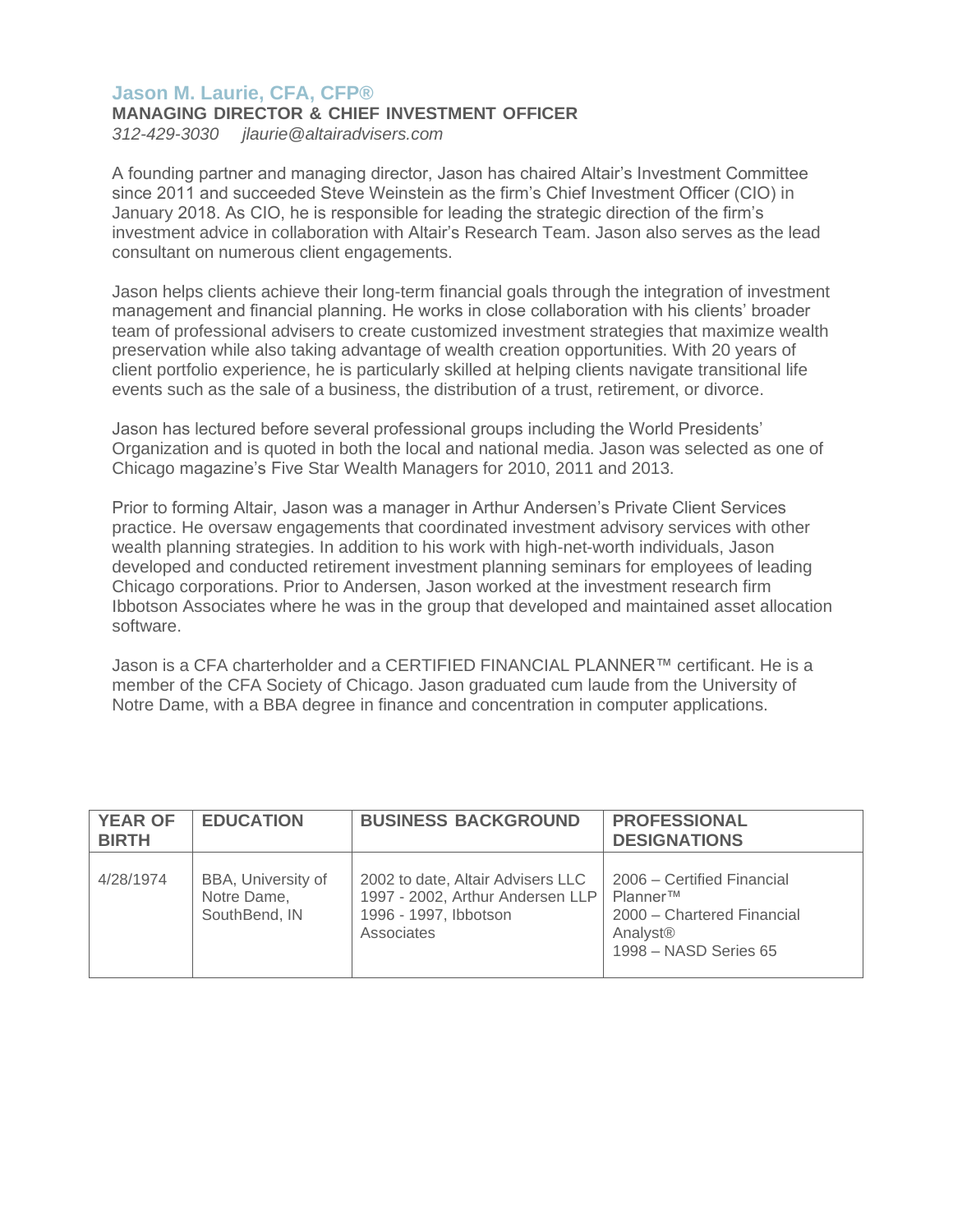

## **Brochure Supplement Part 2B of Form ADV**

## **Bryan R. Malis**

## **Altair Advisers LLC**

303 W. Madison, Suite 600 Chicago, Illinois 60606 312.429.3000 [www.altairadvisers.com](http://www.altairadvisers.com/)

# **12/31/2021**

This brochure supplement provides information about Bryan R. Malis that supplements the Altair Advisers LLC brochure. You should have received a copy of that brochure. Please contact [info@altairadvisers.com](mailto:info@altairadvisers.com) or (312) 429-3000 if you did not receive Altair Advisers LLC brochure or if you have any questions about the contents of this supplement.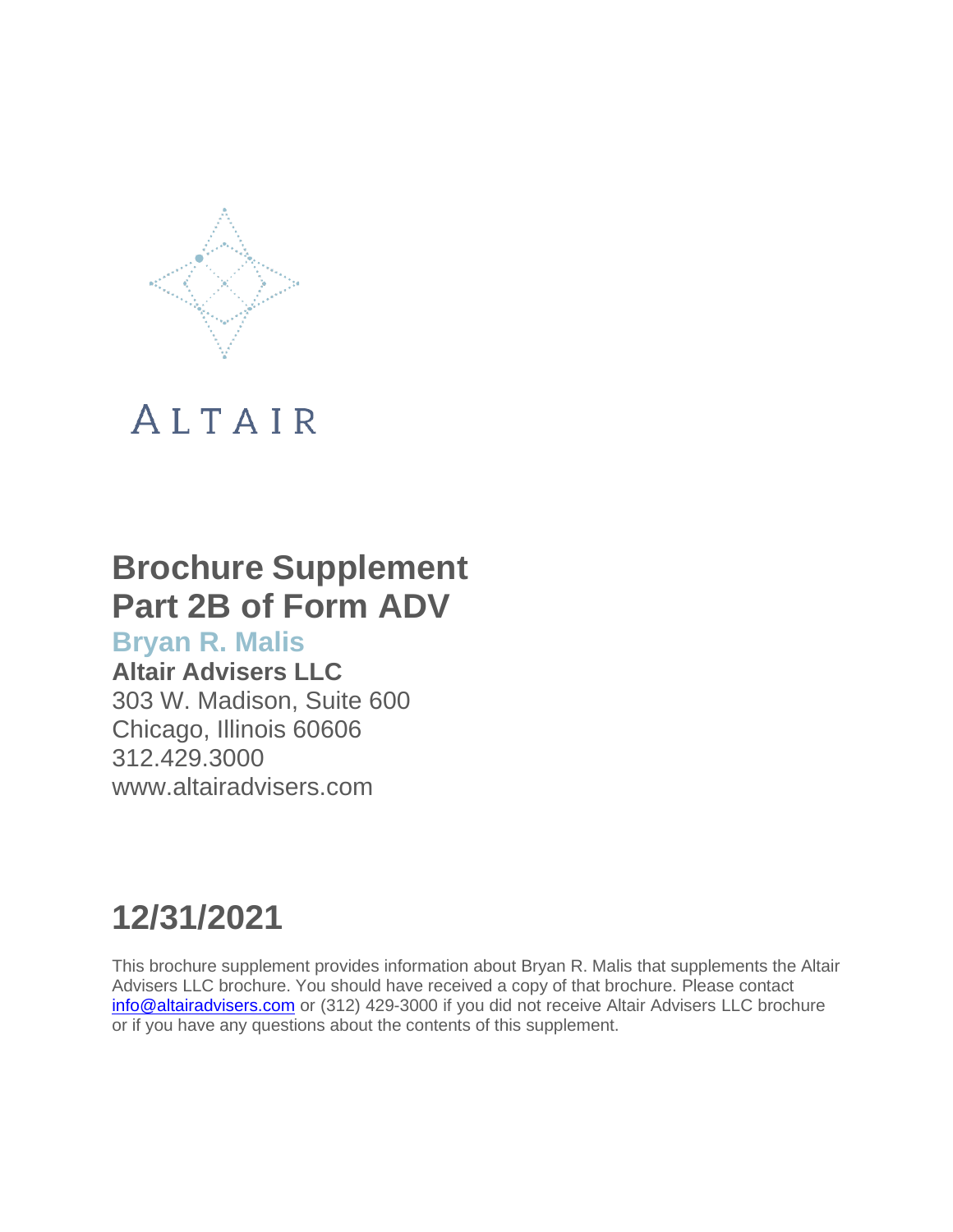In general, investment advice will only be provided by principals and senior employees of Altair who have a minimum of a college education combined with either an advanced degree and/or financial designation (i.e., Chartered Financial Analyst® (CFA®), Certified Financial Planner™ (CFP®), Chartered Alternative Investment Analyst®, (CAIA®), Certified Public Accountant (CPA)), as well as meet certain ongoing requirements, including participation in continuing education programs and experience in providing personal financial planning and investment advisory services.

## **TO RECEIVE THE CFA® DESIGNATION, CANDIDATES MUST ATTAIN THE FOLLOWING:**

- 1. Have at least four years of professional investment experience.
- 2. Pass three rigorous six-hour exams
- *3.* Commit to abiding by CFA Institute's Code of Ethics and Standards of Professional Conduct.

*For more information on the CFA® designation, please visit [http://cfainstitute.org/ethics/Documents/pw\\_sec.pdf](http://cfainstitute.org/ethics/Documents/pw_sec.pdf)*

## **TO USE THE CFP® DESIGNATION, CERTIFICANTS MUST DO THE FOLLOWING:**

- 1. Pass the comprehensive CFP® Certification Examination
- 2. Pass CFP Board's Fitness Standards for Candidates and Registrants
- 3. Agree to abide by CFP Board's Code of Ethics and Professional Responsibility which puts clients' interests first
- 4. Comply with the Financial Planning Practice Standards which spell out what clients should be able to reasonably expect from the financial planning engagement.
- 5. Complete 30 hours of continuing education hours every two years, including two hours on the Code of Ethics and other parts of the Standards of Professional Conduct

*For more information on the CFP® designation, please visit <http://www.cfp.net/certificants/ADVexplanation.asp>*

## **Item 3 – Disciplinary Information**

No information is applicable to this Item.

## **Item 4 – Other Business Activities**

No information is applicable to this Item.

## **Item 5 – Additional Compensation**

The supervised person listed in this supplement participates in a bonus plan where they are compensated based on the amount of additional assets and revenue that their efforts generate for Altair.

## **Item 6 – Supervision**

The supervised person listed in this supplement delivers advice to clients under the supervision of our Chief Investment Officer Jason Laurie (312) 429-3030 and our Chief Executive Officer, Rebekah Kohmescher (312) 429-3035.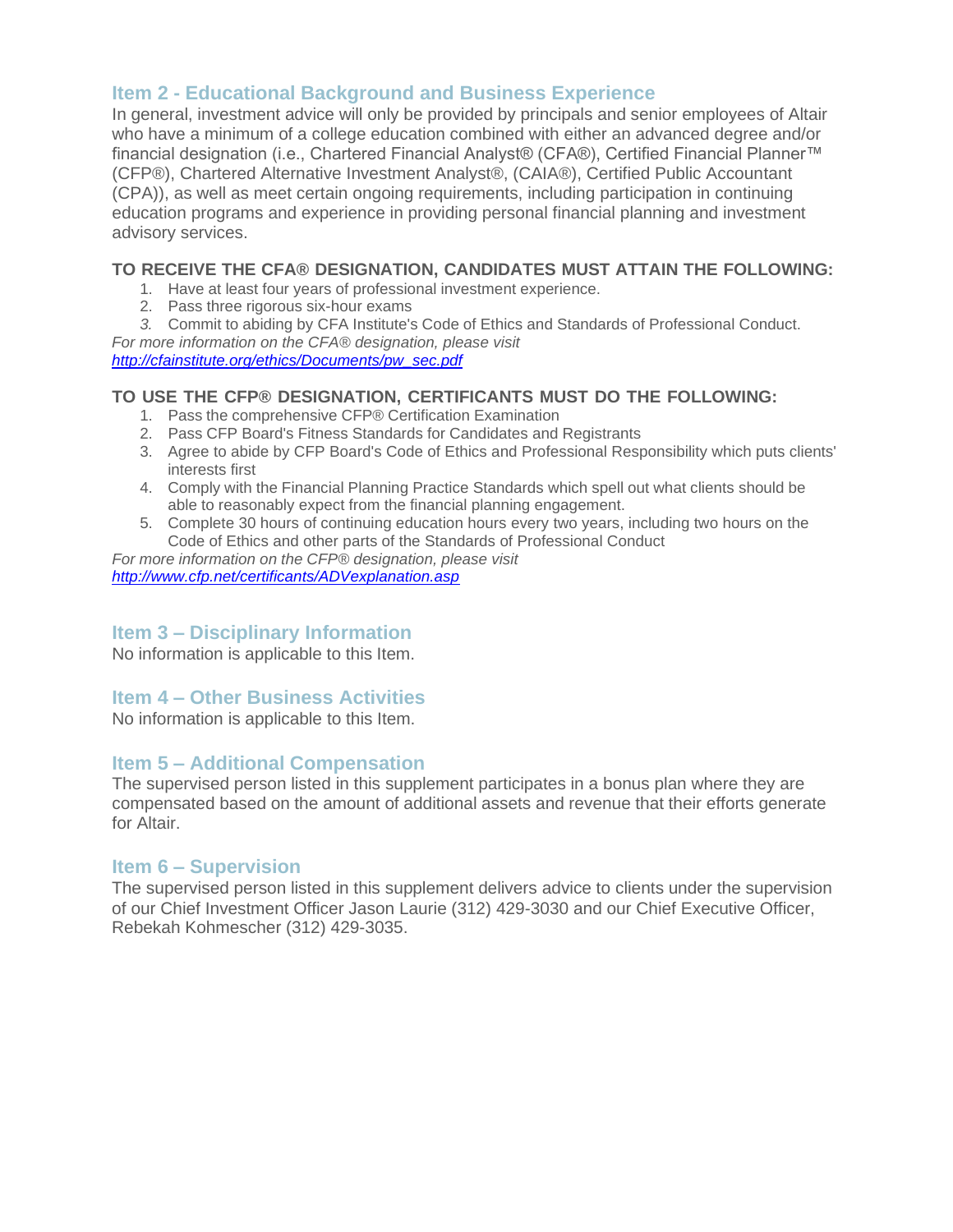## **Bryan R. Malis, CFA, CFP®**

### **MANAGING DIRECTOR**

*312-429-3024 [bmalis@altairadvisers.com](mailto:bmalis@altairadvisers.com)*

Bryan is a founding partner and Managing Director of Altair Advisers. For thirty years, he has worked with high-net-worth clients to provide financial planning, investment advice and fiscal peace of mind to his clients, which include current and former business owners, corporate executives, professionals, and other people of wealth. Drawing upon his years of technical knowledge and advisory experience, Bryan is particularly skilled at guiding his clients through a complex maze of alternatives to provide practical solutions that fit each client's particular needs, empowering his clients to make better decisions about their wealth.

In addition to his work with clients, Bryan has been a leader within the firm since its founding, having served for over sixteen years on Altair's Board of Managers, which has responsibility for oversight of firm policy, strategy, and operations. He also serves on Altair's Investment Committee, the central decision-making body which approves recommended managers and determines tactical allocation changes.

Prior to founding Altair, Bryan held a senior position in the investment consulting practice Arthur Andersen, which he joined after several years in the financial counseling and investment consulting groups of Deloitte and Touche. His earlier experience came while at Mesirow Financial and Takaki Close & Associates.

Bryan is a CFA charterholder and a CERTIFIED FINANCIAL PLANNER™ certificant. He is a member of the CFA Society of Chicago. He is also a member Chicago Estate Planning Council where he served a long tenure on its board concluding as its president. Bryan received his bachelor's degree in accountancy and finance from the University of Illinois at Urbana-Champaign.

Bryan's philanthropic involvement includes a long tenure on the Board of Trustees of the Kohl Children's Museum of Greater Chicago, where he is Treasurer, a member of the Executive Committee and Chairman of the Finance Committee.

| <b>YEAR OF</b><br><b>BIRTH</b> | <b>EDUCATION</b>                          | <b>BUSINESS BACKGROUND</b>                                                                                                                                                                                | <b>PROFESSIONAL</b><br><b>DESIGNATIONS</b>                                                                                                                                |
|--------------------------------|-------------------------------------------|-----------------------------------------------------------------------------------------------------------------------------------------------------------------------------------------------------------|---------------------------------------------------------------------------------------------------------------------------------------------------------------------------|
| 05/24/1964                     | BS, University of<br>Illinois, Urbana, IL | 2002 to date, Altair Advisers LLC<br>1999 - 2002, Arthur Andersen LLP<br>1995 - 1999, Deloitte & Touche LLP<br>1993 - 1995, Takaki Close &<br>Associates, Ltd.<br>1988 - 1993, Mesirow Financial<br>Corp. | 2004 – Chartered Financial Analyst <sup>®</sup><br>1997 – NASD Series 65<br>1991, 1997 - NASD Series 63<br>1990 - CERTIFIED FINANCIAL<br>PLANNER™<br>1988 - NASD Series 7 |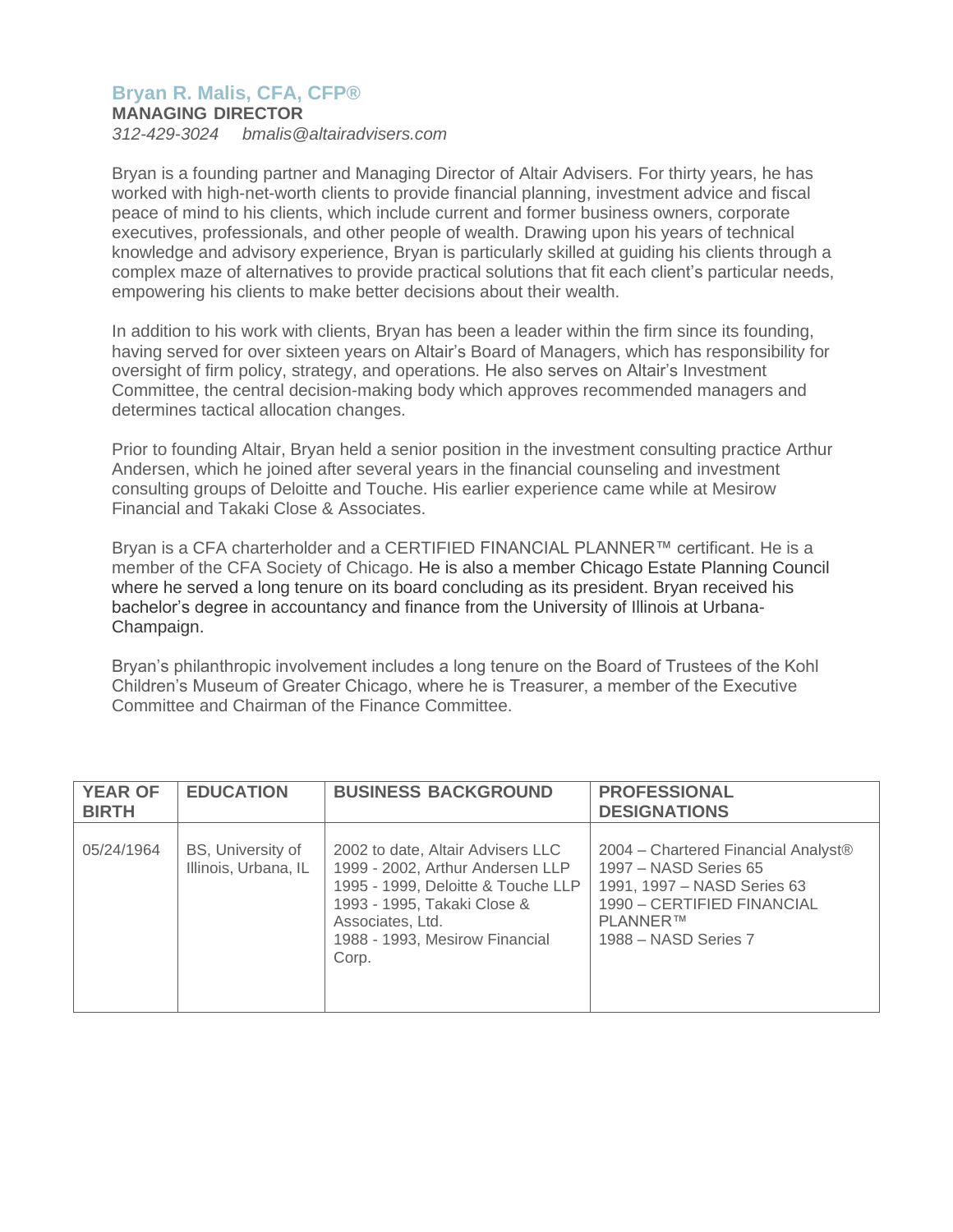

## **Brochure Supplement Part 2B of Form ADV**

**Michael J. Murray**

**Altair Advisers LLC** 303 W. Madison, Suite 600 Chicago, Illinois 60606 312.429.3000 [www.altairadvisers.com](http://www.altairadvisers.com/)

# **12/31/2021**

This brochure supplement provides information about Michael J. Murray that supplements the Altair Advisers LLC brochure. You should have received a copy of that brochure. Please contact [info@altairadvisers.com](mailto:info@altairadvisers.com) or (312) 429-3000 if you did not receive Altair Advisers LLC brochure or if you have any questions about the contents of this supplement.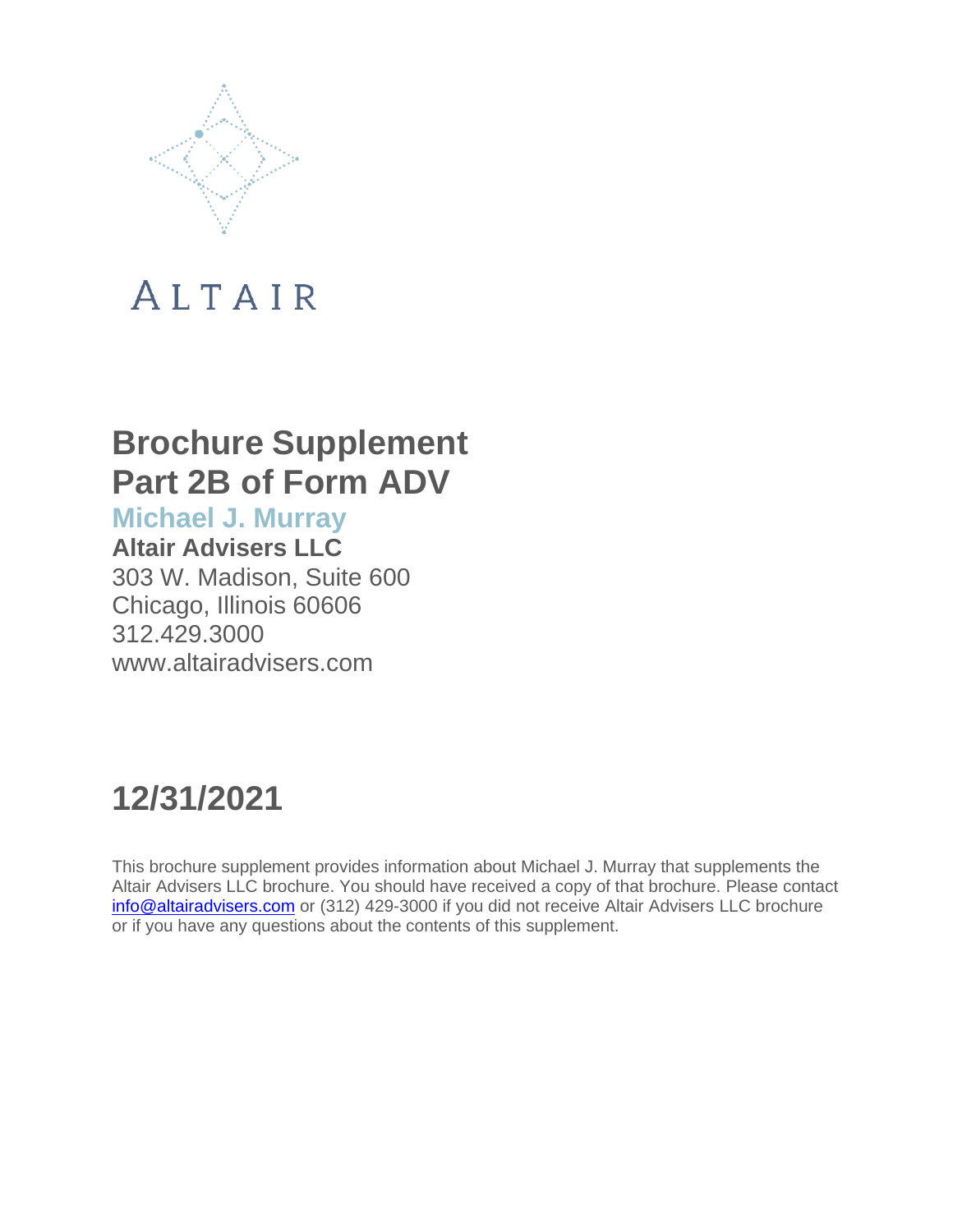In general, investment advice will only be provided by principals and senior employees of Altair who have a minimum of a college education combined with either an advanced degree and/or financial designation (i.e., Chartered Financial Analyst® (CFA®), Certified Financial Planner™ (CFP®), Chartered Alternative Investment Analyst®, (CAIA®), Certified Public Accountant (CPA)), as well as meet certain ongoing requirements, including participation in continuing education programs and experience in providing personal financial planning and investment advisory services.

## **TO RECEIVE THE CFA® DESIGNATION, CANDIDATES MUST ATTAIN THE FOLLOWING:**

- 1. Have at least four years of professional investment experience.
- 2. Pass three rigorous six-hour exams
- *3.* Commit to abiding by CFA Institute's Code of Ethics and Standards of Professional Conduct.

*For more information on the CFA® designation, please visit [http://cfainstitute.org/ethics/Documents/pw\\_sec.pdf](http://cfainstitute.org/ethics/Documents/pw_sec.pdf)*

## **TO USE THE CFP® DESIGNATION, CERTIFICANTS MUST DO THE FOLLOWING:**

- 1. Pass the comprehensive CFP® Certification Examination
- 2. Pass CFP Board's Fitness Standards for Candidates and Registrants
- 3. Agree to abide by CFP Board's Code of Ethics and Professional Responsibility which puts clients' interests first
- 4. Comply with the Financial Planning Practice Standards which spell out what clients should be able to reasonably expect from the financial planning engagement.
- 5. Complete 30 hours of continuing education hours every two years, including two hours on the Code of Ethics and other parts of the Standards of Professional Conduct

*For more information on the CFP® designation, please visit*

*<http://www.cfp.net/certificants/ADVexplanation.asp>*

## **TO USE THE CAIA® DESIGNATION, CERTIFICANTS MUST DO THE FOLLOWING:**

- 1. Pass a self-directed, comprehensive course of study on risk-return attributes of institutional quality alternative assets and
- 2. Complete both the Level I and Level II CAIA® examinations.
- 3. Meet the prerequisites of at least one year of professional experience and a U.S. bachelor's degree or its equivalent, or four years of professional experience. Professional experience includes full-time employment in a professional capacity within the regulatory, banking, financial, or related fields.

*For more information on the CAIA® designation, please visit [http://caia.org/media-center/news/caia-designation-sec](http://caia.org/media-center/news/caia-designation-sec-)form-adv-brochure-supplement*

## **Item 3 – Disciplinary Information**

No information is applicable to this Item.

## **Item 4 – Other Business Activities**

No information is applicable to this Item.

## **Item 5 – Additional Compensation**

The supervised person listed in this supplement participates in a bonus plan where they are compensated based on the amount of additional assets and revenue that their efforts generate for Altair.

## **Item 6 – Supervision**

The supervised person listed in this supplement delivers advice to clients under the supervision of our Chief Investment Officer Jason Laurie (312) 429-3030 and our Chief Executive Officer, Rebekah Kohmescher (312) 429-3035.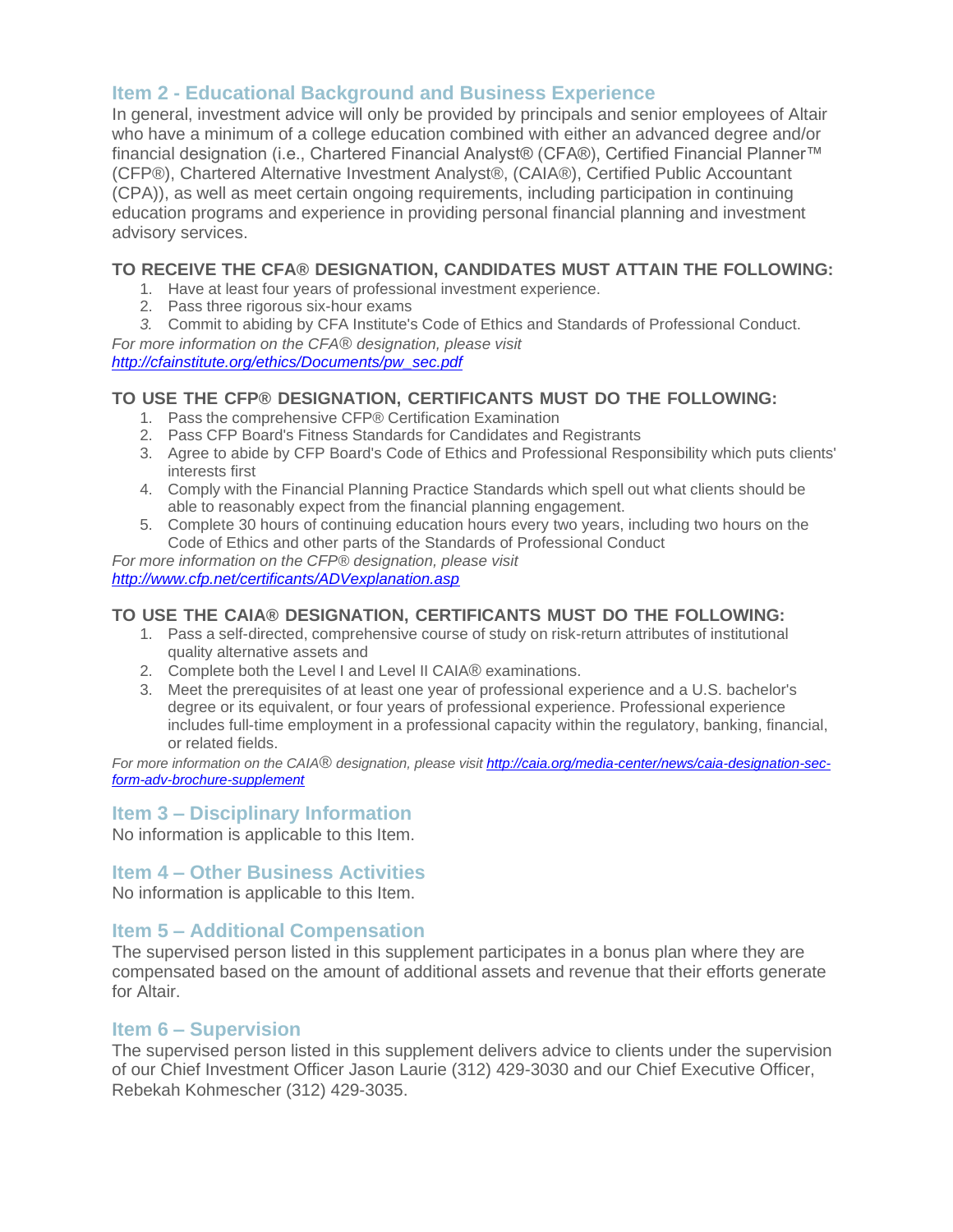## **Michael J. Murray, CFA, CFP®, CAIA®**

### **MANAGING DIRECTOR**

*312-429-3007 [mmurray@altairadvisers.com](mailto:mmurray@altairadvisers.com)*

Michael J. Murray helps clients achieve their long-term financial goals through investment advice that is integrated with all other aspects of their financial planning. He works in close collaboration with his clients' broader team of professional advisers to create customized investment strategies that maximize wealth preservation while also taking advantage of wealth creation opportunities.

Mike enjoys finding creative solutions to complex financial situations. With more than 15 years of client portfolio experience, he is particularly skilled at helping clients navigate and make decisions during transitional life events such as the sale of a business, the distribution of a trust, retirement, or divorce.

While he works with a broad array of clients, Mike's personal experience as a business owner and firm leader gives him a unique ability to relate to the needs of entrepreneurs and c-suite executives. Prior to becoming a founding partner of Altair Advisers in 2002, he was a senior consultant in the Private Client Services practice at Arthur Andersen's Chicago office. In his tenure there, Mike was assigned to Arthur Andersen's London office to help lead the launch of the firm's investment consulting practice for the United Kingdom.

Well known for his business acumen and analytical skills, Mike's colleagues elected him to serve on both Altair's Board of Managers as well as the firm's Investment Committee. In these roles, he provides operational leadership for the firm as well as direct participation in the selection and ongoing evaluation of different investment options and strategies.

Mike holds a BBA in accounting and finance from the University of Wisconsin – Madison in addition to multiple professional designations. He is a member of the CFA Society of Chicago and the University of Wisconsin School of Business Dean's Advisory Board. He is an active board member of Summer of a Lifetime, a Noble Network of Charter Schools Program that enables high achieving, low-income students from across Chicago to participate in universitysponsored academic enrichment programs.

| <b>YEAR OF</b><br><b>BIRTH</b> | <b>EDUCATION</b>                                | <b>BUSINESS</b><br><b>BACKGROUND</b>                                                      | <b>PROFESSIONAL DESIGNATIONS</b>                                                                                                                                       |
|--------------------------------|-------------------------------------------------|-------------------------------------------------------------------------------------------|------------------------------------------------------------------------------------------------------------------------------------------------------------------------|
| 10/31/1974                     | BBA, University of<br>Wisconsin, Madison,<br>WI | 2002 to date, Altair Advisers<br><b>LLC</b><br>1998 - 2002, Arthur Andersen<br><b>LLP</b> | 2009 – Chartered Alternative Investment<br>Analyst <sup>®</sup><br>2005 - CERTIFIED FINANCIAL PLANNER™<br>2004 - Chartered Financial Analyst®<br>2000 - NASD Series 65 |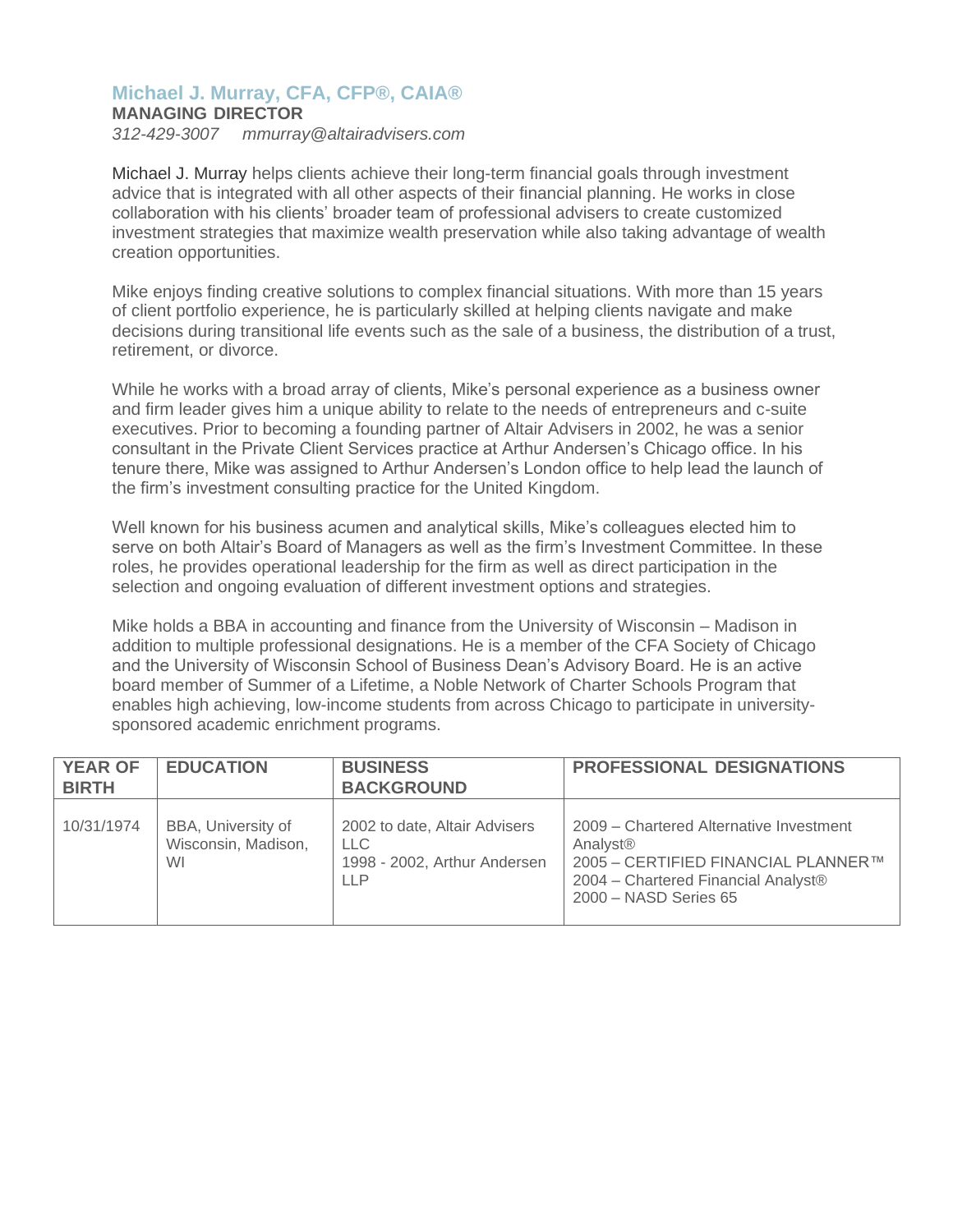

## **Brochure Supplement Part 2B of Form ADV**

**Donald J. Sorota**

**Altair Advisers LLC** 303 W. Madison, Suite 600 Chicago, Illinois 60606 312.429.3000 [www.altairadvisers.com](http://www.altairadvisers.com/)

# **12/31/2021**

This brochure supplement provides information about Donald J. Sorota that supplements the Altair Advisers LLC brochure. You should have received a copy of that brochure. Please contact [info@altairadvisers.com](mailto:info@altairadvisers.com) or (312) 429-3000 if you did not receive Altair Advisers LLC brochure or if you have any questions about the contents of this supplement.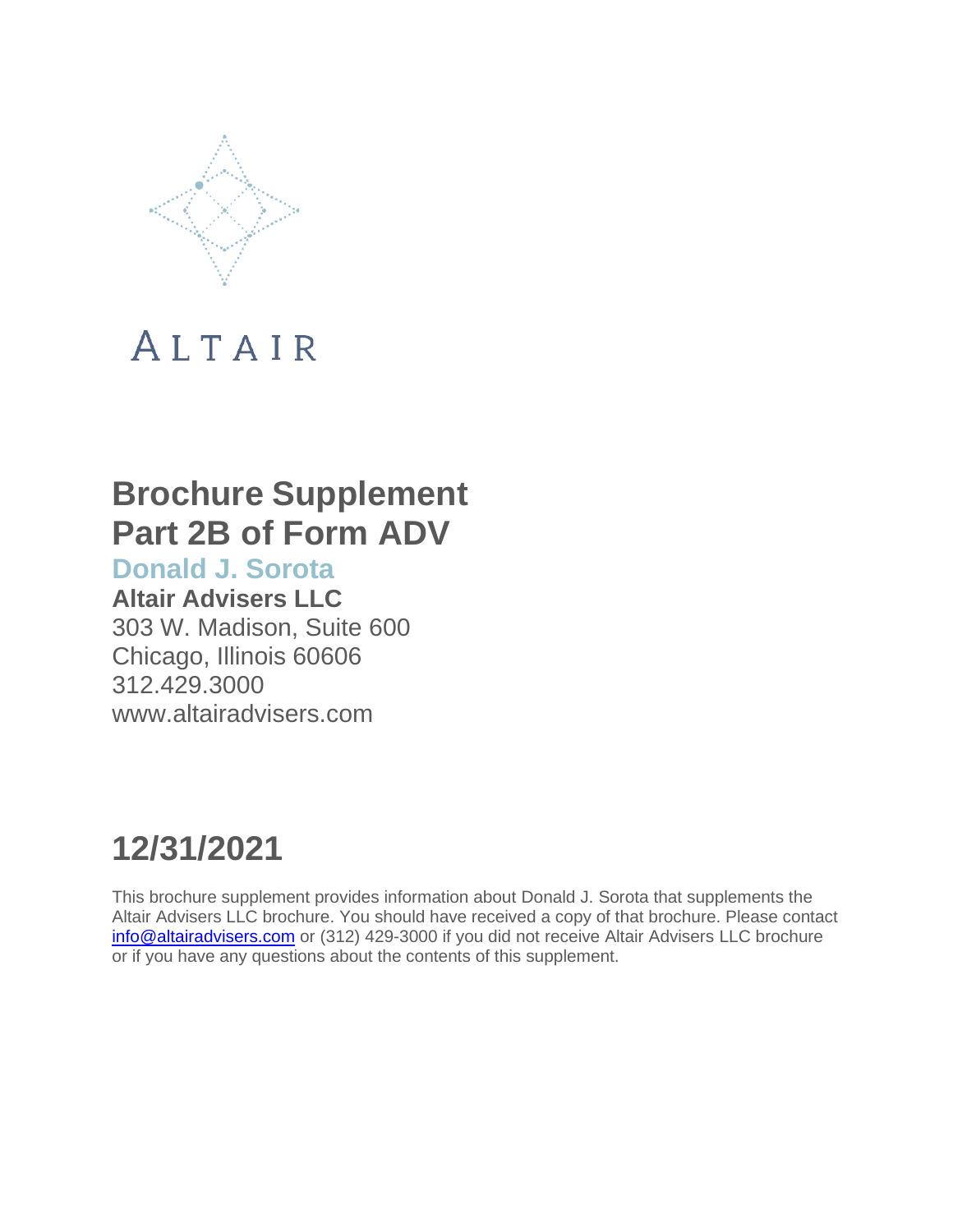In general, investment advice will only be provided by principals and senior employees of Altair who have a minimum of a college education combined with either an advanced degree and/or financial designation (i.e., Chartered Financial Analyst® (CFA®), Certified Financial Planner™ (CFP®), Chartered Alternative Investment Analyst®, (CAIA®), Certified Public Accountant (CPA)), as well as meet certain ongoing requirements, including participation in continuing education programs and experience in providing personal financial planning and investment advisory services.

## **TO USE THE CFP® DESIGNATION, CERTIFICANTS MUST DO THE FOLLOWING:**

- 1. Pass the comprehensive CFP® Certification Examination
- 2. Pass CFP Board's Fitness Standards for Candidates and Registrants
- 3. Agree to abide by CFP Board's Code of Ethics and Professional Responsibility which puts clients' interests first
- 4. Comply with the Financial Planning Practice Standards which spell out what clients should be able to reasonably expect from the financial planning engagement.
- 5. Complete 30 hours of continuing education hours every two years, including two hours on the Code of Ethics and other parts of the Standards of Professional Conduct
- *6. For more information on the CFP® designation, please visit <http://www.cfp.net/certificants/ADVexplanation.asp>*

## **TO USE THE CPA DESIGNATION IN ILLINOIS, PROFESSIONALS MUST DO THE FOLLOWING:**

- 1. Hold an Illinois CPA certificate issues by the Illinois Board of Examiners which requires undergraduate hours of accounting as well as completion of a rigorous exam
- 2. At least one year of relevant experience
- 3. Those not currently practicing must hold a registration license issued by Illinois Department of Financial and Professional Regulation which much be renewed every three years. Registration is renewable every three years

*For more information on the CPA designation, please visit [http://www.aicpa.org/InterestAreas/PersonalFinancialPlanning/Membership/DownloadableDocuments/ADV%20Part%](http://www.aicpa.org/InterestAreas/PersonalFinancialPlanning/Membership/DownloadableDocuments/ADV%20Part%25) 202B%20Brochure%20Supplement.docx*

## **Item 3 – Disciplinary Information**

No information is applicable to this Item.

## **Item 4 – Other Business Activities**

No information is applicable to this Item.

## **Item 5 – Additional Compensation**

The supervised person listed in this supplement participates in a bonus plan where they are compensated based on the amount of additional assets and revenue that their efforts generate for Altair.

## **Item 6 – Supervision**

The supervised person listed in this supplement delivers advice to clients under the supervision of our Chief Investment Officer Jason Laurie (312) 429-3030 and our Chief Executive Officer, Rebekah Kohmescher (312) 429-3035.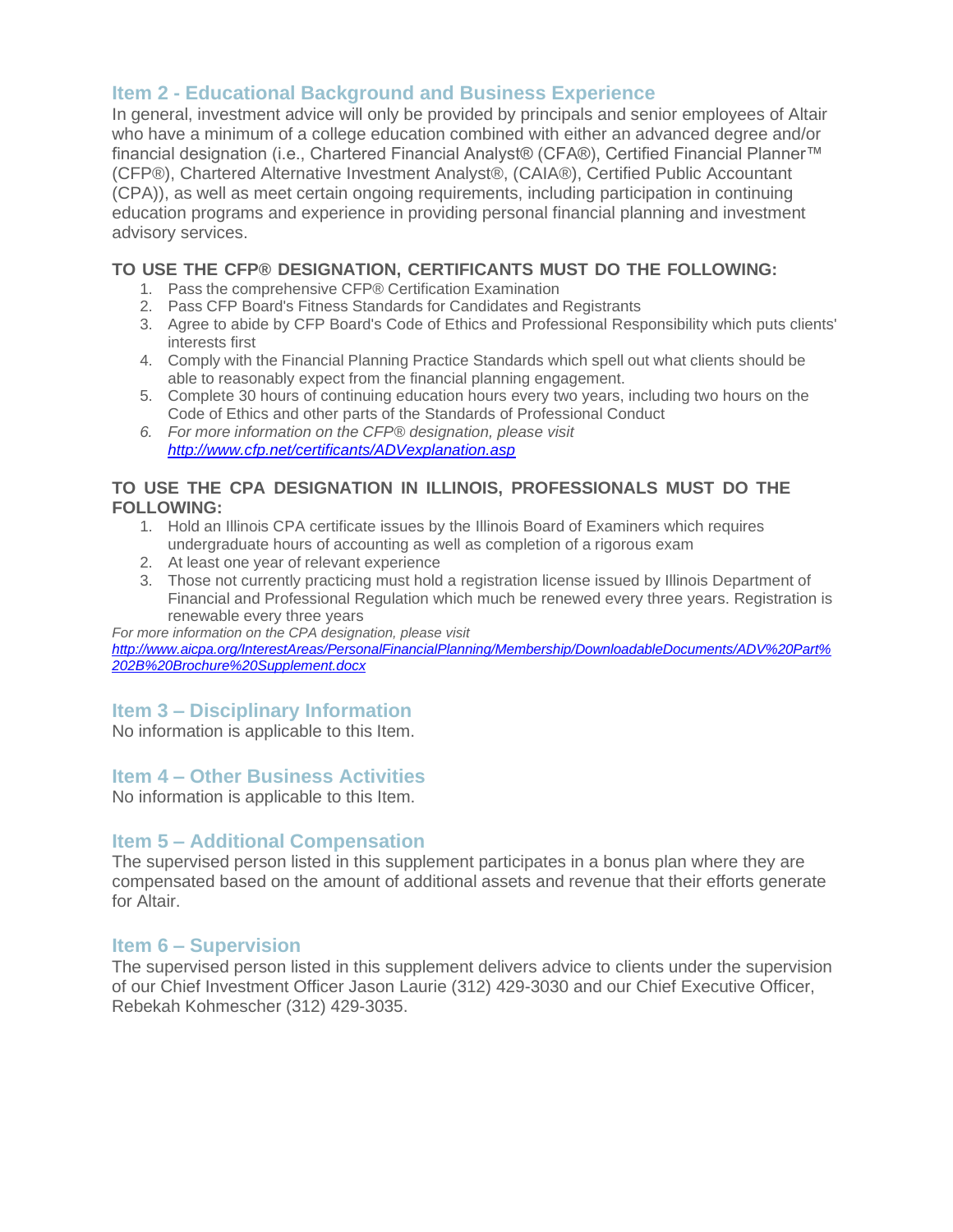## **Donald J. Sorota, CFP®, CPA**

### **MANAGING DIRECTOR**

*312-429-3040 [dsorota@altairadvisers.com](mailto:dsorota@altairadvisers.com)*

Donald J. Sorota has extensive experience in a broad range of wealth management areas. Since 1996, Don has been providing investment counsel to high-net-worth individuals, corporate executives, and family business owners. In consulting clients on their investment portfolios, Don takes into consideration their retirement, tax, and estate planning goals. Don is exceptionally skilled at helping clients with transitional life events such as the sale of a business, retirement, divorce, or the distribution of a trust.

As a Founding Partner of Altair Advisers, Don serves as the lead consultant on client engagements. Don had the additional responsibility of serving as Altair's Finance Director for our first three years due to his tax expertise as a CPA and outstanding analytical skills. Don was selected as one of Chicago magazine's Five Star Wealth Managers four times. He is also a member of Altair's Investment Committee, the central decision-making body which sets investment direction, approves recommended managers, and determines tactical allocation changes

Prior to forming Altair, Don was a manager in Arthur Andersen's Private Client Services practice, serving as an investment counselor and financial planner.

Don graduated with honors in Accounting from DePaul University and is a member of DePaul University's Ledger & Quill Board.

| <b>YEAR OF</b> | <b>EDUCATION</b>                      | <b>BUSINESS</b>                                                                    | <b>PROFESSIONAL</b>                                                                                   |
|----------------|---------------------------------------|------------------------------------------------------------------------------------|-------------------------------------------------------------------------------------------------------|
| <b>BIRTH</b>   |                                       | <b>BACKGROUND</b>                                                                  | <b>DESIGNATIONS</b>                                                                                   |
| 08/02/1974     | BA, DePaul University,<br>Chicago, IL | 2002 to date,<br><b>Altair Advisers LLC</b><br>1996 - 2002,<br>Arthur Andersen LLP | 2003 - CERTIFIED FINANCIAL<br><b>PLANNER™</b><br>1998 - NASD Series 65<br>Certified Public Accountant |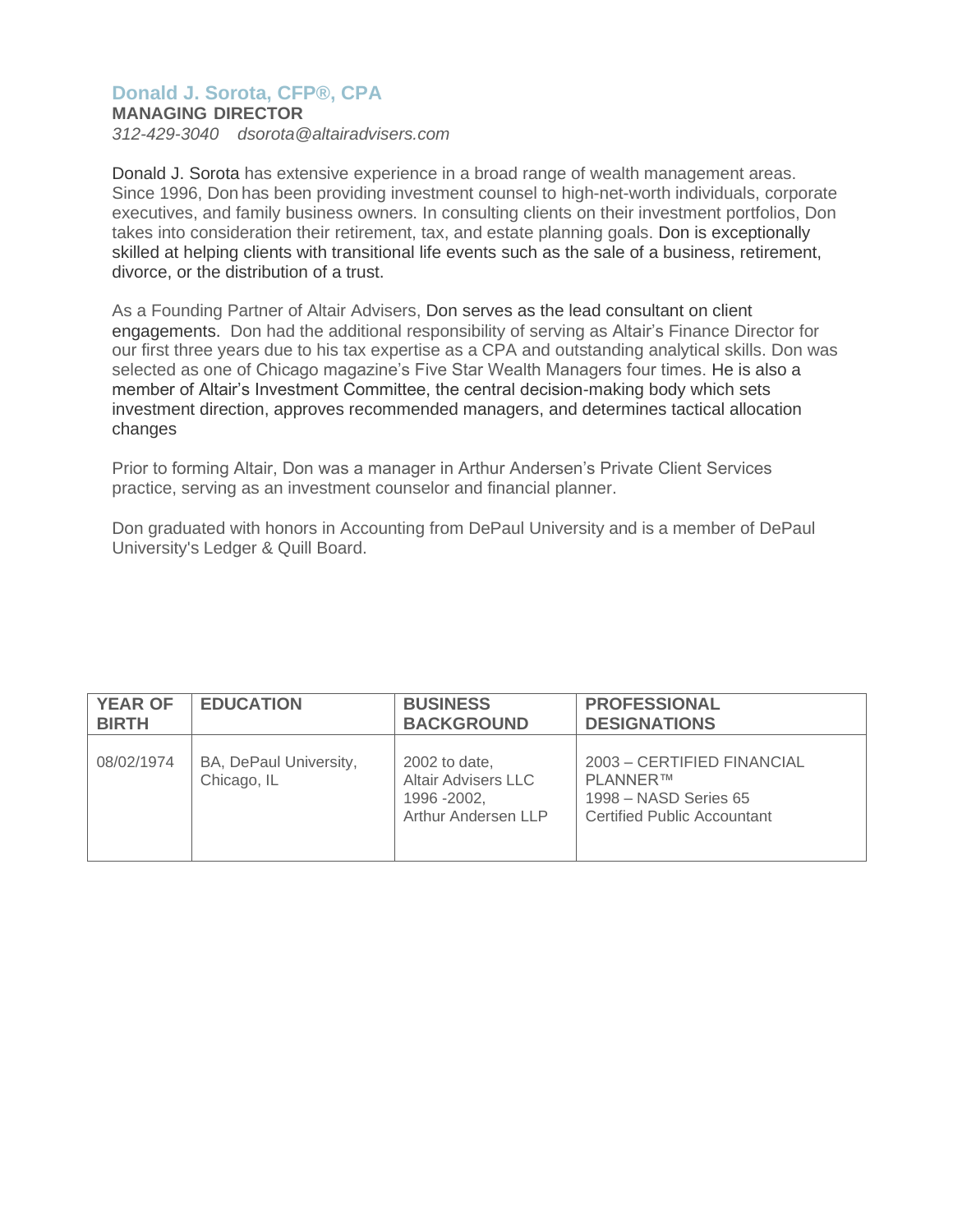

## **Brochure Supplement Part 2B of Form ADV**

**Timothy G. French**

**Altair Advisers LLC** 303 W. Madison, Suite 600 Chicago, Illinois 60606 312.429.3000 [www.altairadvisers.com](http://www.altairadvisers.com/)

## **12/31/2021**

This brochure supplement provides information about Timothy G. French that supplements the Altair Advisers LLC brochure. You should have received a copy of that brochure. Please contact [info@altairadvisers.com](mailto:info@altairadvisers.com) or (312) 429-3000 if you did not receive Altair Advisers LLC brochure or if you have any questions about the contents of this supplement.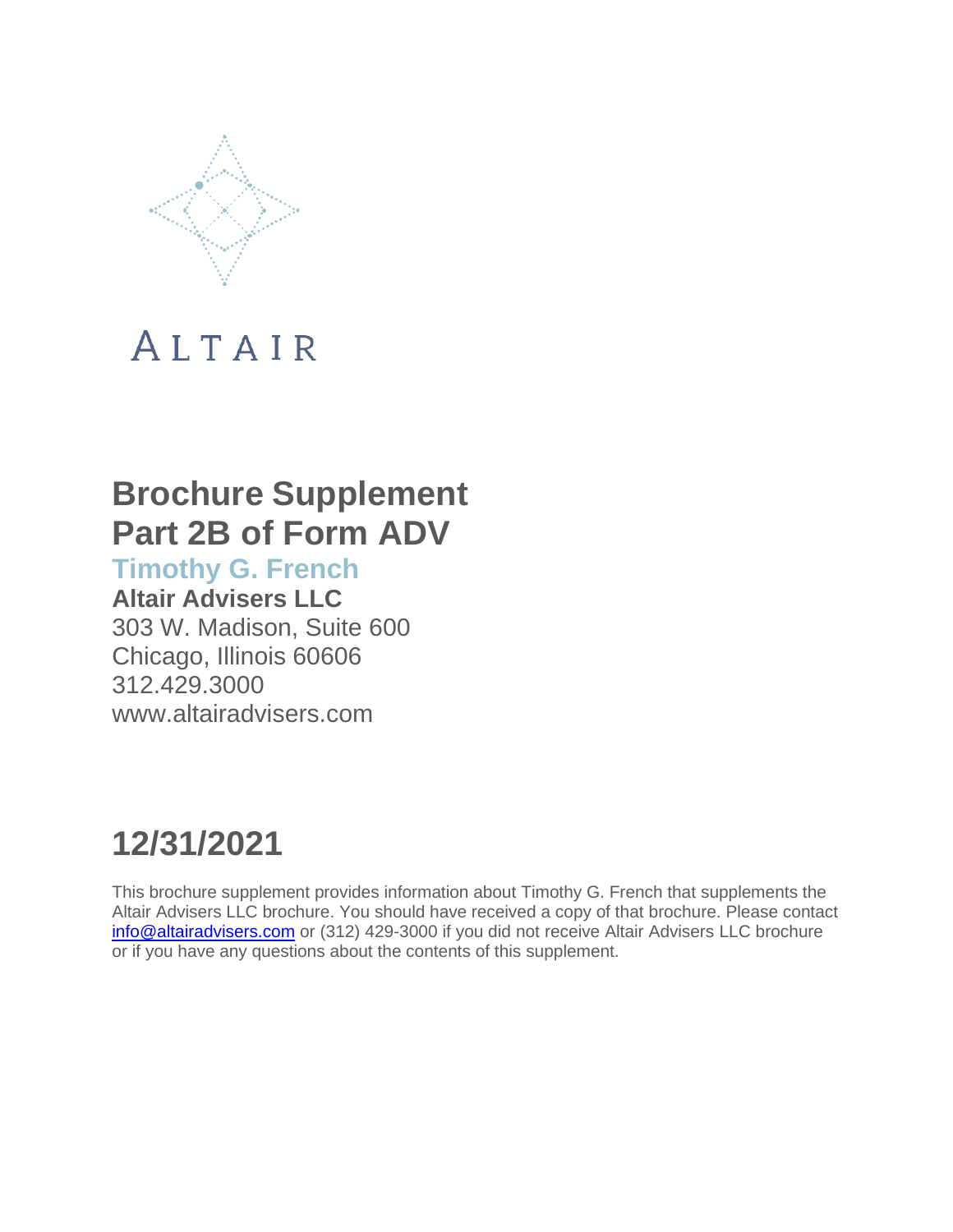In general, investment advice will only be provided by principals and senior employees of Altair who have a minimum of a college education combined with either an advanced degree and/or financial designation (i.e., Chartered Financial Analyst (CFA), Certified Financial Planner™ (CFP®), Chartered Alternative Investment Analyst, (CAIA), Certified Public Accountant (CPA)), as well as meet certain ongoing requirements, including participation in continuing education programs and experience in providing personal financial planning and investment advisory services.

## **TO USE THE CFP® DESIGNATION, CERTIFICANTS MUST DO THE FOLLOWING:**

- 1. Pass the comprehensive CFP® Certification Examination
- 2. Pass CFP Board's Fitness Standards for Candidates and Registrants
- 3. Agree to abide by CFP Board's Code of Ethics and Professional Responsibility which puts clients' interests first
- 4. Comply with the Financial Planning Practice Standards which spell out what clients should be able to reasonably expect from the financial planning engagement.
- 5. Complete 30 hours of continuing education hours every two years, including two hours on the Code of Ethics and other parts of the Standards of Professional Conduct

*For more information on the CFP® designation, please visit <http://www.cfp.net/certificants/ADVexplanation.asp>*

## **TO USE THE CPA DESIGNATION IN ILLINOIS, PROFESSIONALS MUST DO THE FOLLOWING:**

- 1. Hold an Illinois CPA certificate issues by the Illinois Board of Examiners which requires undergraduate hours of accounting as well as completion of a rigorous exam
- 2. At least one year of relevant experience
- 3. Those not currently practicing must hold a registration license issued by Illinois Department of Financial and Professional Regulation which much be renewed every three years. Registration is renewable every three years

*For more information on the CPA designation, please visit*

*[http://www.aicpa.org/InterestAreas/PersonalFinancialPlanning/Membership/DownloadableDocuments/ADV%20Part%](http://www.aicpa.org/InterestAreas/PersonalFinancialPlanning/Membership/DownloadableDocuments/ADV%20Part%25) 202B%20Brochure%20Supplement.docx*

## **Item 3 – Disciplinary Information**

No information is applicable to this Item.

## **Item 4 – Other Business Activities**

No information is applicable to this Item.

## **Item 5 – Additional Compensation**

The supervised person listed in this supplement participates in a bonus plan where they are compensated based on the amount of additional assets and revenue that their efforts generate for Altair.

## **Item 6 – Supervision**

The supervised person listed in this supplement delivers advice to clients under the supervision of our Chief Investment Officer Jason Laurie (312) 429-3030 and our Chief Executive Officer, Rebekah Kohmescher (312) 429-3035.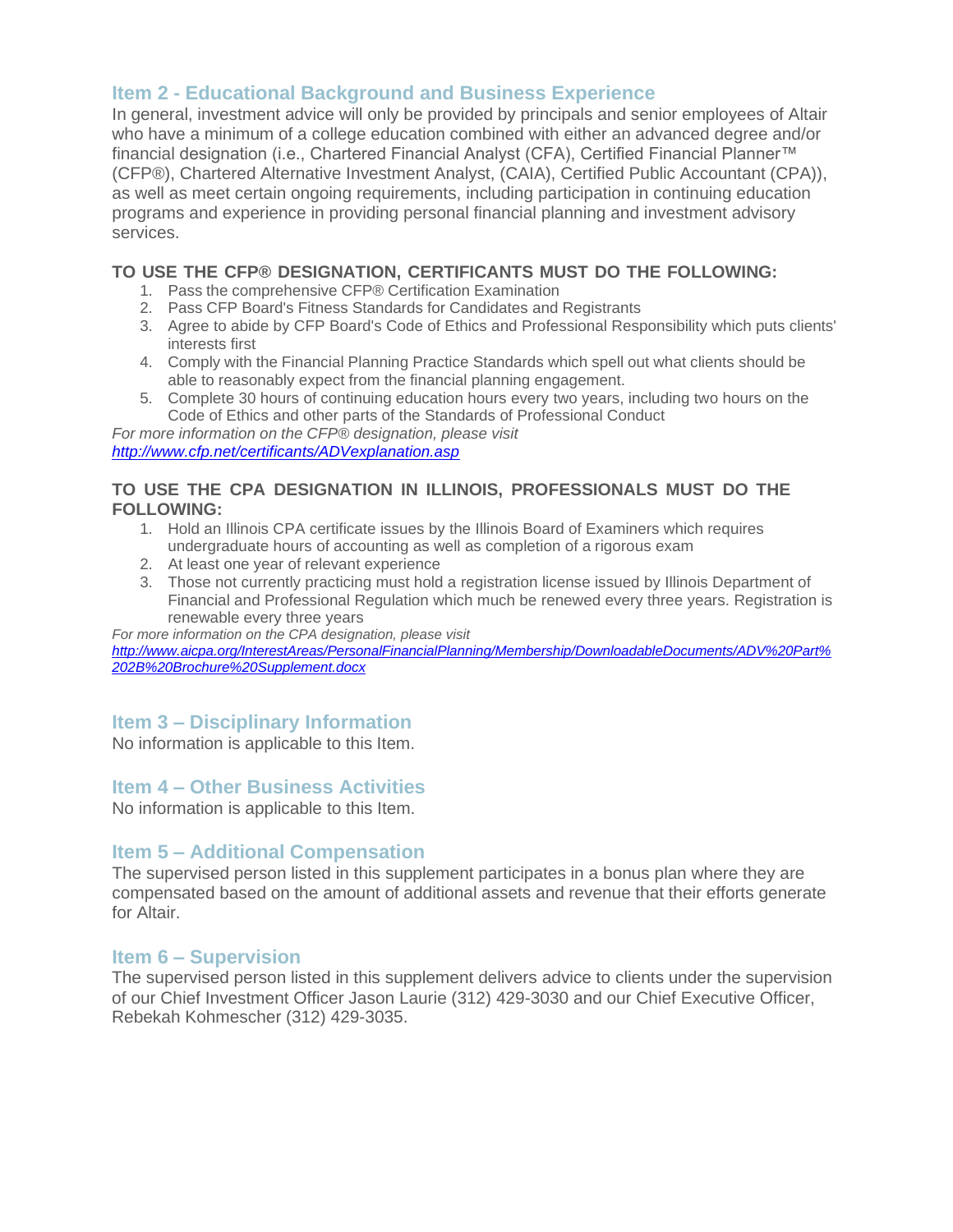## **Timothy G. French, CFP®, CPA**

## **MANAGING DIRECTOR & CHIEF CLIENT OFFICER**

*312-429-3018 [tfrench@altairadvisers.com](mailto:tfrench@altairadvisers.com)*

.

Timothy G. French provides investment advice to wealthy individuals, families, and foundations. In addition to his client-facing responsibilities, Tim serves as Altair's Chief Client Officer. In this role, Tim supervises Altair's Client Service professionals, and he works with the firm's Chief Executive Officer and Chief Investment Officer to ensure decisions made across the firm are in clients' best interests.

Tim has extensive experience in the areas of investment advisory, personal financial planning, individual, trust, estate and gift taxation, and estate planning. Prior to joining Altair, Tim was a manager in the Personal Financial Services group of PwC.

Tim is a Certified Public Accountant with a Personal Financial Specialist (PFS™) designation and a CERTIFIED FINANCIAL PLANNER ™ certificant. Tim received his bachelor's degree in accountancy and master's degree in accountancy (taxation) from the University of Illinois, where he graduated with highest honors.

Outside of Altair, Tim serves on the finance committee at his church and his children's school and on the development committee at a full-scholarship elementary school in Chicago's Austin neighborhood.

| <b>YEAR</b><br><b>OF BIRTH</b> | <b>EDUCATION</b>       | <b>BUSINESS BACKGROUND</b>        | <b>PROFESSIONAL</b><br><b>DESIGNATIONS</b> |
|--------------------------------|------------------------|-----------------------------------|--------------------------------------------|
| 03/03/1983                     | BS. MS.                | 2013 to date, Altair Advisers LLC | 2009 - CERTIFIED FINANCIAL                 |
|                                | Accountancy,           | 2006-2013,                        | PLANNER™                                   |
|                                | University of Illinois | PricewaterhouseCoopers            | 2006 – Certified Public Accountant         |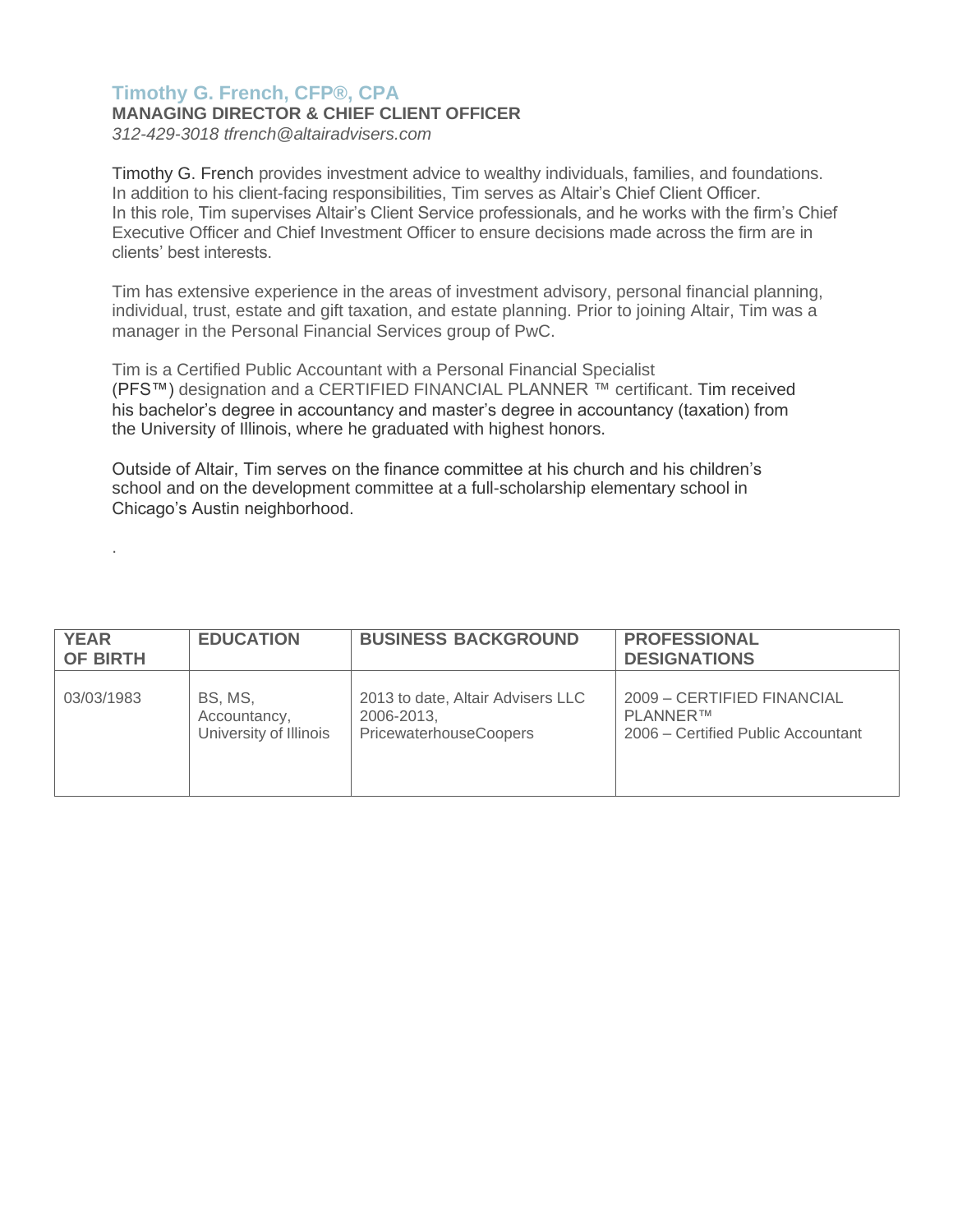

## **Brochure Supplement Part 2B of Form ADV**

## **Rachael Halstuk Mangoubi**

**Altair Advisers LLC** 303 W. Madison, Suite 600 Chicago, Illinois 60606 312.429.3000 [www.altairadvisers.com](http://www.altairadvisers.com/)

# **12/31/2021**

This brochure supplement provides information about Rachael Halstuk Mangoubi that supplements the Altair Advisers LLC brochure. You should have received a copy of that brochure. Please contact [info@altairadvisers.com](mailto:info@altairadvisers.com) or (312) 429-3000 if you did not receive Altair Advisers LLC brochure or if you have any questions about the contents of this supplement.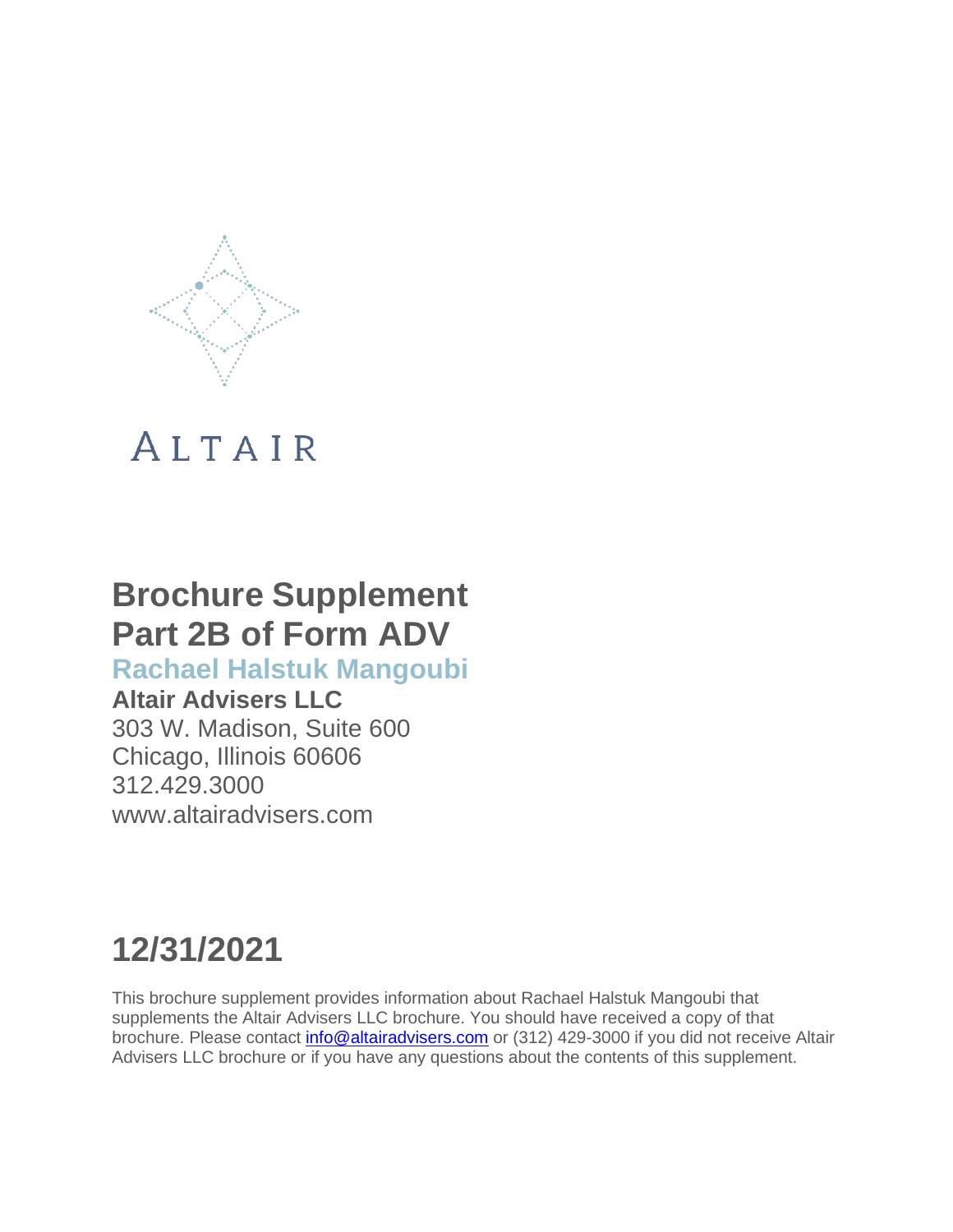In general, investment advice will only be provided by principals and senior employees of Altair who have a minimum of a college education combined with either an advanced degree and/or financial designation (i.e., Chartered Financial Analyst (CFA), Certified Financial Planner™ (CFP®), Chartered Alternative Investment Analyst, (CAIA), Certified Public Accountant (CPA)), as well as meet certain ongoing requirements, including participation in continuing education programs and experience in providing personal financial planning and investment advisory services.

**TO USE THE CFP® DESIGNATION, CERTIFICANTS MUST DO THE FOLLOWING:**

- 1. Pass the comprehensive CFP® Certification Examination
- 2. Pass CFP Board's Fitness Standards for Candidates and Registrants
- 3. Agree to abide by CFP Board's Code of Ethics and Professional Responsibility which puts clients' interests first
- 4. Comply with the Financial Planning Practice Standards which spell out what clients should be able to reasonably expect from the financial planning engagement.
- 5. Complete 30 hours of continuing education hours every two years, including two hours on the Code of Ethics and other parts of the Standards of Professional Conduct

*For more information on the CFP® designation, please visit <http://www.cfp.net/certificants/ADVexplanation.asp>*

**TO USE THE CPWA**® **DESIGNATION, CERTIFICANTS MUST DO THE FOLLOWING:**

- 1. Meet initial and on-going experience, ethical, education, and examination requirements for the professional designation, which is centered on private wealth management topics and strategies for high-net-worth clients.
- 2. Bachelor's degree from an accredited college or university or one of the following designations or licenses: CIMA®, CIMC ®, CFA®, CFP®, ChFC®, or CPA license; have an acceptable regulatory history and five years of experience in financial services or delivering services to high-net-worth clients.
- 3. Report 40 hours of continuing education credits, including two ethics hours, every two years to maintain the certification. The designation is administered through the Investments & Wealth Institute.

*For more information on the CPWA® designation, please visit <https://investmentsandwealth.org/certifications/>*

## **Item 3 – Disciplinary Information**

No information is applicable to this Item.

## **Item 4 – Other Business Activities**

No information is applicable to this Item.

## **Item 5 – Additional Compensation**

The supervised person listed in this supplement participates in a bonus plan where they are compensated based on the amount of additional assets and revenue that their efforts generate for Altair.

## **Item 6 – Supervision**

The supervised person listed in this supplement delivers advice to clients under the supervision of our Chief Investment Officer Jason Laurie (312) 429-3030 and our Chief Executive Officer, Rebekah Kohmescher (312) 429-3035.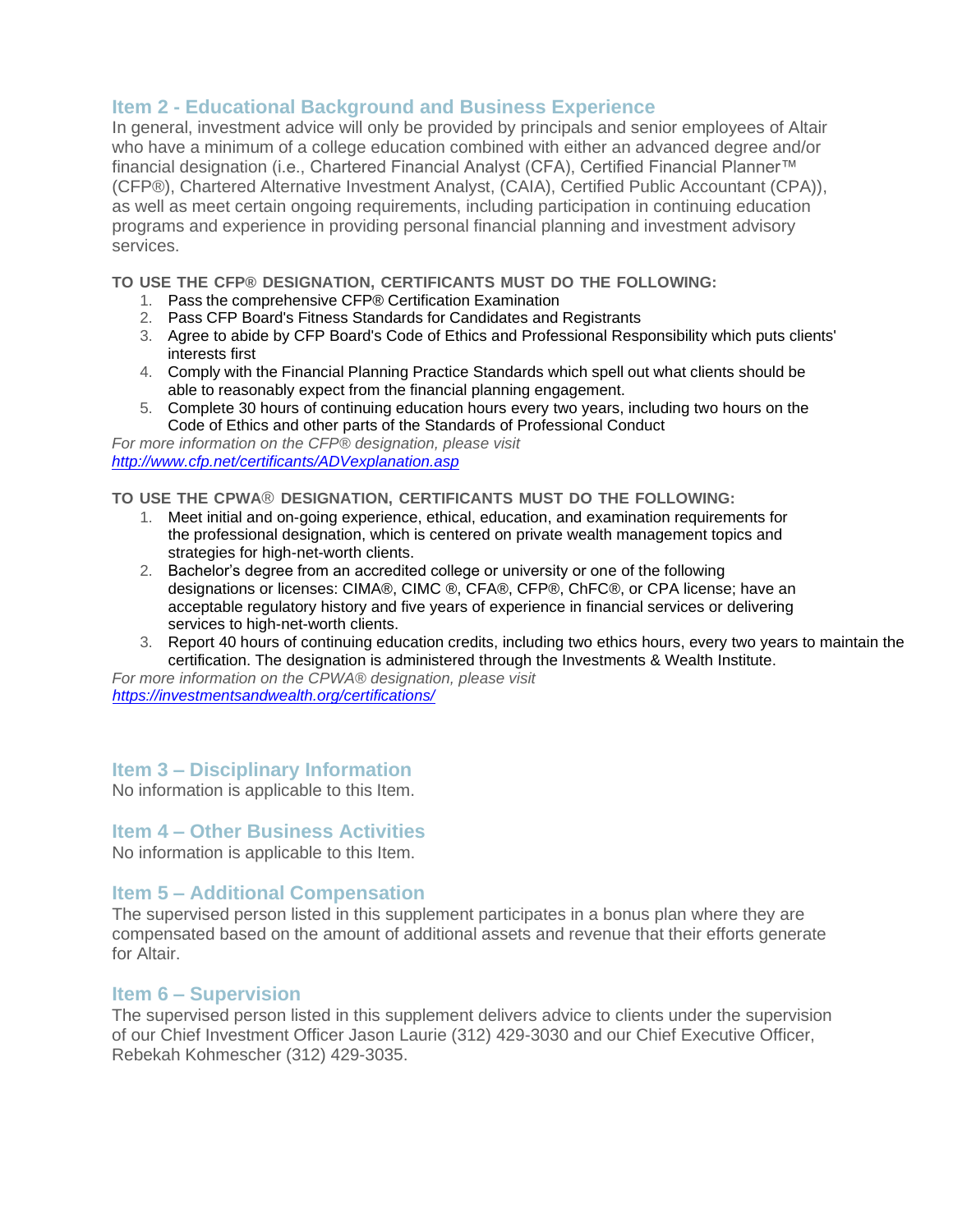## **Rachael Halstuk Mangoubi, CFP®, CPWA®**

## **MANAGING DIRECTOR**

*312-429-3022 [rmangoubi@altairadvisers.com](mailto:rmangoubi@altairadvisers.com)*

Rachael Halstuk Mangoubi works closely with her clients to identify their wealth goals and develop customized plans for meeting their long-term objectives as well as current lifestyle needs. Her ongoing monitoring and guidance enable clients to effectively evaluate their full financial picture and make more confident wealth decisions.

Rachael has been in the advisory industry since 2003. Prior to joining Altair, she provided wealth planning services to families and individuals at Mesirow Financial. She began her career in the investment banking field, providing mergers and acquisitions advice to family-owned, private-equity owned and public companies at Mesirow Financial and Raymond James. Rachael's experience working with executives of public and private companies in both mergers and acquisitions and wealth management gives her a deep knowledge of the complexities that her clients face.

Rachael is on the Board of Directors of The Alliance Française de Chicago. Rachael is a member of the Duke Alumni Association Board of Directors, the former chair of the Duke Club of Chicago, and the co-founder of the Duke Women's Forum of Chicago. In 2017, Rachael was awarded the Charles A. Dukes Award for Outstanding Volunteer Service, honoring alumni volunteers who serve in Duke leadership roles and have devoted themselves to extraordinary, long-term efforts that help Duke further its mission. Rachael received The Family Wealth Alliance's 2020 Young Professionals Award. This award honors the professionals under 40 who are helping to shape the family wealth industry. She holds a BA in Mathematics and Spanish from Duke University. Rachael is a CERTIFIED FINANCIAL PLANNER™ professional as well as a Certified Private Wealth Advisor<sup>SM</sup> professional.

| <b>YEAR</b>     | <b>EDUCATION</b>                                | <b>BUSINESS</b>                                                                                 | <b>PROFESSIONAL</b>                                                                                       |
|-----------------|-------------------------------------------------|-------------------------------------------------------------------------------------------------|-----------------------------------------------------------------------------------------------------------|
| <b>OF BIRTH</b> |                                                 | <b>BACKGROUND</b>                                                                               | <b>DESIGNATIONS</b>                                                                                       |
| 08/07/1981      | BA, Mathematics and<br>Spanish, Duke University | 2016 to date, Altair Advisers<br>LLC.<br>2004-2016 Mesirow Financial<br>2003-2004 Raymond James | 2017 – CERTIFIED PRIVATE<br>WEALTH ADVISOR <sup>®</sup><br>2014 - CERTIFIED FINANCIAL<br><b>PLANNERTM</b> |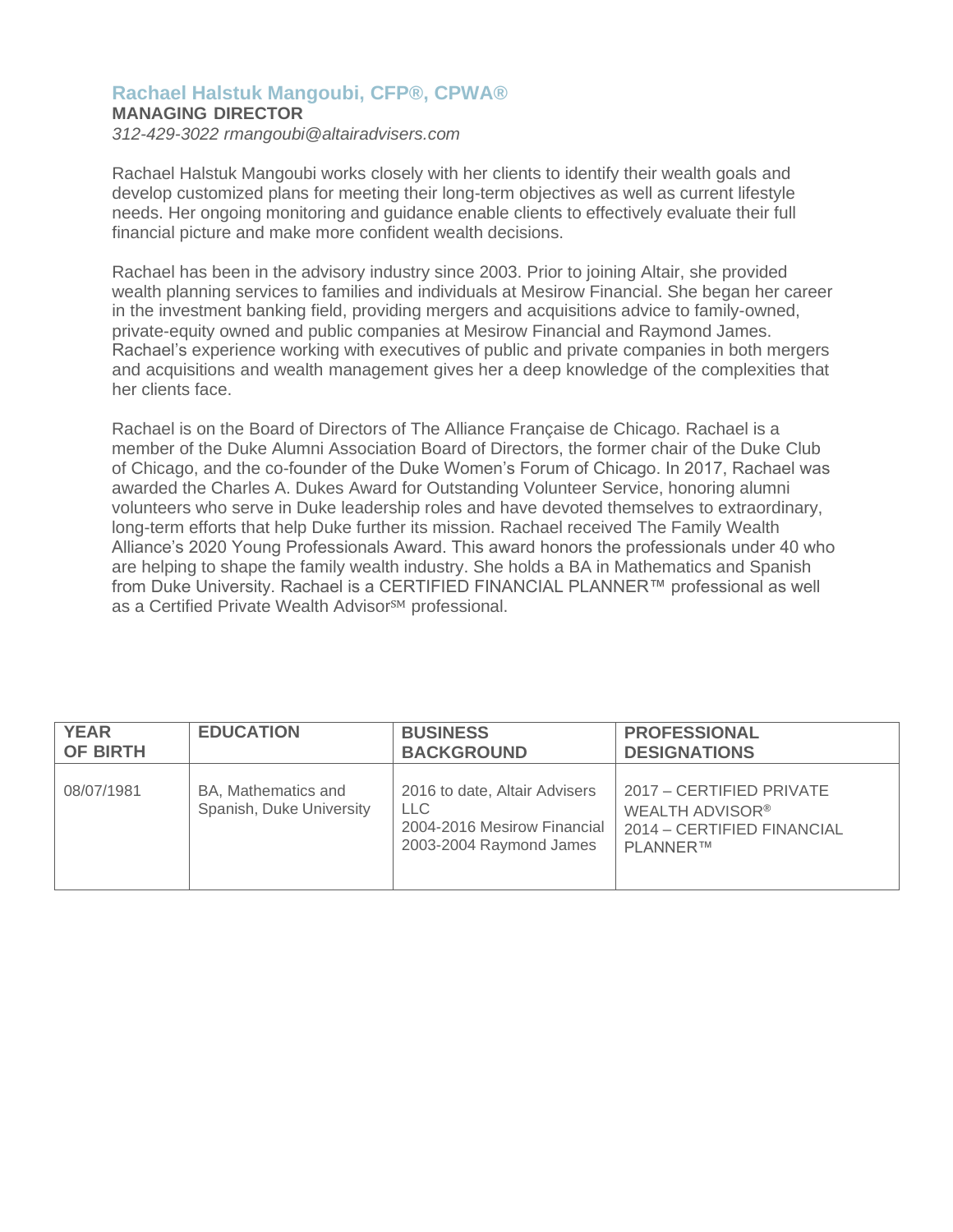

## **Brochure Supplement Part 2B of Form ADV**

## **Lisa M. Micka**

**Altair Advisers LLC** 303 W. Madison, Suite 600 Chicago, Illinois 60606 312.429.3000 [www.altairadvisers.com](http://www.altairadvisers.com/)

## **12/31/2021**

This brochure supplement provides information about Lisa M. Micka that supplements the Altair Advisers LLC brochure. You should have received a copy of that brochure. Please contact [info@altairadvisers.com](mailto:info@altairadvisers.com) or (312) 429-3000 if you did not receive Altair Advisers LLC brochure or if you have any questions about the contents of this supplement.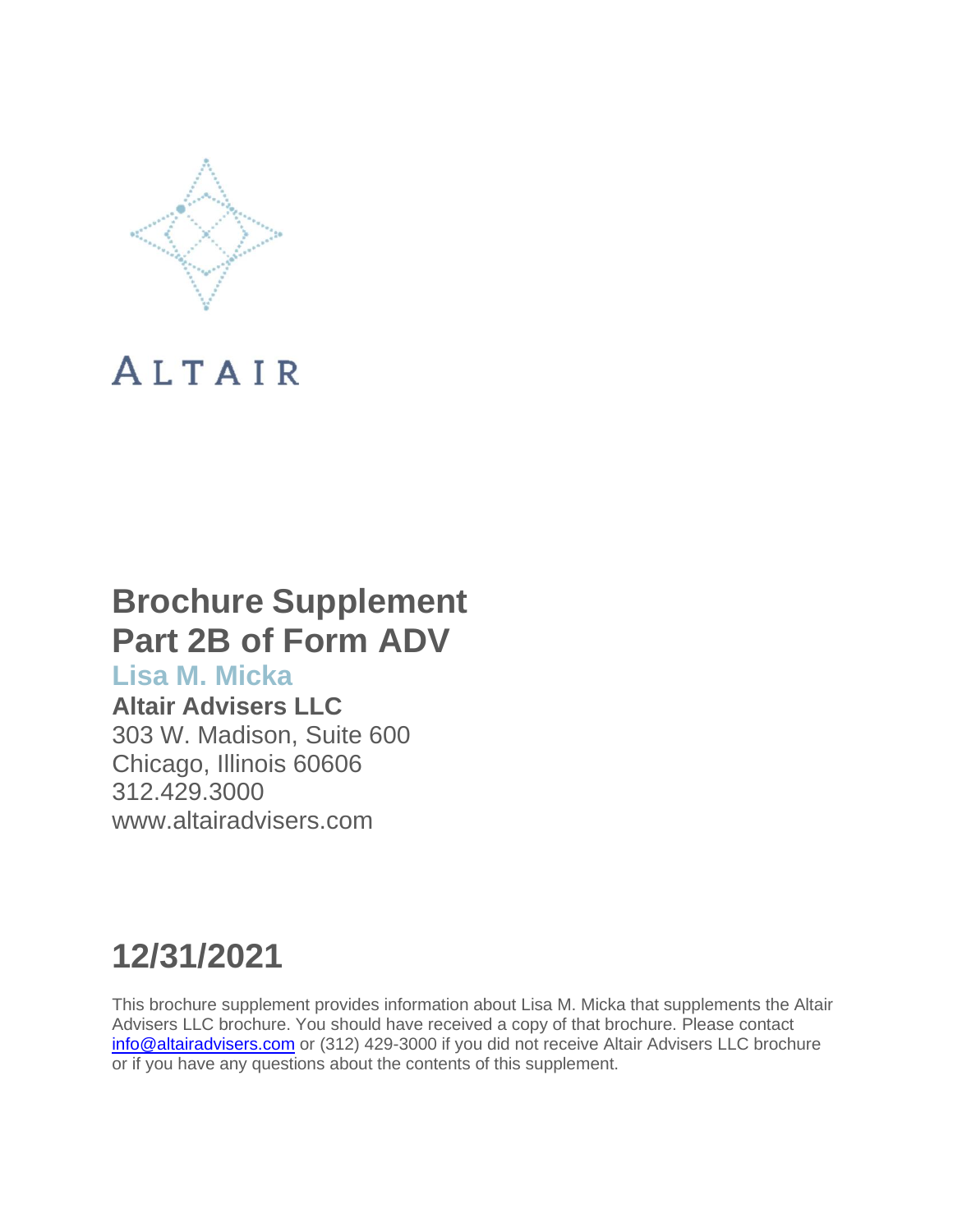In general, investment advice will only be provided by principals and senior employees of Altair who have a minimum of a college education combined with either an advanced degree and/or financial designation (i.e., Chartered Financial Analyst (CFA), Certified Financial Planner™ (CFP®), Chartered Alternative Investment Analyst, (CAIA), Certified Public Accountant (CPA)), as well as meet certain ongoing requirements, including participation in continuing education programs and experience in providing personal financial planning and investment advisory services.

**TO USE THE CFP® DESIGNATION, CERTIFICANTS MUST DO THE FOLLOWING:**

- 1. Pass the comprehensive CFP® Certification Examination
- 2. Pass CFP Board's Fitness Standards for Candidates and Registrants
- 3. Agree to abide by CFP Board's Code of Ethics and Professional Responsibility which puts clients' interests first
- 4. Comply with the Financial Planning Practice Standards which spell out what clients should be able to reasonably expect from the financial planning engagement.
- 5. Complete 30 hours of continuing education hours every two years, including two hours on the Code of Ethics and other parts of the Standards of Professional Conduct

*For more information on the CFP® designation, please visit <http://www.cfp.net/certificants/ADVexplanation.asp>*

**TO USE THE AEP**® **DESIGNATION, CERTIFICANTS MUST DO THE FOLLOWING:**

- 1. Actively practice for a minimum of 5 years devoting at least 1/3 of time to estate planning and estate planning activities
- 2. Agree to abide by NAEPC Code of Ethics
- 3. Complete 30 hours of continuing education every two years and certify compliance to the NAEPC on an annual basis

*For more information on the AEP® designation, please visit <http://www.naepc.org/designations/estate-planners/aep-designation>*

**TO USE THE CPWA**® **DESIGNATION, CERTIFICANTS MUST DO THE FOLLOWING:**

- 4. Meet initial and on-going experience, ethical, education, and examination requirements for the professional designation, which is centered on private wealth management topics and strategies for high-net-worth clients.
- 5. Bachelor's degree from an accredited college or university or one of the following designations or licenses: CIMA®, CIMC ®, CFA®, CFP®, ChFC®, or CPA license; have an acceptable regulatory history and five years of experience in financial services or delivering services to high-net-worth clients.
- 6. Report 40 hours of continuing education credits, including two ethics hours, every two years to maintain the certification. The designation is administered through the Investments & Wealth Institute.

*For more information on the CPWA® designation, please visit <https://investmentsandwealth.org/certifications/>*

## **Item 3 – Disciplinary Information**

No information is applicable to this Item.

## **Item 4 – Other Business Activities**

No information is applicable to this Item.

## **Item 5 – Additional Compensation**

The supervised person listed in this supplement participates in a bonus plan where they are compensated based on the amount of additional assets and revenue that their efforts generate for Altair.

## **Item 6 – Supervision**

The supervised person listed in this supplement delivers advice to clients under the supervision of our Chief Investment Officer Jason Laurie (312) 429-3030 and our Chief Executive Officer, Rebekah Kohmescher (312) 429-3035.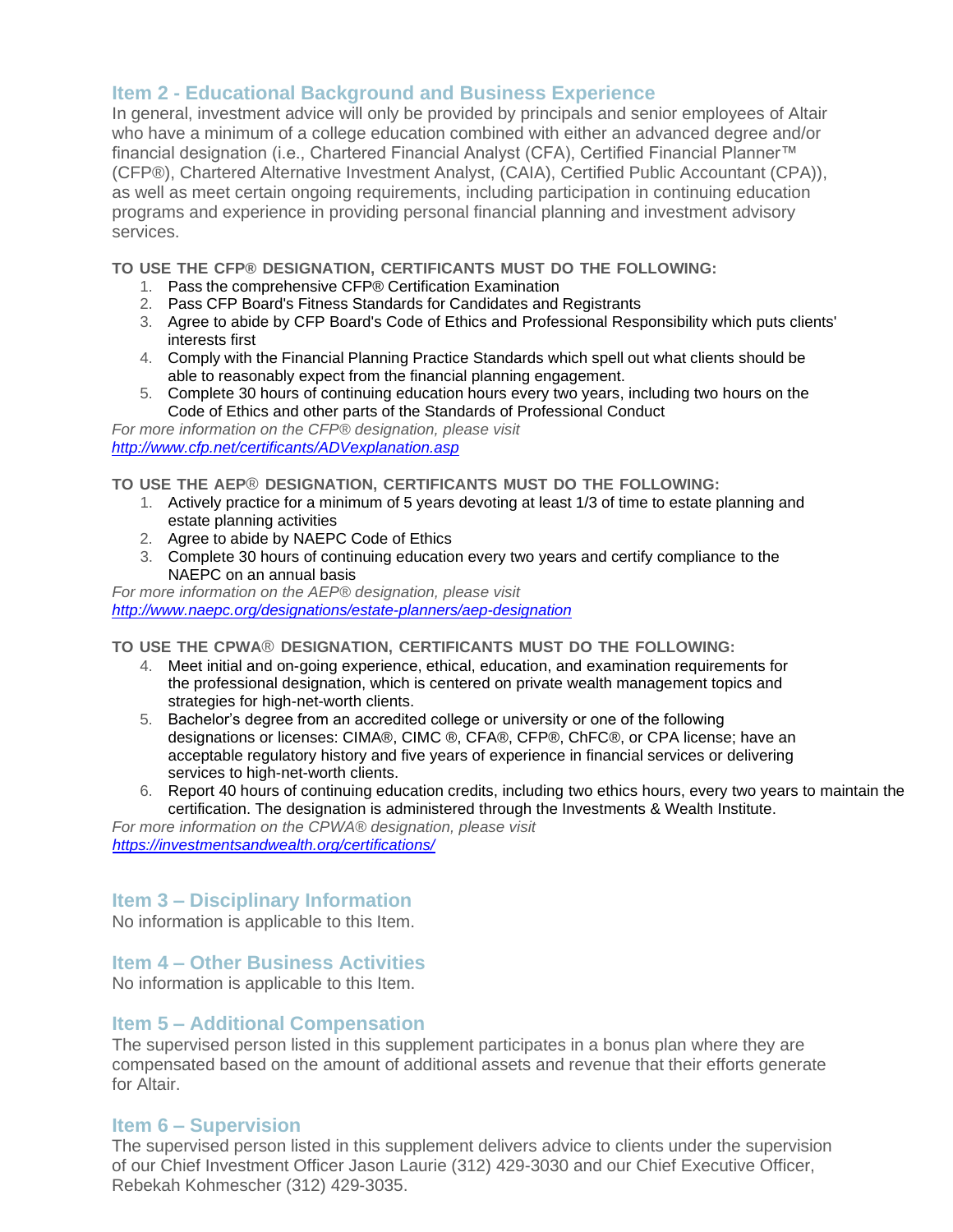## **Lisa M. Micka, CFP®, AEP®, CPWA® DIRECTOR**

*312-481-6107 [lmicka@altairadvisers.com](mailto:lmicka@altairadvisers.com)*

Lisa has spent her career helping individuals and families reach their long-term wealth goals. Recognizing the importance of providing integrated advice, she works in close collaboration with her client's attorneys, accountants, and other professional advisers to ensure holistic planning. Lisa is skilled in helping families implement the investment, tax, and estate planning required for maintaining wealth across multiple generations. She appreciates that wealth goals can evolve over time and is experienced in successfully guiding individuals and families throughthe many life transitions that can influence financial objectives. Lisa is committed to staying abreast of the ever-changing landscape that impacts the complexities of wealth creation, distribution and preservation.

Lisa recently transitioned to Altair after a 23-year career with Wintrust Wealth Management. In her previous role, she co-led a wealth management team whose clients spanned four generations and included high net worth families, business owners and physicians. She served as the team's lead financial planner and played an integral role in working with families to ensure their changing needs were met. Lisa was also involved in portfolio construction and manager due diligence as a contributor to the team's investment management process.

Lisa graduated from DePaul University with a bachelor's degree in finance and obtained her CERTIFIED FINANCIAL PLANNER™ designation in 2004 and her Accredited Estate Planner® and Certified Private Wealth Advisor® designations in 2019. She serves on the board for the Chicago Estate Planning Council and is active within the Council both locally and at the national level.

Outside of Altair, Lisa lends her time as a board member for Rainbows for all Children. Based out of Evanston Illinois, Rainbows for all Children is dedicated to being the premier source of support for all youth as they navigate grief and heal from loss, whether from death, divorce, deployment, or other trauma.

| <b>YEAR</b>     | <b>EDUCATION</b>                  | <b>BUSINESS</b>                                                                        | <b>PROFESSIONAL</b>                                                                                                                         |
|-----------------|-----------------------------------|----------------------------------------------------------------------------------------|---------------------------------------------------------------------------------------------------------------------------------------------|
| <b>OF BIRTH</b> |                                   | <b>BACKGROUND</b>                                                                      | <b>DESIGNATIONS</b>                                                                                                                         |
| 06/08/1974      | BS, Finance, DePaul<br>University | 2019 to date, Altair Advisers<br><b>LLC</b><br>1995-2019 Wintrust Wealth<br>Management | 2004 - CERTIFIED FINANCIAL<br><b>PLANNER™</b><br>2019 - ACCREDITED ESTATE<br>PLANNER®<br>2019 - CERTIFIED PRIVATE<br><b>WEALTH ADVISOR®</b> |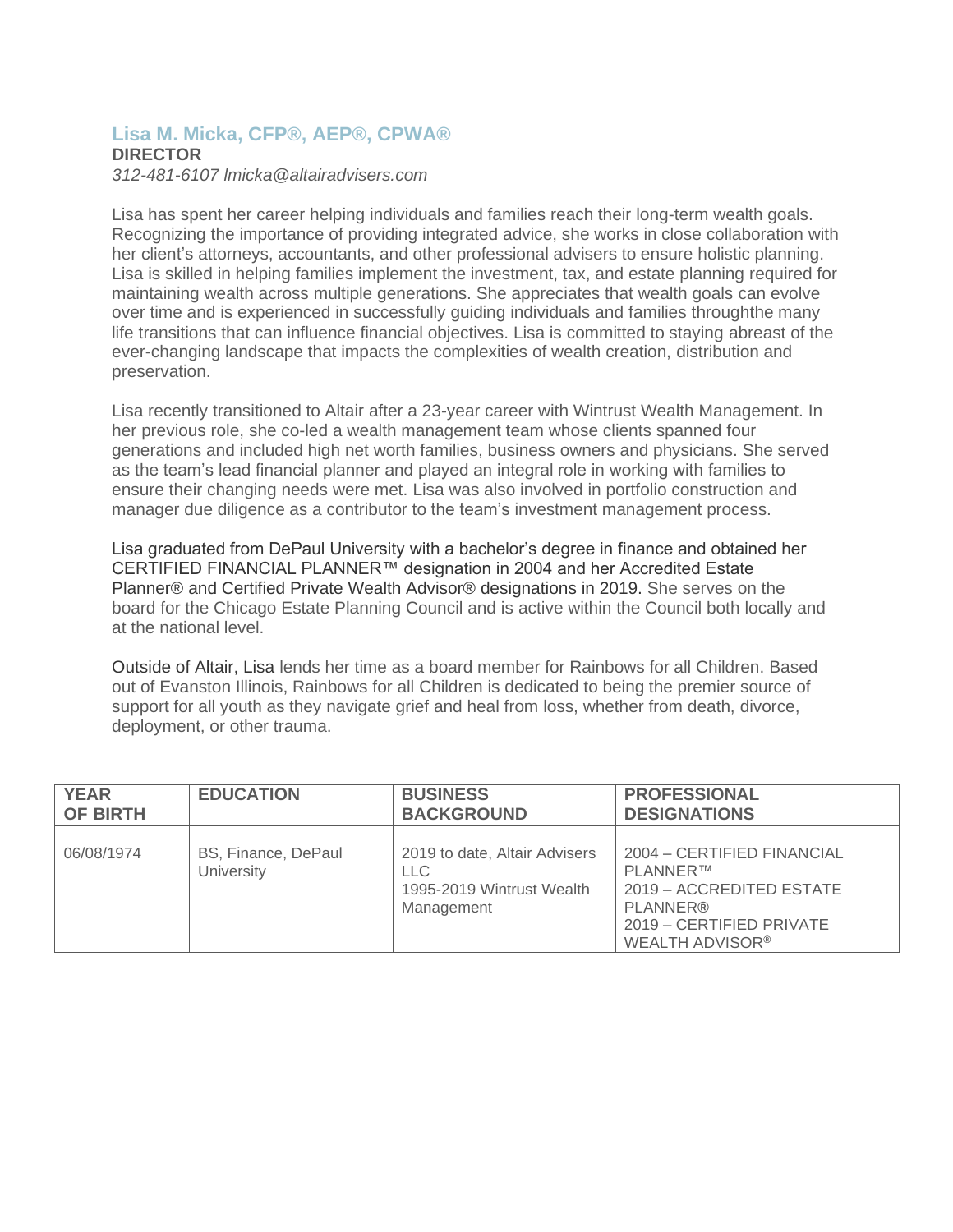

## **Brochure Supplement Part 2B of Form ADV**

**Peter A. Paolilli**

## **Altair Advisers LLC**

303 W. Madison, Suite 600 Chicago, Illinois 60606 312.429.3000 [www.altairadvisers.com](http://www.altairadvisers.com/)

# **12/31/2021**

This brochure supplement provides information about Peter A. Paolilli that supplements the AltairAdvisers LLC brochure. You should have received a copy of that brochure. Please contact [info@altairadvisers.com](mailto:info@altairadvisers.com) or (312) 429-3000 if you did not receive Altair Advisers LLC brochure or if you have any questions about the contents of this supplement.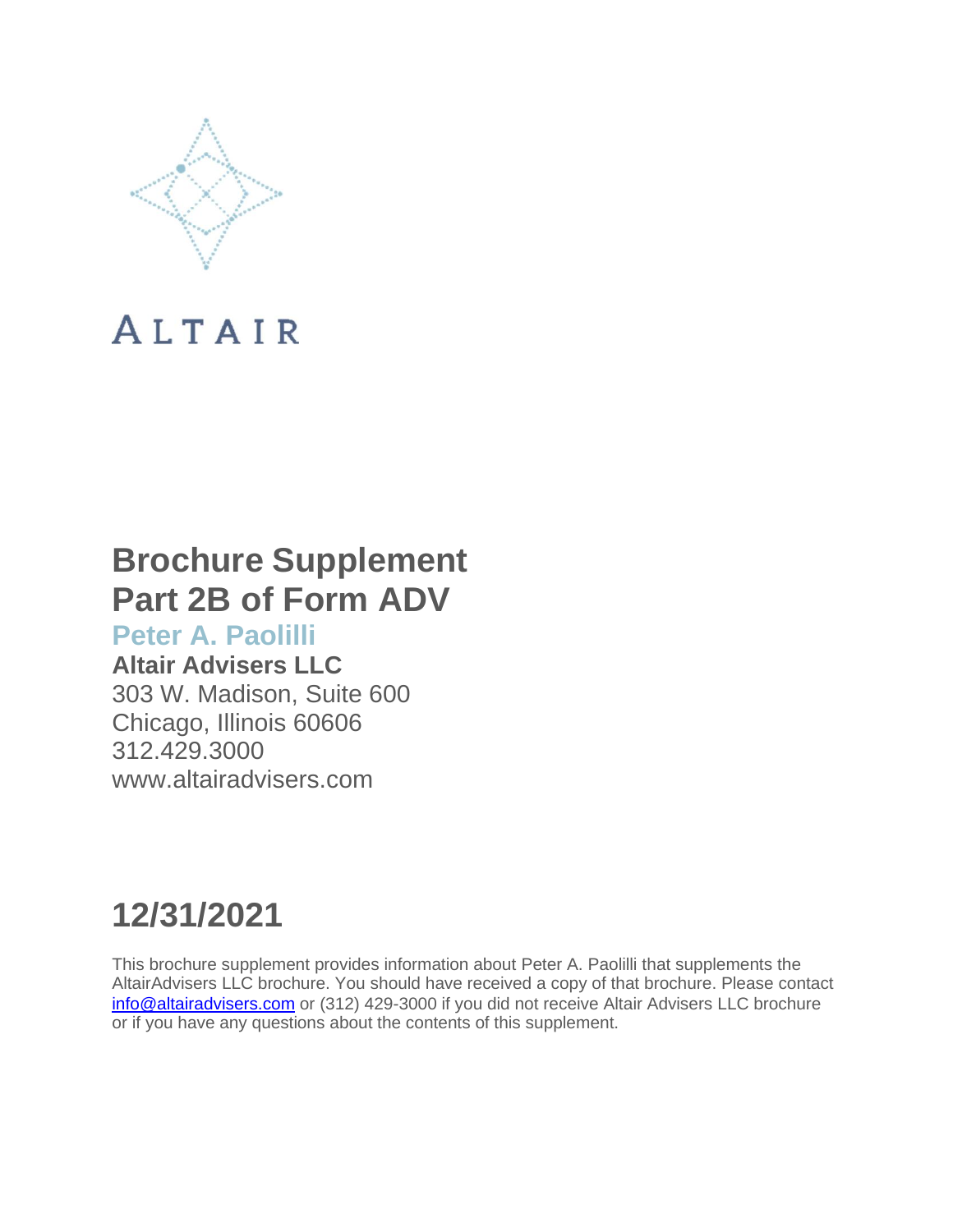In general, investment advice will only be provided by principals and senior employees of Altair who have a minimum of a college education combined with either an advanced degree and/or financial designation (i.e., Chartered Financial Analyst (CFA), Certified Financial Planner™ (CFP®), Chartered Alternative Investment Analyst, (CAIA), Certified Public Accountant (CPA)), as well as meet certain ongoing requirements, including participation in continuing education programs and experience in providing personal financial planning and investment advisory services.

## **TO USE THE CPWA**® **DESIGNATION, CERTIFICANTS MUST DO THE FOLLOWING:**

- 1. Meet initial and on-going experience, ethical, education, and examination requirements for the professional designation, which is centered on private wealth management topics and strategies for high-net-worth clients.
- 2. Bachelor's degree from an accredited college or university or one of the following designations or licenses: CIMA®, CIMC ®, CFA®, CFP®, ChFC®, or CPA license; have an acceptable regulatory history and five years of experience in financial services or delivering services to high-net-worth clients.
- 3. Report 40 hours of continuing education credits, including two ethics hours, every two years to maintain the certification. The designation is administered through the Investments & Wealth Institute.

*For more information on the CPWA® designation, please visit <https://investmentsandwealth.org/certifications/>*

## **Item 3 – Disciplinary Information**

No information is applicable to this Item.

## **Item 4 – Other Business Activities**

No information is applicable to this Item.

## **Item 5 – Additional Compensation**

The supervised person listed in this supplement participates in a bonus plan where they are compensated based on the amount of additional assets and revenue that their efforts generate for Altair.

## **Item 6 – Supervision**

The supervised person listed in this supplement delivers advice to clients under the supervision of our Chief Investment Officer Jason Laurie (312) 429-3030 and our Chief Executive Officer, Rebekah Kohmescher (312) 429-3035.